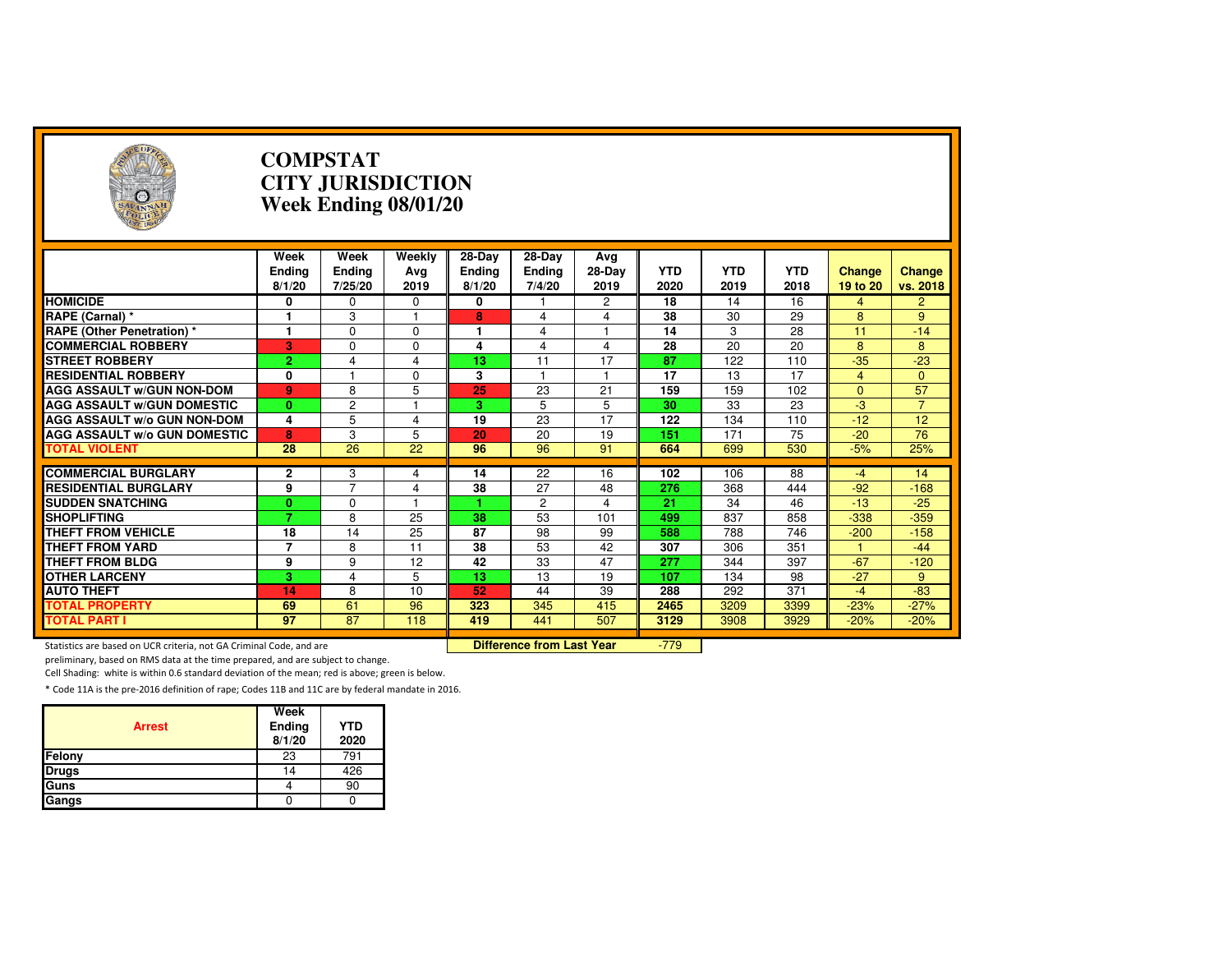

#### **COMPSTATNORTH PRECINCTWeek Ending 08/01/20**

#### **PRECINCT COMMANDER:**

**CAPT. CARY HILL**



|                                     | Week<br><b>Endina</b><br>8/1/20 | Week<br>Endina<br>7/25/20 | Weekly<br>Avg<br>2019 | $28-Dav$<br><b>Ending</b><br>8/1/20 | 28-Day<br>Ending<br>7/4/20 | Avg<br>28-Day<br>2019 | <b>YTD</b><br>2020 | <b>YTD</b><br>2019 | <b>YTD</b><br>2018       | <b>Change</b><br>19 to 20 | <b>Change</b><br>vs. 2018 |
|-------------------------------------|---------------------------------|---------------------------|-----------------------|-------------------------------------|----------------------------|-----------------------|--------------------|--------------------|--------------------------|---------------------------|---------------------------|
| <b>HOMICIDE</b>                     | 0                               | 0                         | $\Omega$              | 0                                   | $\Omega$                   | $\Omega$              | 3                  | 3                  | 3                        | 0                         | 0                         |
| RAPE (Carnal) *                     |                                 | $\Omega$                  | $\Omega$              |                                     | $\mathbf 0$                | 1                     | 12                 | 6                  | $\overline{\phantom{a}}$ | 6                         | 5                         |
| <b>RAPE (Other Penetration) *</b>   | $\bf{0}$                        | $\Omega$                  | $\Omega$              | $\bf{0}$                            |                            | $\Omega$              | $\overline{2}$     |                    | 4                        | н                         | $-2$                      |
| <b>COMMERCIAL ROBBERY</b>           | 0                               | $\Omega$                  | $\Omega$              | 0                                   | $\overline{1}$             | 1                     | 3                  | 2                  | 5                        | и                         | $-2$                      |
| <b>STREET ROBBERY</b>               |                                 |                           |                       | 4                                   | 3                          | 5                     | 26                 | 35                 | 33                       | -9                        | $-7$                      |
| <b>RESIDENTIAL ROBBERY</b>          | $\mathbf{0}$                    | $\Omega$                  | $\Omega$              | 0                                   | $\Omega$                   | $\Omega$              | 4                  | 3                  | 5                        |                           | -1                        |
| <b>AGG ASSAULT W/GUN NON-DOM</b>    | ٠                               | 3                         |                       | 5                                   | 8                          | 4                     | 45                 | 39                 | 25                       | 6                         | 20                        |
| <b>AGG ASSAULT W/GUN DOMESTIC</b>   | $\bf{0}$                        | $\Omega$                  | $\Omega$              | 0                                   |                            |                       | 7                  | $\overline{c}$     | 5                        | 5                         | $\overline{2}$            |
| <b>AGG ASSAULT W/o GUN NON-DOM</b>  | 1                               | $\overline{c}$            |                       | 8                                   | 6                          | 6                     | 35                 | 47                 | 37                       | $-12$                     | $-2$                      |
| <b>AGG ASSAULT W/o GUN DOMESTIC</b> | $\overline{2}$                  |                           |                       | 4                                   | 5                          | 5                     | 24                 | 39                 | 19                       | $-15$                     | 5                         |
| <b>TOTAL VIOLENT</b>                | 6                               | $\overline{7}$            | 6                     | 22                                  | 25                         | 24                    | 161                | 177                | 143                      | $-9%$                     | 13%                       |
|                                     |                                 |                           |                       |                                     |                            |                       |                    |                    |                          |                           |                           |
| <b>COMMERCIAL BURGLARY</b>          |                                 |                           |                       | 2                                   | 8                          | 4<br>$\overline{7}$   | 31                 | 23                 | 20                       | 8                         | 11<br>$\overline{7}$      |
| <b>RESIDENTIAL BURGLARY</b>         | $\mathbf{0}$                    |                           |                       | 4                                   | 6                          | 1                     | 56                 | 54                 | 49                       | $\overline{2}$<br>4.      |                           |
| <b>SUDDEN SNATCHING</b>             | $\bf{0}$                        | $\Omega$                  | $\Omega$              | $\mathbf{0}$                        | $\overline{2}$             |                       | 12                 | 11                 | 23                       |                           | $-11$                     |
| <b>SHOPLIFTING</b>                  | $\bf{0}$                        | $\Omega$                  | 3                     | 5.                                  | 9                          | 12                    | 83                 | 91                 | 165                      | -8                        | $-82$                     |
| THEFT FROM VEHICLE                  | 3                               | 3                         | 6                     | 24                                  | 18                         | 24                    | 113                | 181                | 155                      | $-68$                     | $-42$                     |
| <b>THEFT FROM YARD</b>              |                                 | 3                         | 3                     | 13                                  | 16                         | 11                    | 86                 | 76                 | 91                       | 10                        | $-5$                      |
| <b>THEFT FROM BLDG</b>              | $\bf{0}$                        |                           | 3                     | 6                                   | 6                          | 11                    | 48                 | 81                 | 107                      | $-33$                     | $-59$                     |
| <b>OTHER LARCENY</b>                |                                 | 1                         |                       | 4                                   |                            | 4                     | 21                 | 20                 | 26                       | и                         | $-5$                      |
| <b>AUTO THEFT</b>                   | $\mathbf{2}$                    | 2                         | 2                     | 14                                  | 7                          | 8                     | 62                 | 45                 | 68                       | 17                        | $-6$                      |
| <b>TOTAL PROPERTY</b>               | 8                               | 12                        | 19                    | 72                                  | 73                         | 82                    | 512                | 582                | 704                      | $-12%$                    | $-27%$                    |
| <b>TOTAL PART I</b>                 | 14                              | $\overline{19}$           | 25                    | 94                                  | 98                         | 106                   | 673                | 759                | 847                      | $-11%$                    | $-21%$                    |

Statistics are based on UCR criteria, not GA Criminal Code, and are **Difference from Last Year** 

-86

preliminary, based on RMS data at the time prepared, and are subject to change.

Cell Shading: white is within 0.6 standard deviation of the mean; red is above; green is below.

| <b>Arrests</b> | Week<br><b>Ending</b><br>8/1/20 | <b>YTD</b><br>2020 |
|----------------|---------------------------------|--------------------|
| Felony         | 10                              | 226                |
| <b>Drugs</b>   | 6                               | 115                |
| Guns           |                                 | 30                 |
| Gangs          |                                 |                    |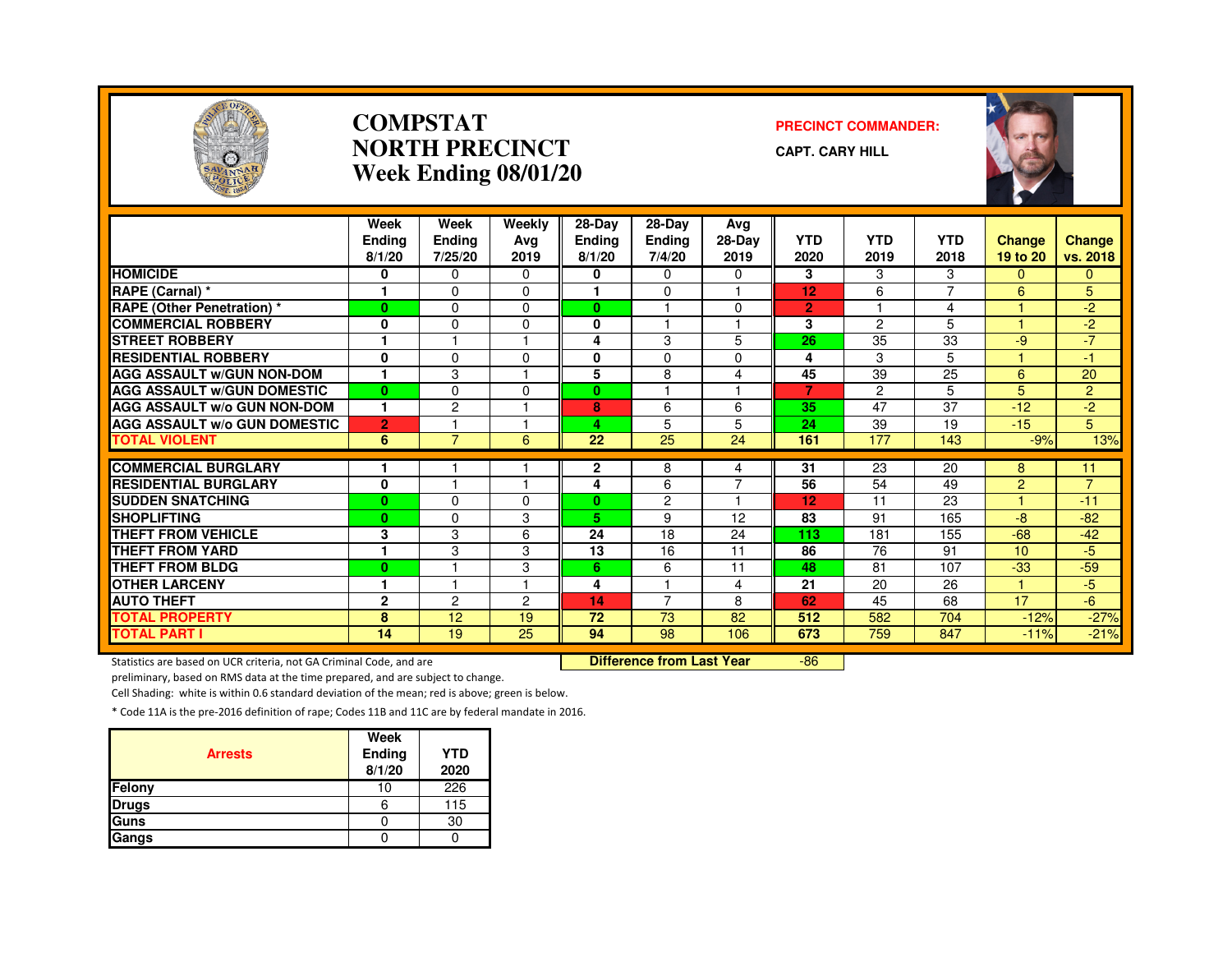

# **COMPSTATPRECINCT COMMANDER: CENTRAL PRECINCT**

**CAPT. TONYA REID**

| SAVANNAH                            |                                 |                                  | Week Ending 08/01/20  |                                     |                                   |                       |                    |                    |                    |                           |                           |
|-------------------------------------|---------------------------------|----------------------------------|-----------------------|-------------------------------------|-----------------------------------|-----------------------|--------------------|--------------------|--------------------|---------------------------|---------------------------|
|                                     | Week<br><b>Endina</b><br>8/1/20 | Week<br><b>Ending</b><br>7/25/20 | Weekly<br>Ava<br>2019 | $28-Dav$<br><b>Ending</b><br>8/1/20 | 28-Dav<br><b>Ending</b><br>7/4/20 | Avg<br>28-Day<br>2019 | <b>YTD</b><br>2020 | <b>YTD</b><br>2019 | <b>YTD</b><br>2018 | <b>Change</b><br>19 to 20 | <b>Change</b><br>vs. 2018 |
| <b>HOMICIDE</b>                     | 0                               | 0                                | 0                     | 0                                   |                                   | $\mathbf 0$           | 10 <sup>1</sup>    | 3                  |                    | $\overline{7}$            | 9                         |
| RAPE (Carnal) *                     | 0                               |                                  | $\Omega$              | 4                                   | $\mathbf{0}$                      |                       | 13                 | 6                  | 9                  | $\overline{7}$            | 4                         |
| <b>RAPE (Other Penetration)*</b>    | 0                               | 0                                | 0                     | $\mathbf{0}$                        | $\overline{2}$                    | $\mathbf 0$           | 3                  |                    | 6                  | $\overline{2}$            | $-3$                      |
| <b>COMMERCIAL ROBBERY</b>           | 0                               | $\Omega$                         | $\Omega$              | 1                                   |                                   | $\overline{2}$        | 5                  | $\overline{7}$     | 3                  | $-2$                      | $\overline{2}$            |
| <b>STREET ROBBERY</b>               |                                 |                                  |                       | 4                                   | 4                                 | 5                     | 28                 | 35                 | 30                 | $-7$                      | $-2$                      |
| <b>RESIDENTIAL ROBBERY</b>          | 0                               | $\Omega$                         | $\Omega$              |                                     | $\Omega$                          | $\Omega$              | 6                  | 3                  | 5                  | 3                         |                           |
| <b>AGG ASSAULT w/GUN NON-DOM</b>    | $\mathbf{2}$                    | 0                                | $\overline{2}$        | 4                                   | 4                                 | $\overline{7}$        | 38                 | 51                 | 40                 | $-13$                     | $-2$                      |
| <b>AGG ASSAULT W/GUN DOMESTIC</b>   | $\mathbf{0}$                    | $\mathbf 0$                      | $\mathbf 0$           | $\mathbf{0}$                        |                                   |                       | 6                  | 9                  | 9                  | $-3$                      | $-3$                      |
| <b>AGG ASSAULT w/o GUN NON-DOM</b>  | $\mathbf{0}$                    |                                  |                       | $\mathbf{2}$                        | 6                                 | 4                     | 23                 | 32                 | 27                 | $-9$                      | $-4$                      |
| <b>AGG ASSAULT w/o GUN DOMESTIC</b> | $\overline{2}$                  | $\overline{c}$                   |                       | 8                                   | 3                                 | 5                     | 45                 | 45                 | 22                 | $\Omega$                  | 23                        |
| <b>TOTAL VIOLENT</b>                | 5                               | 5                                | 6                     | 24                                  | 22                                | 26                    | 177                | 192                | 152                | $-8%$                     | 16%                       |
| <b>COMMERCIAL BURGLARY</b>          | 0                               | $\overline{c}$                   |                       | $\overline{7}$                      | 6                                 | 6                     | 31                 | 27                 | 23                 | 4                         | 8                         |
| <b>RESIDENTIAL BURGLARY</b>         | 1                               | 4                                |                       | 9                                   | 6                                 | 16                    | 86                 | 122                | 133                | $-36$                     | $-47$                     |
| <b>SUDDEN SNATCHING</b>             | $\bf{0}$                        | $\mathbf 0$                      | $\mathbf 0$           |                                     | $\mathbf 0$                       |                       | 4                  | 6                  | $\overline{7}$     | $-2$                      | $-3$                      |
| <b>SHOPLIFTING</b>                  | 2                               | 3                                | 5                     | 7                                   | 10                                | 19                    | 96                 | 142                | 114                | $-46$                     | $-18$                     |
| <b>THEFT FROM VEHICLE</b>           | 4                               | $\overline{c}$                   | 6                     | 24                                  | 23                                | 25                    | 134                | 190                | 192                | $-56$                     | $-58$                     |
| <b>THEFT FROM YARD</b>              | $\mathbf{2}$                    | $\overline{c}$                   | 4                     | 13                                  | 15                                | 15                    | 98                 | 114                | 102                | $-16$                     | $-4$                      |
| <b>THEFT FROM BLDG</b>              | 4                               | $\overline{c}$                   | 3                     | 10                                  | 9                                 | 10                    | 69                 | 74                 | 106                | $-5$                      | $-37$                     |
| <b>OTHER LARCENY</b>                |                                 |                                  | $\overline{2}$        | 4                                   | 4                                 | $\overline{7}$        | 32                 | 48                 | 19                 | $-16$                     | 13                        |
| <b>AUTO THEFT</b>                   | $\overline{2}$                  | $\overline{c}$                   | $\overline{2}$        | 9                                   | 14                                | 10                    | 86                 | 79                 | 118                | $\overline{7}$            | $-32$                     |
| <b>TOTAL PROPERTY</b>               | 16                              | 18                               | 24                    | 84                                  | 87                                | 107                   | 636                | 802                | 814                | $-21%$                    | $-22%$                    |
| <b>TOTAL PART I</b>                 | 21                              | 23                               | 30                    | 108                                 | 109                               | 133                   | 813                | 994                | 966                | $-18%$                    | $-16%$                    |

Statistics are based on UCR criteria, not GA Criminal Code, and are **Difference from Last Year** 

-181

preliminary, based on RMS data at the time prepared, and are subject to change.

Cell Shading: white is within 0.6 standard deviation of the mean; red is above; green is below.

| <b>Arrests</b> | Week<br>Ending<br>8/1/20 | <b>YTD</b><br>2020 |
|----------------|--------------------------|--------------------|
| <b>Felony</b>  |                          | 364                |
| <b>Drugs</b>   |                          | 219                |
| <b>Guns</b>    |                          | 43                 |
| Gangs          |                          |                    |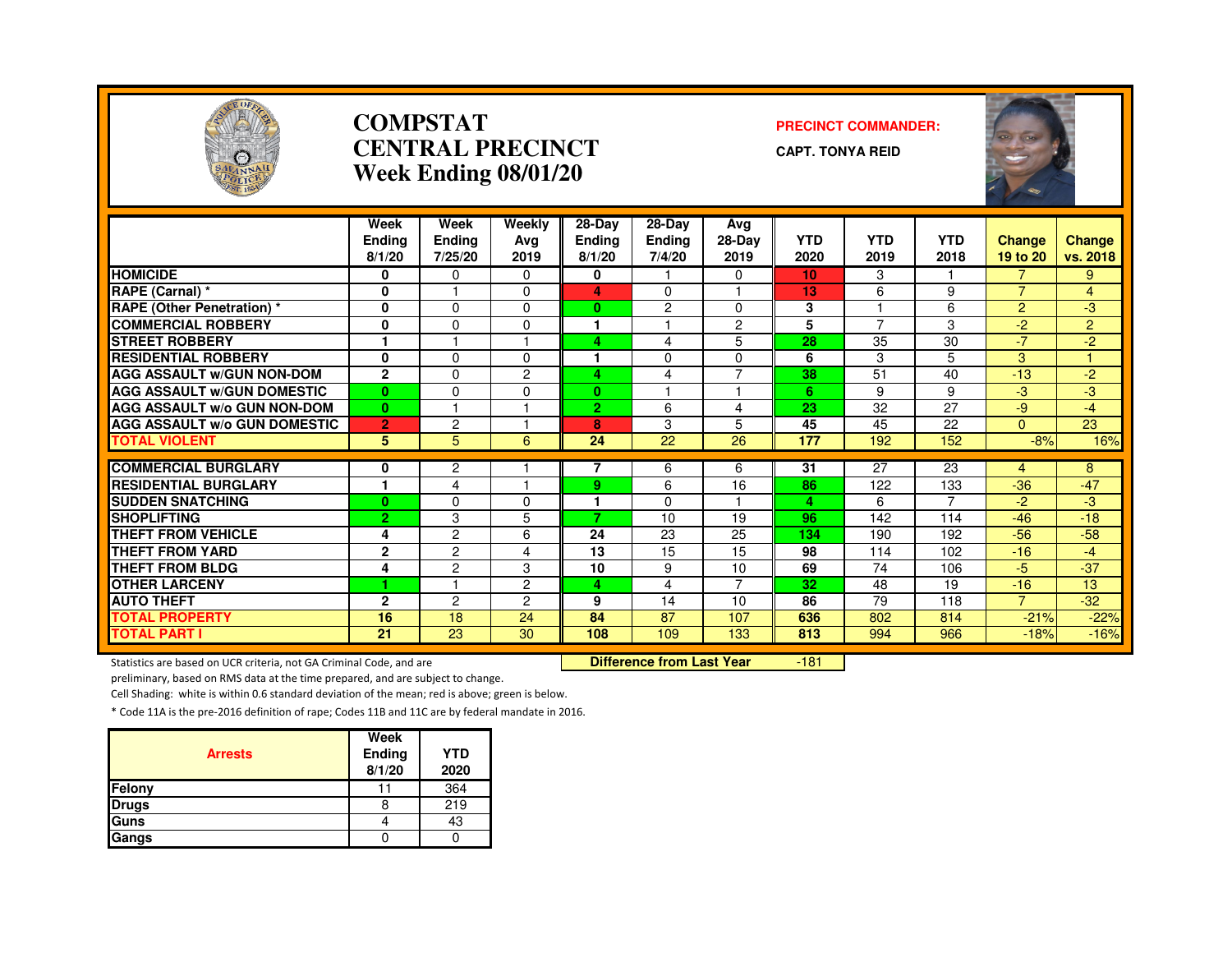

#### **COMPSTATSOUTH PRECINCTWeek Ending 08/01/20**

#### **PRECINCT COMMANDER:**

**CAPT. MICHELLE HALFORD**



|                                     | Week           | Week           | Weekly   | 28-Day         | 28-Dav         | Avg      |              |            |                    |                |                |
|-------------------------------------|----------------|----------------|----------|----------------|----------------|----------|--------------|------------|--------------------|----------------|----------------|
|                                     | <b>Endina</b>  | Ending         | Ava      | Ending         | <b>Ending</b>  | 28-Day   | <b>YTD</b>   | <b>YTD</b> | <b>YTD</b><br>2018 | <b>Change</b>  | <b>Change</b>  |
|                                     | 8/1/20         | 7/25/20        | 2019     | 8/1/20         | 7/4/20         | 2019     | 2020         | 2019       |                    | 19 to 20       | vs. 2018       |
| <b>HOMICIDE</b>                     | 0              | $\Omega$       | $\Omega$ | 0              | 0              |          | $\mathbf{2}$ | 5          | 3                  | $-3$           | -1.            |
| RAPE (Carnal) *                     | 0              | 2              | $\Omega$ | 3              | 4              |          | 13           | 8          | 5                  | 5              | 8              |
| <b>RAPE (Other Penetration) *</b>   | 1              | $\Omega$       | $\Omega$ | 1              | м              | $\Omega$ | 6            | и          | 13                 | 5              | $-7$           |
| <b>COMMERCIAL ROBBERY</b>           | $\overline{2}$ | $\Omega$       | $\Omega$ | $\mathbf{2}$   | $\overline{c}$ |          | 15           | 9          | 8                  | 6              | $\overline{7}$ |
| <b>STREET ROBBERY</b>               | $\bf{0}$       | $\Omega$       |          | 2.             | $\Omega$       | 3        | 17           | 24         | 22                 | $-7$           | $-5$           |
| <b>RESIDENTIAL ROBBERY</b>          | 0              | $\Omega$       | $\Omega$ | 0              |                | $\Omega$ | 4            | 3          | 6                  |                | $-2$           |
| <b>AGG ASSAULT W/GUN NON-DOM</b>    | 3              | $\overline{c}$ |          | 7              | 8              | 3        | 39           | 26         | 6                  | 13             | 33             |
| <b>AGG ASSAULT W/GUN DOMESTIC</b>   | $\bf{0}$       |                | $\Omega$ | $\overline{2}$ |                |          | 6            | 10         | 5                  | $-4$           | $\mathbf{1}$   |
| AGG ASSAULT w/o GUN NON-DOM         | $\overline{2}$ | $\Omega$       |          | $\mathbf{2}$   | 3              | 2        | 19           | 17         | 13                 | $\overline{2}$ | 6              |
| <b>AGG ASSAULT w/o GUN DOMESTIC</b> | 1              | $\Omega$       |          | -1             | $\overline{c}$ | 4        | 27           | 33         | 14                 | -6             | 13             |
| <b>TOTAL VIOLENT</b>                | 9              | 5              | 4        | 20             | 22             | 17       | 148          | 136        | 95                 | 9%             | 56%            |
|                                     |                |                |          |                |                |          |              |            |                    |                |                |
| <b>COMMERCIAL BURGLARY</b>          |                | $\Omega$       |          | 4              | 6              | 5        | 22           | 42         | 28                 | $-20$          | $-6$           |
| <b>RESIDENTIAL BURGLARY</b>         | ٠              | $\Omega$       |          | 8              | 5              | 9        | 52           | 59         | 125                | $-7$           | $-73$          |
| <b>SUDDEN SNATCHING</b>             | $\bf{0}$       | $\Omega$       | $\Omega$ | $\mathbf{0}$   | $\Omega$       |          | 3            | 9          | $\overline{7}$     | -6             | $-4$           |
| <b>SHOPLIFTING</b>                  | 3              | 5              | 12       | 18             | 25             | 48       | 174          | 422        | 386                | $-248$         | $-212$         |
| THEFT FROM VEHICLE                  | $\overline{7}$ | 8              | 7        | 27             | 39             | 26       | 194          | 226        | 218                | $-32$          | $-24$          |
| <b>THEFT FROM YARD</b>              | $\mathbf{2}$   | 3              |          | 6              | 8              | 6        | 53           | 45         | 65                 | 8              | $-12$          |
| THEFT FROM BLDG                     | $\mathbf{2}$   | 6              | 3        | 18             | $\overline{7}$ | 13       | 75           | 102        | 83                 | $-27$          | $-8$           |
| <b>OTHER LARCENY</b>                | и              |                |          | 3              | 5              | 4        | 24           | 30         | 16                 | $-6$           | 8              |
| <b>AUTO THEFT</b>                   | 6              | 4              | 3        | 20             | 17             | 11       | 82           | 81         | 92                 | и              | $-10$          |
| <b>TOTAL PROPERTY</b>               | 23             | 27             | 29       | 104            | 112            | 123      | 679          | 1016       | 1020               | $-33%$         | $-33%$         |
| <b>TOTAL PART I</b>                 | 32             | 32             | 34       | 124            | 134            | 141      | 827          | 1152       | 1115               | $-28%$         | $-26%$         |

Statistics are based on UCR criteria, not GA Criminal Code, and are **Difference from Last Year** 

-325

preliminary, based on RMS data at the time prepared, and are subject to change.

Cell Shading: white is within 0.6 standard deviation of the mean; red is above; green is below.

| <b>Arrests</b> | Week<br>Ending<br>8/1/20 | <b>YTD</b><br>2020 |
|----------------|--------------------------|--------------------|
| Felony         |                          | 201                |
| <b>Drugs</b>   |                          | 92                 |
| Guns           |                          |                    |
| Gangs          |                          |                    |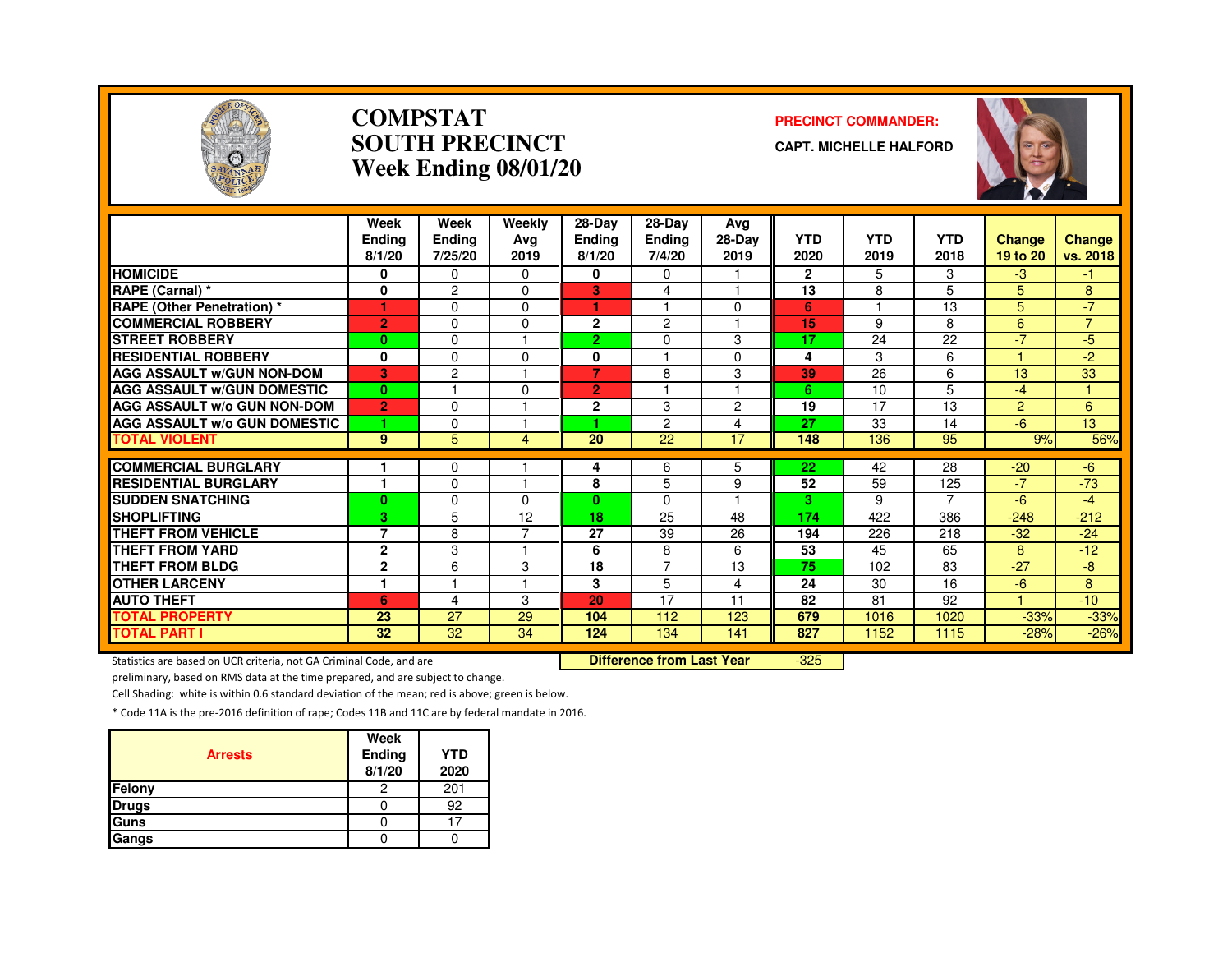

#### **COMPSTATEAST PRECINCTWeek Ending 08/01/20**

#### **PRECINCT COMMANDER:**

**CAPT. GEORGE GUNDICH**



|                                               | Week           | Week           | Weekly         | $28-Day$       | 28-Dav         | Avg                  |                       |            |            |                |                |
|-----------------------------------------------|----------------|----------------|----------------|----------------|----------------|----------------------|-----------------------|------------|------------|----------------|----------------|
|                                               | <b>Endina</b>  | <b>Ending</b>  | Ava            | Ending         | <b>Ending</b>  | $28-Dav$             | <b>YTD</b>            | <b>YTD</b> | <b>YTD</b> | <b>Change</b>  | Change         |
|                                               | 8/1/20         | 7/25/20        | 2019           | 8/1/20         | 7/4/20         | 2019                 | 2020                  | 2019       | 2018       | 19 to 20       | vs. 2018       |
| <b>HOMICIDE</b>                               | 0              | 0              | 0              | 0              | 0              | $\Omega$             | 3                     | 3          | 9          | 0              | -6             |
| RAPE (Carnal) *                               | 0              | $\Omega$       | $\Omega$       | 0              | $\Omega$       |                      | $\bf{0}$              | 10         | 8          | $-10$          | -8             |
| <b>RAPE (Other Penetration) *</b>             | $\mathbf{0}$   | $\Omega$       | $\Omega$       | $\bf{0}$       | 0              | $\Omega$             | 3                     | $\Omega$   | 5          | 3              | $-2$           |
| <b>COMMERCIAL ROBBERY</b>                     | 1              | $\Omega$       | 0              |                | $\Omega$       |                      | 5                     | 2          | 4          | 3              |                |
| <b>STREET ROBBERY</b>                         | $\bf{0}$       | $\overline{c}$ |                | 3              | 4              | 4                    | 16                    | 28         | 25         | $-12$          | -9             |
| <b>RESIDENTIAL ROBBERY</b>                    | 0              |                | $\Omega$       | $\overline{2}$ | $\Omega$       |                      | 3                     | 4          |            | $-1$           | $\overline{2}$ |
| <b>AGG ASSAULT W/GUN NON-DOM</b>              | 3              | 3              | $\overline{c}$ | 9 <sup>°</sup> | 3              | 6                    | 37                    | 43         | 31         | $-6$           | 6              |
| <b>AGG ASSAULT W/GUN DOMESTIC</b>             | $\mathbf{0}$   |                | $\Omega$       | ٠              | $\overline{c}$ | $\overline{2}$       | 11                    | 12         | 4          | $-1$           | $\overline{7}$ |
| <b>AGG ASSAULT W/o GUN NON-DOM</b>            | 1              | 2              |                | $\overline{7}$ | 8              | 5                    | 45                    | 38         | 33         | $\overline{7}$ | 12             |
| <b>AGG ASSAULT W/o GUN DOMESTIC</b>           | 3              | $\Omega$       |                | 7              | 10             | 5                    | 55                    | 54         | 20         |                | 35             |
| <b>TOTAL VIOLENT</b>                          | 8              | 9              | 6              | 30             | 27             | 24                   | 178                   | 194        | 140        | $-8%$          | 27%            |
|                                               |                |                |                |                |                |                      |                       |            |            |                |                |
| <b>COMMERCIAL BURGLARY</b>                    | 0              | 0              | $\Omega$       |                | 2              | $\overline{2}$<br>17 | 18                    | 14         | 17         | $\overline{4}$ |                |
| <b>RESIDENTIAL BURGLARY</b>                   | $\overline{7}$ | 2              | $\overline{2}$ | 17             | 10             | н                    | 82                    | 133        | 137        | $-51$          | $-55$          |
| <b>SUDDEN SNATCHING</b><br><b>SHOPLIFTING</b> | $\bf{0}$       | $\Omega$       | 0              | $\mathbf{0}$   | 0              |                      | $\overline{2}$<br>146 | 8          | 9          | $-6$           | $-7$           |
|                                               | $\overline{2}$ | $\Omega$       | 6              | 8              | 9              | 23                   |                       | 182        | 193        | $-36$          | $-47$          |
| THEFT FROM VEHICLE                            | 4              |                | 6              | 12             | 18             | 24                   | 147                   | 191        | 181        | $-44$          | $-34$          |
| <b>THEFT FROM YARD</b>                        | $\mathbf 2$    | $\Omega$       | 2              | 6              | 14             | 10                   | 70                    | 71         | 93         | -1             | $-23$          |
| THEFT FROM BLDG                               | 3              | $\Omega$       | 3              | 8              | 11             | 12                   | 85                    | 87         | 101        | $-2$           | $-16$          |
| <b>OTHER LARCENY</b>                          | $\bf{0}$       |                |                | $\overline{2}$ | 3              | 5                    | 30                    | 36         | 37         | $-6$           | $-7$           |
| <b>AUTO THEFT</b>                             | 4              | $\Omega$       | 2              | 9              | 6              | 10                   | 58                    | 87         | 93         | $-29$          | $-35$          |
| <b>TOTAL PROPERTY</b>                         | 22             | 4              | 23             | 63             | 73             | 103                  | 638                   | 809        | 861        | $-21%$         | $-26%$         |
| <b>TOTAL PART I</b>                           | 30             | 13             | 29             | 93             | 100            | 127                  | 816                   | 1003       | 1001       | $-19%$         | $-18%$         |

Statistics are based on UCR criteria, not GA Criminal Code, and are **Difference from Last Year** 

-187

preliminary, based on RMS data at the time prepared, and are subject to change.

Cell Shading: white is within 0.6 standard deviation of the mean; red is above; green is below.

| <b>Arrests</b> | Week<br>Ending<br>8/1/20 | <b>YTD</b><br>2020 |
|----------------|--------------------------|--------------------|
| Felony         |                          |                    |
| <b>Drugs</b>   |                          |                    |
| Guns           |                          |                    |
| Gangs          |                          |                    |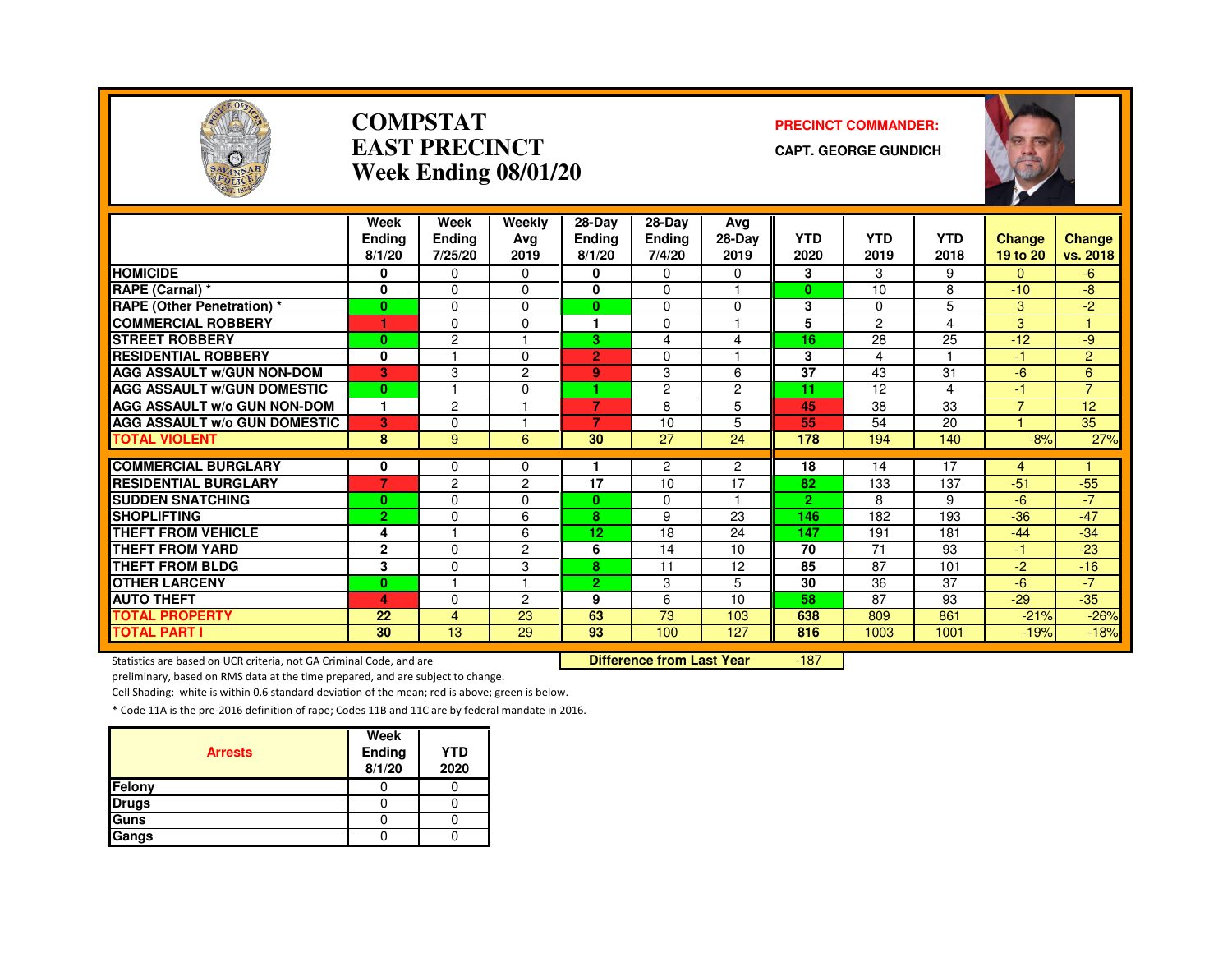## **BEAT 21 North PrecinctWeek Ending 08/01/20**

|                                     |               | <b>Last 4 Weeks</b> |                                  |               | 28 Days       | 28 Day  |                |              |                |                |                |
|-------------------------------------|---------------|---------------------|----------------------------------|---------------|---------------|---------|----------------|--------------|----------------|----------------|----------------|
|                                     | <b>Ending</b> | <b>Ending</b>       | <b>Ending</b>                    | <b>Ending</b> | <b>Ending</b> | Average | <b>YTD</b>     | <b>YTD</b>   | <b>YTD</b>     | <b>Change</b>  | <b>Change</b>  |
|                                     | 07/11/20      | 07/18/20            | 07/25/20                         | 08/01/20      | 08/01/20      | 2019    | 2020           | 2019         | 2018           | 19 to 20       | vs. 2018       |
| <b>HOMICIDE</b>                     | $\mathbf{0}$  | $\Omega$            | $\Omega$                         | $\Omega$      | 0             | 0.0     | $\Omega$       | $\Omega$     | 0              | $\Omega$       | $\Omega$       |
| RAPE (Carnal) *                     | 0             | $\Omega$            | 0                                | $\Omega$      | $\mathbf{0}$  | 0.2     | 1              | $\mathbf{1}$ | $\Omega$       | $\mathbf{0}$   | 1              |
| <b>RAPE (Other Penetration) *</b>   | $\mathbf 0$   | 0                   | $\Omega$                         | $\mathbf{0}$  | $\Omega$      | 0.0     | $\Omega$       | $\Omega$     | $\mathbf{1}$   | $\Omega$       | $-1$           |
| <b>COMMERCIAL ROBBERY</b>           | $\mathbf 0$   | $\mathbf{0}$        | $\Omega$                         | $\mathbf{0}$  | $\mathbf{0}$  | 0.0     | $\mathbf{0}$   | $\Omega$     | $\Omega$       | $\Omega$       | $\Omega$       |
| <b>STREET ROBBERY</b>               | $\Omega$      | $\Omega$            | $\Omega$                         | $\Omega$      | $\Omega$      | 0.0     | 2              | $\Omega$     | $\Omega$       | $\overline{2}$ | $\overline{2}$ |
| <b>RESIDENTIAL ROBBERY</b>          | 0             | $\Omega$            | 0                                | $\Omega$      | $\Omega$      | 0.0     | $\Omega$       | $\Omega$     | $\Omega$       | $\Omega$       | $\Omega$       |
| <b>AGG ASSAULT W/GUN NON-DOM</b>    | $\Omega$      | 0                   | $\Omega$                         | $\Omega$      | $\Omega$      | 0.1     | $\overline{2}$ | 3            | $\mathbf{1}$   | $-1$           | $\mathbf{1}$   |
| <b>AGG ASSAULT W/GUN DOMESTIC</b>   | $\Omega$      | $\Omega$            | $\Omega$                         | $\Omega$      | $\Omega$      | 0.0     | $\overline{2}$ | $\Omega$     | $\Omega$       | $\overline{2}$ | $\overline{2}$ |
| <b>AGG ASSAULT W/o GUN NON-DOM</b>  | $\Omega$      | 0                   | 0                                | $\mathbf{0}$  | 0             | 0.2     | 0              | $\mathbf{1}$ | $\overline{2}$ | $-1$           | $-2$           |
| <b>AGG ASSAULT W/o GUN DOMESTIC</b> | $\Omega$      | 0                   | 0                                | $\mathbf{1}$  | $\mathbf{1}$  | 0.4     | 4              | $\mathbf{1}$ | $\mathbf{1}$   | 3              | 3              |
| <b>TOTAL VIOLENT</b>                | $\mathbf{0}$  | $\mathbf{0}$        | $\mathbf{0}$                     | $\mathbf{1}$  | $\mathbf{1}$  | 0.8     | 11             | 6            | 5              | 83%            | 120%           |
| <b>COMMERCIAL BURGLARY</b>          | 0             | 0                   | 0                                | 0             | 0             | 0.1     | 1              | $\mathbf{1}$ | $\overline{2}$ | $\Omega$       | $-1$           |
| <b>RESIDENTIAL BURGLARY</b>         | $\Omega$      | $\Omega$            | $\mathbf{1}$                     | $\mathbf{0}$  | $\mathbf{1}$  | 1.3     | 4              | 13           | 8              | $-9$           | $-4$           |
| <b>SUDDEN SNATCHING</b>             | $\Omega$      | $\Omega$            | $\Omega$                         | $\Omega$      | $\Omega$      | 0.0     | $\Omega$       | $\Omega$     | $\Omega$       | $\Omega$       | $\Omega$       |
| <b>SHOPLIFTING</b>                  | 0             | 0                   | 0                                | $\mathbf{0}$  | $\Omega$      | 0.5     | 2              | 6            | 2              | $-4$           | $\Omega$       |
| THEFT FROM VEHICLE                  | 0             | $\Omega$            | $\mathbf{1}$                     | $\mathbf{0}$  | $\mathbf{1}$  | 3.8     | 4              | 37           | 24             | $-33$          | $-20$          |
| THEFT FROM YARD                     | $\mathbf 0$   | $\mathbf{1}$        | $\Omega$                         | $\mathbf{0}$  | $\mathbf{1}$  | 0.6     | $\overline{2}$ | 3            | 12             | $-1$           | $-10$          |
| <b>THEFT FROM BLDG</b>              | 0             | $\mathbf{1}$        | 0                                | $\Omega$      | $\mathbf{1}$  | 0.5     | 5              | 5            | 10             | $\Omega$       | $-5$           |
| <b>OTHER LARCENY</b>                | 0             | $\Omega$            | 0                                | $\Omega$      | $\Omega$      | 0.6     | $\Omega$       | $\mathbf{1}$ | 6              | $-1$           | $-6$           |
| <b>AUTO THEFT</b>                   | $\Omega$      | $\mathbf{1}$        | $\Omega$                         | $\Omega$      | $\mathbf{1}$  | 1.5     | 5              | 14           | 10             | $-9$           | $-5$           |
| <b>TOTAL PROPERTY</b>               | $\Omega$      | 3                   | $\overline{2}$                   | $\mathbf{0}$  | 5             | 8.7     | 23             | 80           | 74             | $-71%$         | $-69%$         |
| <b>TOTAL PART I</b>                 | $\mathbf{0}$  | 3                   | $\overline{2}$                   | $\mathbf{1}$  | 6             | 9.5     | 34             | 86           | 79             | $-60%$         | $-57%$         |
|                                     |               |                     | <b>Difference from Last Year</b> |               | $-52$         |         |                |              |                |                |                |

Statistics are based on UCR criteria, not GA Criminal Code.

\* Rape Code 11A is the historical definition of rape (aka Legacy Rape); Rape Codes 11B and 11C are those moved from Part II to Part I in 2017.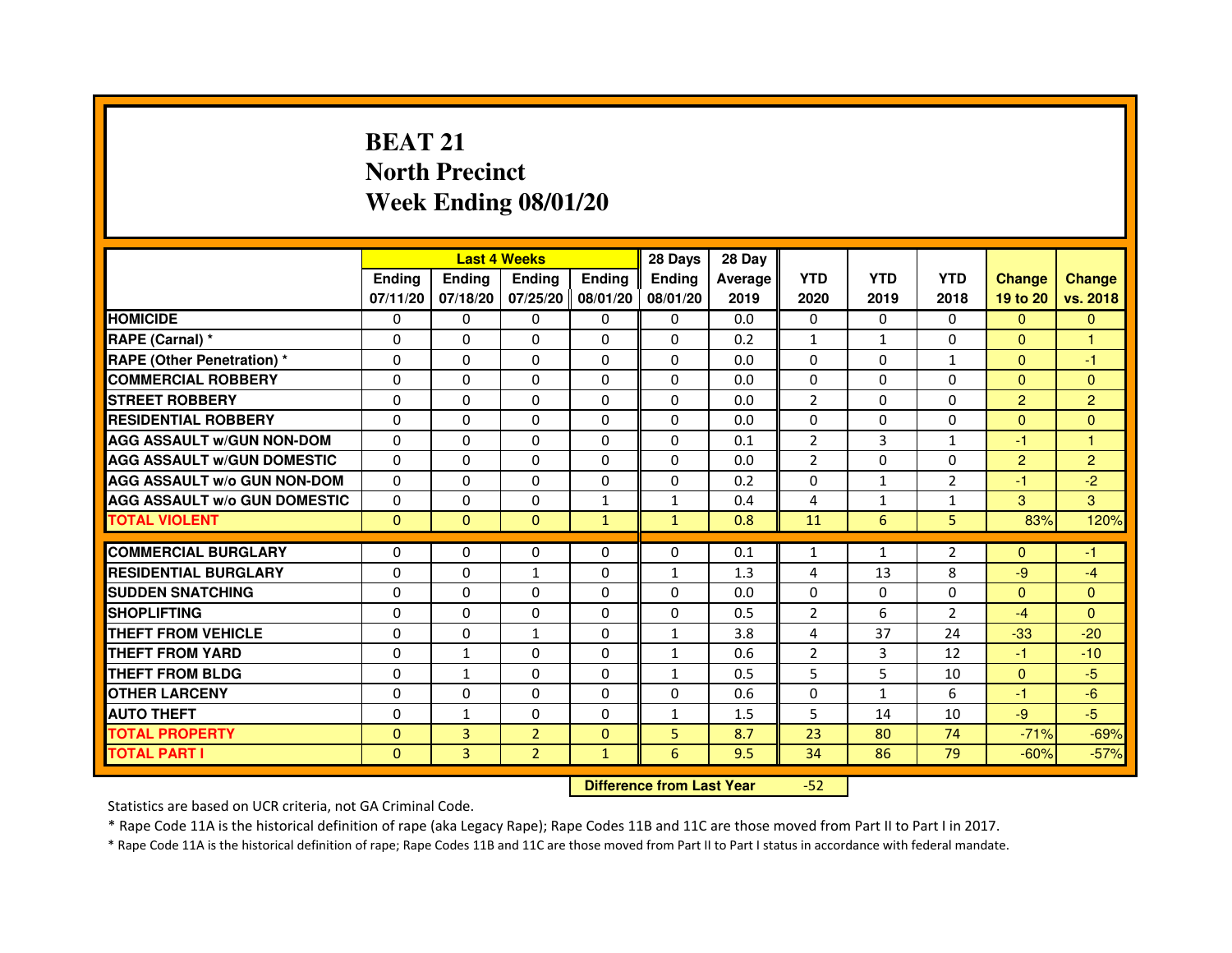## **BEAT 22 North PrecinctWeek Ending 08/01/20**

|                                     |               |                | <b>Last 4 Weeks</b>              |                | 28 Days        | 28 Day  |                |                |                |                |                |
|-------------------------------------|---------------|----------------|----------------------------------|----------------|----------------|---------|----------------|----------------|----------------|----------------|----------------|
|                                     | <b>Ending</b> | Ending         | <b>Ending</b>                    | <b>Ending</b>  | <b>Ending</b>  | Average | <b>YTD</b>     | <b>YTD</b>     | <b>YTD</b>     | <b>Change</b>  | <b>Change</b>  |
|                                     | 07/11/20      | 07/18/20       | 07/25/20                         | 08/01/20       | 08/01/20       | 2019    | 2020           | 2019           | 2018           | 19 to 20       | vs. 2018       |
| <b>HOMICIDE</b>                     | $\Omega$      | $\Omega$       | $\Omega$                         | 0              | 0              | 0.1     | $\mathbf{1}$   | $\mathbf{1}$   | 3              | $\mathbf{0}$   | $-2$           |
| RAPE (Carnal) *                     | 0             | 0              | 0                                | 0              | 0              | 0.2     | 2              | $\mathbf{1}$   | 2              | 1              | $\mathbf{0}$   |
| RAPE (Other Penetration) *          | $\Omega$      | 0              | $\Omega$                         | $\Omega$       | $\Omega$       | 0.0     | $\mathbf{1}$   | $\Omega$       | 1              | 1              | $\mathbf{0}$   |
| <b>COMMERCIAL ROBBERY</b>           | $\Omega$      | $\Omega$       | $\Omega$                         | $\Omega$       | $\Omega$       | 0.2     | $\mathbf{1}$   | $\mathbf{1}$   | $\overline{2}$ | $\Omega$       | $-1$           |
| <b>STREET ROBBERY</b>               | $\Omega$      | $\Omega$       | $\Omega$                         | $\Omega$       | $\Omega$       | 0.7     | $\overline{2}$ | $\overline{7}$ | $\overline{7}$ | $-5$           | $-5$           |
| <b>RESIDENTIAL ROBBERY</b>          | 0             | 0              | $\Omega$                         | 0              | 0              | 0.1     | 2              | $\mathbf{1}$   | $\Omega$       | 1              | $\overline{2}$ |
| <b>AGG ASSAULT W/GUN NON-DOM</b>    | $\Omega$      | $\mathbf{1}$   | $\mathbf{1}$                     | $\Omega$       | $\overline{2}$ | 1.5     | 20             | 13             | 7              | $\overline{7}$ | 13             |
| <b>AGG ASSAULT W/GUN DOMESTIC</b>   | $\Omega$      | $\Omega$       | $\Omega$                         | $\Omega$       | $\Omega$       | 0.4     | $\mathbf{1}$   | $\mathbf{1}$   | $\mathbf{1}$   | $\Omega$       | $\overline{0}$ |
| <b>AGG ASSAULT W/o GUN NON-DOM</b>  | $\Omega$      | $\Omega$       | $\Omega$                         | $\Omega$       | $\Omega$       | 1.2     | 3              | 8              | 8              | $-5$           | $-5$           |
| <b>AGG ASSAULT W/o GUN DOMESTIC</b> | $\Omega$      | $\mathbf{1}$   | 0                                | $\mathbf{1}$   | 2              | 1.6     | 4              | 16             | 6              | $-12$          | $-2$           |
| <b>TOTAL VIOLENT</b>                | $\mathbf{0}$  | $\overline{2}$ | $\mathbf{1}$                     | $\mathbf{1}$   | $\overline{4}$ | 5.8     | 37             | 49             | 37             | $-24%$         | 0%             |
| <b>COMMERCIAL BURGLARY</b>          | 0             | 0              | 1                                | 0              | $\mathbf{1}$   | 0.5     | 3              | 4              | 3              | $-1$           | $\Omega$       |
| <b>RESIDENTIAL BURGLARY</b>         | 0             | $\overline{2}$ | $\Omega$                         | $\Omega$       | $\overline{2}$ | 1.3     | 26             | 9              | 13             | 17             | 13             |
| <b>SUDDEN SNATCHING</b>             | $\Omega$      | $\Omega$       | $\Omega$                         | $\Omega$       | $\Omega$       | 0.2     | $\mathbf{1}$   | $\overline{2}$ | 3              | $-1$           | $-2$           |
| <b>SHOPLIFTING</b>                  | 0             | 1              | 0                                | 0              | $\mathbf{1}$   | 0.9     | 5              | 6              | 28             | $-1$           | $-23$          |
| THEFT FROM VEHICLE                  | 1             | $\mathbf{1}$   | 0                                | $\mathbf{1}$   | 3              | 2.8     | 16             | 16             | 24             | $\mathbf{0}$   | $-8$           |
| <b>THEFT FROM YARD</b>              | $\Omega$      | $\Omega$       | $\Omega$                         | $\Omega$       | $\Omega$       | 1.4     | 9              | 10             | 12             | $-1$           | $-3$           |
| <b>THEFT FROM BLDG</b>              | $\Omega$      | $\Omega$       | $\mathbf{1}$                     | $\Omega$       | $\mathbf{1}$   | 1.8     | 9              | 14             | 8              | $-5$           | $\mathbf{1}$   |
| <b>OTHER LARCENY</b>                | 0             | $\Omega$       | 0                                | 1              | $\mathbf{1}$   | 0.2     | $\overline{2}$ | 0              | $\Omega$       | $\overline{2}$ | $\overline{2}$ |
| <b>AUTO THEFT</b>                   | $\Omega$      | $\Omega$       | $\mathbf{1}$                     | $\Omega$       | $\mathbf{1}$   | 1.8     | 10             | 6              | 15             | $\overline{4}$ | $-5$           |
| <b>TOTAL PROPERTY</b>               | $\mathbf{1}$  | $\overline{4}$ | $\overline{3}$                   | $\overline{2}$ | 10             | 10.9    | 81             | 67             | 106            | 21%            | $-24%$         |
| <b>TOTAL PART I</b>                 | $\mathbf{1}$  | 6              | 4                                | 3              | 14             | 16.7    | 118            | 116            | 143            | 2%             | $-17%$         |
|                                     |               |                | <b>Difference from Last Year</b> |                | $\overline{2}$ |         |                |                |                |                |                |

 **Difference from Last Year**

Statistics are based on UCR criteria, not GA Criminal Code.

\* Rape Code 11A is the historical definition of rape (aka Legacy Rape); Rape Codes 11B and 11C are those moved from Part II to Part I in 2017.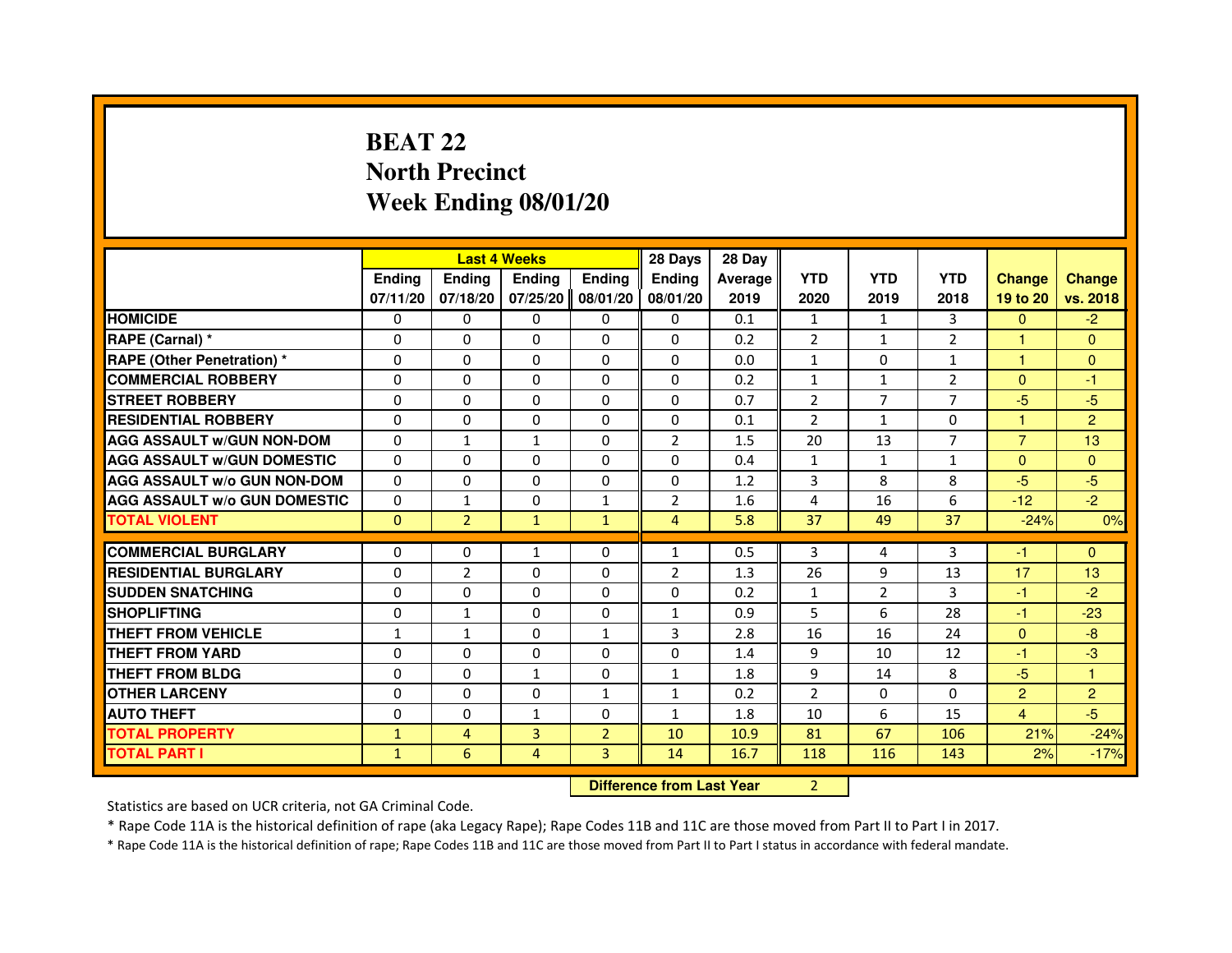## **BEAT 23 North PrecinctWeek Ending 08/01/20**

|                                     |                |              | <b>Last 4 Weeks</b> |                | 28 Days                          | 28 Day  |                |                |                |               |                |
|-------------------------------------|----------------|--------------|---------------------|----------------|----------------------------------|---------|----------------|----------------|----------------|---------------|----------------|
|                                     | <b>Ending</b>  | Ending       | <b>Ending</b>       | <b>Ending</b>  | <b>Ending</b>                    | Average | <b>YTD</b>     | <b>YTD</b>     | <b>YTD</b>     | <b>Change</b> | <b>Change</b>  |
|                                     | 07/11/20       | 07/18/20     | 07/25/20            | 08/01/20       | 08/01/20                         | 2019    | 2020           | 2019           | 2018           | 19 to 20      | vs. 2018       |
| <b>HOMICIDE</b>                     | 0              | $\Omega$     | 0                   | $\Omega$       | 0                                | 0.2     | $\mathbf{1}$   | $\mathcal{P}$  | $\Omega$       | $-1$          | $\mathbf{1}$   |
| RAPE (Carnal) *                     | 0              | 0            | $\Omega$            | $\Omega$       | 0                                | 0.1     | 0              | $\mathbf{1}$   | $\mathbf{1}$   | $-1$          | -1             |
| <b>RAPE (Other Penetration) *</b>   | $\Omega$       | 0            | 0                   | 0              | 0                                | 0.0     | $\mathbf{1}$   | $\mathbf{0}$   | 0              | 1             | 1              |
| <b>COMMERCIAL ROBBERY</b>           | $\Omega$       | $\Omega$     | $\Omega$            | $\Omega$       | $\Omega$                         | 0.0     | $\Omega$       | $\mathbf{0}$   | $\mathbf{1}$   | $\mathbf{0}$  | $-1$           |
| <b>STREET ROBBERY</b>               | $\Omega$       | $\Omega$     | $\Omega$            | $\Omega$       | $\Omega$                         | 0.2     | $\overline{7}$ | $\overline{2}$ | 4              | 5             | 3              |
| <b>RESIDENTIAL ROBBERY</b>          | $\Omega$       | 0            | $\Omega$            | 0              | $\Omega$                         | 0.0     | 1              | $\mathbf{0}$   | 3              | 1             | $-2$           |
| <b>AGG ASSAULT W/GUN NON-DOM</b>    | $\Omega$       | $\Omega$     | $\Omega$            | $\mathbf{1}$   | $\mathbf{1}$                     | 1.0     | 4              | 8              | 8              | $-4$          | $-4$           |
| <b>AGG ASSAULT W/GUN DOMESTIC</b>   | $\Omega$       | $\Omega$     | $\Omega$            | $\Omega$       | $\Omega$                         | 0.2     | 3              | $\mathbf{0}$   | $\overline{2}$ | 3             | $\mathbf{1}$   |
| <b>AGG ASSAULT W/o GUN NON-DOM</b>  | $\Omega$       | $\Omega$     | $\Omega$            | $\mathbf{1}$   | $\mathbf{1}$                     | 1.2     | $\overline{2}$ | 10             | 5              | $-8$          | $-3$           |
| <b>AGG ASSAULT W/o GUN DOMESTIC</b> | $\Omega$       | $\Omega$     | $\Omega$            | $\Omega$       | $\Omega$                         | 0.8     | 3              | 5              | 7              | $-2$          | $-4$           |
| <b>TOTAL VIOLENT</b>                | $\mathbf{0}$   | $\mathbf{0}$ | $\mathbf{0}$        | $\overline{2}$ | $\overline{2}$                   | 3.6     | 22             | 28             | 31             | $-21%$        | $-29%$         |
| <b>COMMERCIAL BURGLARY</b>          | 0              | 0            | 0                   | $\mathbf{1}$   | $\mathbf{1}$                     | 1.3     | 6              | 5              | 8              | 1             | $-2$           |
| <b>RESIDENTIAL BURGLARY</b>         | 0              | $\Omega$     | 0                   | 0              | 0                                | 0.8     | 9              | 8              | 12             | 1             | $-3$           |
| <b>SUDDEN SNATCHING</b>             | $\Omega$       | $\Omega$     | $\Omega$            | $\Omega$       | $\Omega$                         | 0.2     | $\overline{2}$ | $\mathbf{1}$   | $\mathcal{P}$  | $\mathbf{1}$  | $\Omega$       |
| <b>SHOPLIFTING</b>                  | 0              | 0            | 0                   | 0              | 0                                | 1.5     | 8              | $\overline{7}$ | 23             | 1             | $-15$          |
| THEFT FROM VEHICLE                  | 1              | 3            | $\Omega$            | $\mathbf{1}$   | 5                                | 2.5     | 22             | 17             | 21             | 5             | 1              |
| <b>THEFT FROM YARD</b>              | $\Omega$       | $\mathbf{1}$ | $\mathbf{1}$        | $\Omega$       | $\overline{2}$                   | 1.0     | 18             | 5              | 14             | 13            | $\overline{4}$ |
| <b>THEFT FROM BLDG</b>              | $\overline{2}$ | $\Omega$     | $\Omega$            | $\Omega$       | $\overline{2}$                   | 1.0     | 5              | 6              | 17             | $-1$          | $-12$          |
| <b>OTHER LARCENY</b>                | 0              | 0            | 0                   | $\mathbf{0}$   | 0                                | 0.2     | 2              | $\overline{2}$ | 5              | $\Omega$      | $-3$           |
| <b>AUTO THEFT</b>                   | $\Omega$       | 4            | $\Omega$            | $\Omega$       | 4                                | 1.1     | 9              | 8              | 9              | $\mathbf{1}$  | $\Omega$       |
| <b>TOTAL PROPERTY</b>               | 3              | 8            | $\mathbf{1}$        | $\overline{2}$ | 14                               | 9.6     | 81             | 59             | 111            | 37%           | $-27%$         |
| <b>TOTAL PART I</b>                 | 3              | 8            | $\mathbf{1}$        | 4              | 16                               | 13.2    | 103            | 87             | 142            | 18%           | $-27%$         |
|                                     |                |              |                     |                | <b>Difference from Last Year</b> |         | 16             |                |                |               |                |

 **Difference from Last Year**

Statistics are based on UCR criteria, not GA Criminal Code.

\* Rape Code 11A is the historical definition of rape (aka Legacy Rape); Rape Codes 11B and 11C are those moved from Part II to Part I in 2017.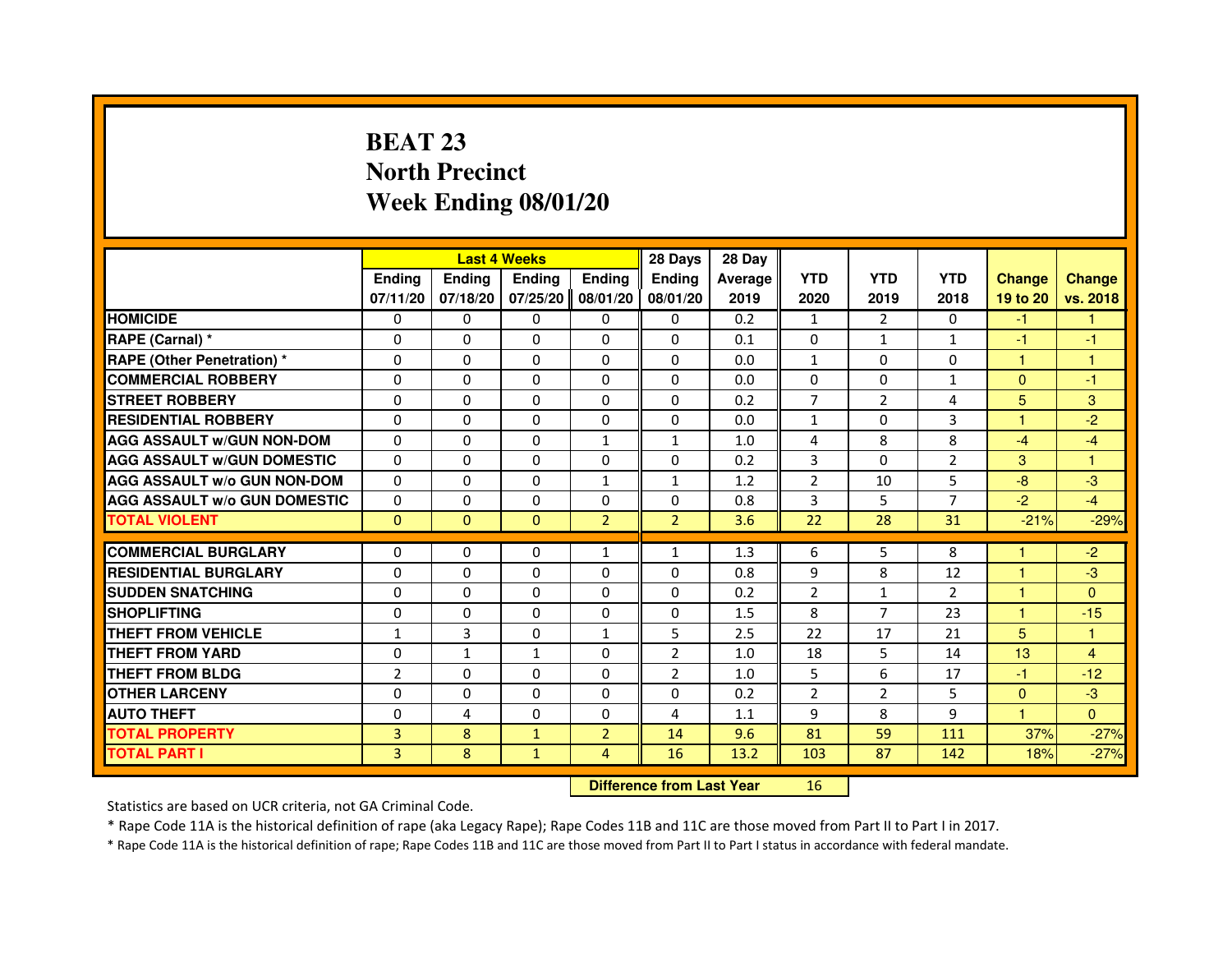## **BEAT 24 North PrecinctWeek Ending 08/01/20**

|                                     |                |                | <b>Last 4 Weeks</b> |               | 28 Days                          | 28 Day  |                |                |              |                |               |
|-------------------------------------|----------------|----------------|---------------------|---------------|----------------------------------|---------|----------------|----------------|--------------|----------------|---------------|
|                                     | <b>Ending</b>  | Ending         | Ending              | <b>Ending</b> | Ending                           | Average | <b>YTD</b>     | <b>YTD</b>     | <b>YTD</b>   | <b>Change</b>  | <b>Change</b> |
|                                     | 07/11/20       | 07/18/20       | 07/25/20            | 08/01/20      | 08/01/20                         | 2019    | 2020           | 2019           | 2018         | 19 to 20       | vs. 2018      |
| <b>HOMICIDE</b>                     | 0              | $\Omega$       | $\Omega$            | $\Omega$      | 0                                | 0.0     | $\mathbf{1}$   | $\Omega$       | $\Omega$     | 1.             | $\mathbf{1}$  |
| RAPE (Carnal) *                     | 0              | 0              | 0                   | 0             | 0                                | 0.2     | $\mathbf{1}$   | $\mathbf{1}$   | 0            | $\Omega$       | 1             |
| <b>RAPE (Other Penetration) *</b>   | $\Omega$       | 0              | $\Omega$            | $\Omega$      | $\Omega$                         | 0.2     | $\Omega$       | $\mathbf{1}$   | $\Omega$     | $-1$           | $\Omega$      |
| <b>COMMERCIAL ROBBERY</b>           | $\Omega$       | $\Omega$       | $\Omega$            | $\Omega$      | $\Omega$                         | 0.2     | $\mathbf{1}$   | $\Omega$       | $\Omega$     | $\mathbf{1}$   | $\mathbf{1}$  |
| <b>STREET ROBBERY</b>               | $\Omega$       | $\Omega$       | $\Omega$            | $\Omega$      | $\Omega$                         | 0.8     | 4              | 4              | 3            | $\Omega$       | 1             |
| <b>RESIDENTIAL ROBBERY</b>          | $\Omega$       | 0              | $\Omega$            | $\Omega$      | 0                                | 0.1     | 0              | $\mathbf{1}$   | $\Omega$     | $-1$           | $\mathbf{0}$  |
| <b>AGG ASSAULT W/GUN NON-DOM</b>    | $\Omega$       | $\Omega$       | $\Omega$            | $\Omega$      | $\Omega$                         | 0.3     | 5              | $\overline{2}$ | 1            | 3              | 4             |
| <b>AGG ASSAULT W/GUN DOMESTIC</b>   | $\Omega$       | 0              | $\Omega$            | $\Omega$      | 0                                | 0.0     | $\Omega$       | $\Omega$       | $\Omega$     | $\Omega$       | $\mathbf{0}$  |
| <b>AGG ASSAULT W/o GUN NON-DOM</b>  | $\mathbf{1}$   | $\Omega$       | $\mathbf{1}$        | $\Omega$      | $\overline{2}$                   | 0.4     | 4              | $\overline{3}$ | 4            | $\mathbf{1}$   | $\Omega$      |
| <b>AGG ASSAULT W/o GUN DOMESTIC</b> | $\Omega$       | 0              | 0                   | $\Omega$      | 0                                | 0.5     | $\overline{2}$ | $\mathbf{1}$   | $\mathbf{1}$ | 1              | 1             |
| <b>TOTAL VIOLENT</b>                | $\mathbf{1}$   | $\mathbf{0}$   | $\mathbf{1}$        | $\mathbf{0}$  | $\overline{2}$                   | 2.7     | 18             | 13             | 9            | 38%            | 100%          |
| <b>COMMERCIAL BURGLARY</b>          | 0              | 0              | 0                   | 0             | $\Omega$                         | 0.4     | 1              | 4              | 1            | $-3$           | $\mathbf{0}$  |
| <b>RESIDENTIAL BURGLARY</b>         | $\Omega$       | $\Omega$       | $\Omega$            | $\Omega$      | $\Omega$                         | 1.2     | 5              | $\overline{7}$ | 6            | $-2$           | $-1$          |
| <b>SUDDEN SNATCHING</b>             | $\Omega$       | $\Omega$       | $\Omega$            | $\Omega$      | $\Omega$                         | 0.2     | $\mathbf{1}$   | $\Omega$       | 3            | $\mathbf{1}$   | $-2$          |
| <b>SHOPLIFTING</b>                  | 1              | $\overline{2}$ | 0                   | 0             | 3                                | 2.1     | 20             | 22             | 54           | $-2$           | $-34$         |
| THEFT FROM VEHICLE                  | 3              | $\Omega$       | $\mathbf{1}$        | $\Omega$      | 4                                | 3.6     | 19             | 34             | 18           | $-15$          | 1             |
| THEFT FROM YARD                     | $\mathbf{1}$   | $\Omega$       | 1                   | $\Omega$      | $\overline{2}$                   | 4.1     | 15             | 30             | 14           | $-15$          | $\mathbf{1}$  |
| <b>THEFT FROM BLDG</b>              | $\Omega$       | $\Omega$       | $\Omega$            | $\Omega$      | $\Omega$                         | 1.1     | 6              | 8              | 16           | $-2$           | $-10$         |
| <b>OTHER LARCENY</b>                | $\mathbf{1}$   | 0              | 0                   | 0             | $\mathbf{1}$                     | 1.4     | 9              | 9              | 3            | $\mathbf{0}$   | 6             |
| <b>AUTO THEFT</b>                   | $\mathbf{1}$   | $\Omega$       | $\Omega$            | $\Omega$      | $\mathbf{1}$                     | 0.7     | 9              | 5              | 6            | $\overline{4}$ | 3             |
| <b>TOTAL PROPERTY</b>               | $\overline{7}$ | $\overline{2}$ | $\overline{2}$      | $\Omega$      | 11                               | 14.8    | 85             | 119            | 121          | $-29%$         | $-30%$        |
| <b>TOTAL PART I</b>                 | 8              | $\overline{2}$ | 3                   | $\mathbf{0}$  | 13                               | 17.5    | 103            | 132            | 130          | $-22%$         | $-21%$        |
|                                     |                |                |                     |               | <b>Difference from Last Year</b> |         | $-29$          |                |              |                |               |

 **Difference from Last Year**

Statistics are based on UCR criteria, not GA Criminal Code.

\* Rape Code 11A is the historical definition of rape (aka Legacy Rape); Rape Codes 11B and 11C are those moved from Part II to Part I in 2017.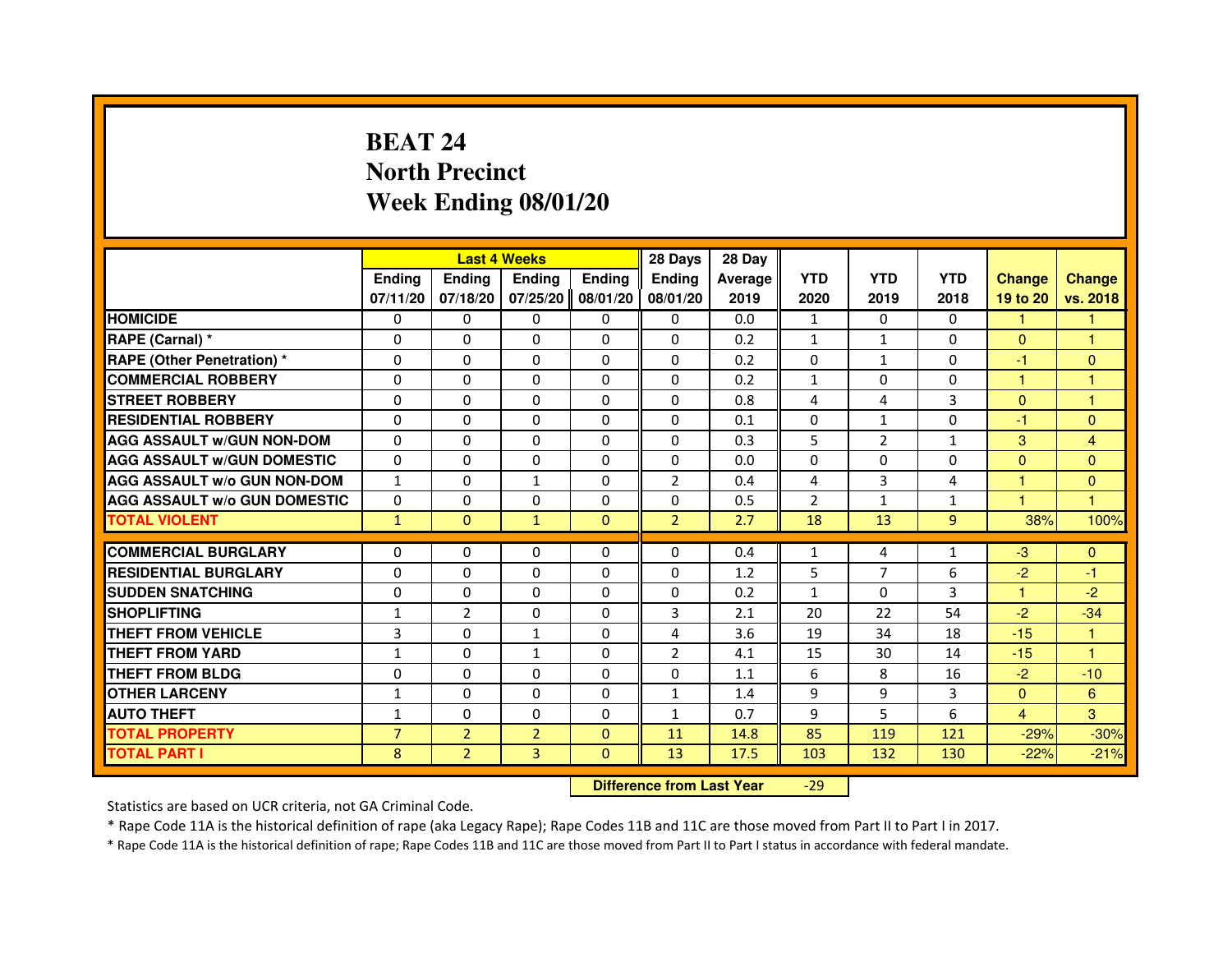#### **BEAT 25 North PrecinctWeek Ending 08/01/20**

|                                     |                |                                  | <b>Last 4 Weeks</b> |               | 28 Days        | 28 Day  |                |                |                |                |                |
|-------------------------------------|----------------|----------------------------------|---------------------|---------------|----------------|---------|----------------|----------------|----------------|----------------|----------------|
|                                     | <b>Ending</b>  | <b>Ending</b>                    | <b>Ending</b>       | <b>Ending</b> | <b>Endina</b>  | Average | <b>YTD</b>     | <b>YTD</b>     | <b>YTD</b>     | <b>Change</b>  | <b>Change</b>  |
|                                     | 07/11/20       | 07/18/20                         | 07/25/20            | 08/01/20      | 08/01/20       | 2019    | 2020           | 2019           | 2018           | 19 to 20       | vs. 2018       |
| <b>HOMICIDE</b>                     | $\Omega$       | $\Omega$                         | $\mathbf{0}$        | $\mathbf{0}$  | $\mathbf{0}$   | 0.0     | 0              | $\Omega$       | $\Omega$       | $\mathbf{0}$   | $\Omega$       |
| RAPE (Carnal) *                     | 0              | $\Omega$                         | 0                   | $\Omega$      | $\Omega$       | 0.1     | $\overline{2}$ | $\mathbf{1}$   | 2              | 1              | $\Omega$       |
| <b>RAPE (Other Penetration) *</b>   | $\Omega$       | $\Omega$                         | $\Omega$            | $\Omega$      | $\Omega$       | 0.0     | $\Omega$       | $\Omega$       | $\Omega$       | $\Omega$       | $\Omega$       |
| <b>COMMERCIAL ROBBERY</b>           | 0              | $\Omega$                         | $\Omega$            | $\Omega$      | $\Omega$       | 0.1     | $\Omega$       | $\mathbf{1}$   | $\Omega$       | $-1$           | $\Omega$       |
| <b>STREET ROBBERY</b>               | $\Omega$       | $\Omega$                         | 0                   | $\Omega$      | $\Omega$       | 0.5     | $\Omega$       | 4              | 8              | $-4$           | $-8$           |
| <b>RESIDENTIAL ROBBERY</b>          | $\Omega$       | $\Omega$                         | 0                   | $\Omega$      | 0              | 0.0     | $\mathbf{1}$   | $\Omega$       | $\Omega$       | $\mathbf{1}$   | 1              |
| <b>AGG ASSAULT W/GUN NON-DOM</b>    | $\Omega$       | $\Omega$                         | 0                   | $\Omega$      | $\Omega$       | 0.2     | $\Omega$       | $\overline{2}$ | $\Omega$       | $-2$           | $\Omega$       |
| <b>AGG ASSAULT W/GUN DOMESTIC</b>   | $\Omega$       | $\Omega$                         | $\Omega$            | $\Omega$      | $\Omega$       | 0.0     | 0              | $\Omega$       | $\mathbf{1}$   | $\Omega$       | $-1$           |
| <b>AGG ASSAULT w/o GUN NON-DOM</b>  | 0              | 0                                | 0                   | $\mathbf{0}$  | $\mathbf{0}$   | 0.2     | 5              | 3              | 2              | 2              | 3              |
| <b>AGG ASSAULT w/o GUN DOMESTIC</b> | $\Omega$       | 0                                | $\mathbf{1}$        | $\Omega$      | $\mathbf{1}$   | 0.2     | 6              | $\mathbf{1}$   | 2              | 5              | $\overline{4}$ |
| <b>TOTAL VIOLENT</b>                | $\mathbf 0$    | $\mathbf{0}$                     | $\mathbf{1}$        | $\mathbf{0}$  | $\mathbf{1}$   | 1.2     | 14             | 12             | 15             | 17%            | $-7%$          |
| <b>COMMERCIAL BURGLARY</b>          | $\Omega$       | 0                                | 0                   | $\Omega$      | 0              | 0.8     | 6              | 3              | $\mathbf{1}$   | 3              | 5              |
| <b>RESIDENTIAL BURGLARY</b>         | $\mathbf{1}$   | $\Omega$                         | $\Omega$            | $\Omega$      | 1              | 1.4     | 8              | 12             | 3              | $-4$           | 5              |
| <b>SUDDEN SNATCHING</b>             | $\Omega$       | $\Omega$                         | $\Omega$            | $\Omega$      | $\Omega$       | 0.1     | $\overline{2}$ | $\mathbf{1}$   | $\Omega$       | $\mathbf{1}$   | $\overline{2}$ |
| <b>SHOPLIFTING</b>                  | 0              | 0                                | 0                   | 0             | 0              | 1.5     | 14             | 12             | $\overline{7}$ | $\overline{2}$ | $\overline{7}$ |
| <b>THEFT FROM VEHICLE</b>           | 3              | $\mathbf{1}$                     | 1                   | $\Omega$      | 5              | 5.0     | 20             | 35             | 32             | $-15$          | $-12$          |
| <b>THEFT FROM YARD</b>              | 0              | $\mathbf{1}$                     | $\mathbf{1}$        | 0             | $\overline{2}$ | 1.8     | 13             | 14             | 15             | $-1$           | $-2$           |
| <b>THEFT FROM BLDG</b>              | $\Omega$       | $\Omega$                         | $\Omega$            | $\Omega$      | $\Omega$       | 2.0     | 5              | 12             | 15             | $-7$           | $-10$          |
| <b>OTHER LARCENY</b>                | 0              | $\mathbf{1}$                     | $\mathbf{1}$        | $\Omega$      | $\overline{2}$ | 0.5     | $\overline{7}$ | 4              | 6              | 3              | 1              |
| <b>AUTO THEFT</b>                   | $\Omega$       | $\Omega$                         | $\Omega$            | $\mathbf{1}$  | $\mathbf{1}$   | 1.3     | $\overline{7}$ | 5              | 9              | 2              | $-2$           |
| <b>TOTAL PROPERTY</b>               | $\overline{4}$ | 3                                | $\overline{3}$      | $\mathbf{1}$  | 11             | 14.3    | 82             | 98             | 88             | $-16%$         | $-7%$          |
| <b>TOTAL PART I</b>                 | $\overline{4}$ | 3                                | 4                   | $\mathbf{1}$  | 12             | 15.4    | 96             | 110            | 103            | $-13%$         | $-7%$          |
|                                     |                | <b>Difference from Last Year</b> |                     | $-14$         |                |         |                |                |                |                |                |

Statistics are based on UCR criteria, not GA Criminal Code.

\* Rape Code 11A is the historical definition of rape (aka Legacy Rape); Rape Codes 11B and 11C are those moved from Part II to Part I in 2017.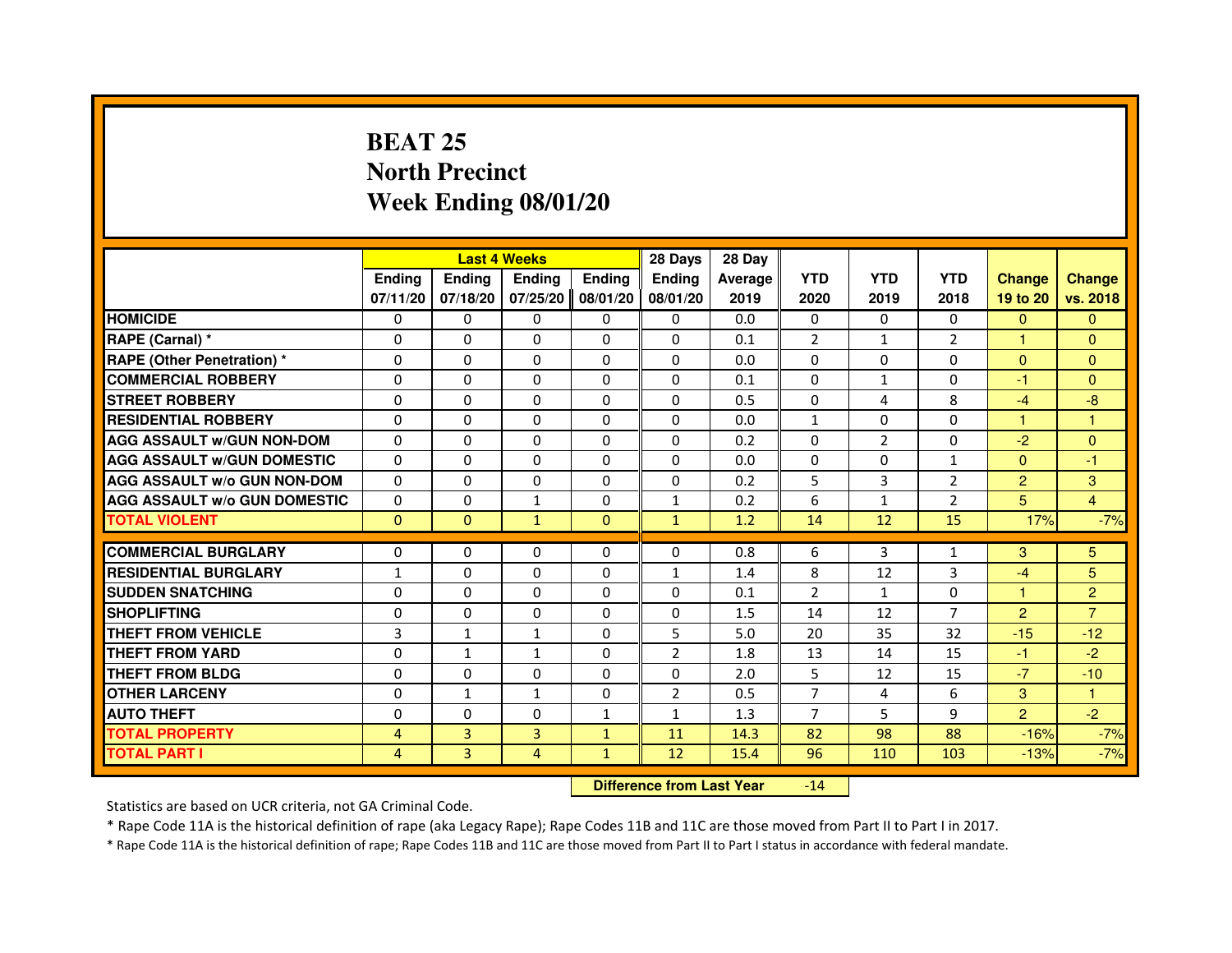## **BEAT 26 North PrecinctWeek Ending 08/01/20**

|                                     |                | <b>Last 4 Weeks</b>              |                |                | 28 Days        | 28 Day  |                |                |                |                |                |
|-------------------------------------|----------------|----------------------------------|----------------|----------------|----------------|---------|----------------|----------------|----------------|----------------|----------------|
|                                     | <b>Ending</b>  | <b>Ending</b>                    | <b>Ending</b>  | <b>Ending</b>  | Ending         | Average | <b>YTD</b>     | <b>YTD</b>     | <b>YTD</b>     | <b>Change</b>  | <b>Change</b>  |
|                                     | 07/11/20       | 07/18/20                         | 07/25/20       | 08/01/20       | 08/01/20       | 2019    | 2020           | 2019           | 2018           | 19 to 20       | vs. 2018       |
| <b>HOMICIDE</b>                     | $\mathbf{0}$   | $\mathbf{0}$                     | $\mathbf{0}$   | 0              | 0              | 0.1     | $\mathbf{0}$   | 0              | 0              | $\Omega$       | $\mathbf{0}$   |
| RAPE (Carnal) *                     | 0              | 0                                | 0              | 1              | 1              | 0.2     | 4              | $\mathbf{1}$   | $\overline{2}$ | 3              | $\overline{c}$ |
| RAPE (Other Penetration) *          | $\Omega$       | $\Omega$                         | $\Omega$       | $\Omega$       | $\mathbf{0}$   | 0.0     | $\mathbf{0}$   | $\mathbf{0}$   | $\mathbf{1}$   | $\mathbf{0}$   | $-1$           |
| <b>COMMERCIAL ROBBERY</b>           | 0              | 0                                | $\Omega$       | $\Omega$       | 0              | 0.1     | $\mathbf{1}$   | 0              | 0              | $\mathbf{1}$   | $\mathbf{1}$   |
| <b>STREET ROBBERY</b>               | $\Omega$       | $\mathbf{1}$                     | $\Omega$       | $\Omega$       | $\mathbf{1}$   | 1.2     | 5              | 8              | $\overline{7}$ | $-3$           | $-2$           |
| <b>RESIDENTIAL ROBBERY</b>          | 0              | 0                                | 0              | 0              | 0              | 0.0     | $\Omega$       | 0              | $\Omega$       | $\overline{0}$ | $\mathbf{0}$   |
| <b>AGG ASSAULT W/GUN NON-DOM</b>    | $\Omega$       | $\Omega$                         | $\overline{2}$ | $\Omega$       | $\overline{2}$ | 0.4     | 4              | 3              | 0              | 1              | $\overline{4}$ |
| <b>AGG ASSAULT W/GUN DOMESTIC</b>   | $\Omega$       | $\Omega$                         | 0              | $\Omega$       | $\Omega$       | 0.0     | $\Omega$       | $\Omega$       | $\Omega$       | $\Omega$       | $\Omega$       |
| <b>AGG ASSAULT W/o GUN NON-DOM</b>  | $\mathbf{1}$   | 2                                | $\mathbf{1}$   | $\Omega$       | 4              | 1.2     | 12             | 9              | 12             | 3              | $\mathbf{0}$   |
| <b>AGG ASSAULT W/o GUN DOMESTIC</b> | 0              | 0                                | 0              | $\Omega$       | 0              | 0.2     | 3              | 3              | $\mathbf{1}$   | $\Omega$       | $\overline{2}$ |
| <b>TOTAL VIOLENT</b>                | $\mathbf{1}$   | 3                                | 3              | $\mathbf{1}$   | 8              | 3.4     | 29             | 24             | 23             | 21%            | 26%            |
| <b>COMMERCIAL BURGLARY</b>          | 0              | 0                                | 0              | 0              | 0              | 0.5     | 12             | 3              | $\mathbf{1}$   | 9              | 11             |
| <b>RESIDENTIAL BURGLARY</b>         | $\Omega$       | $\Omega$                         | 0              | $\Omega$       | 0              | 0.2     | 0              | $\mathbf{1}$   | $\mathbf{1}$   | $-1$           | $-1$           |
| <b>SUDDEN SNATCHING</b>             | 0              | $\Omega$                         | $\Omega$       | $\Omega$       | $\Omega$       | 0.5     | $\overline{2}$ | 5              | 8              | $-3$           | $-6$           |
| <b>SHOPLIFTING</b>                  | 0              | $\mathbf{0}$                     | 0              | $\Omega$       | 0              | 2.6     | 18             | 21             | 20             | $-3$           | $-2$           |
| THEFT FROM VEHICLE                  | $\overline{2}$ | $\mathbf{1}$                     | 0              | $\mathbf{1}$   | 4              | 2.9     | 17             | 20             | 20             | $-3$           | $-3$           |
| <b>THEFT FROM YARD</b>              | $\Omega$       | $\mathbf{1}$                     | $\Omega$       | 1              | $\overline{2}$ | 1.7     | 15             | 11             | 12             | 4              | 3              |
| <b>THEFT FROM BLDG</b>              | $\Omega$       | $\Omega$                         | $\Omega$       | $\Omega$       | $\Omega$       | 2.5     | 5              | 14             | 20             | $-9$           | $-15$          |
| <b>OTHER LARCENY</b>                | $\Omega$       | $\Omega$                         | 0              | $\Omega$       | $\Omega$       | 0.4     | $\mathbf{1}$   | $\overline{2}$ | 4              | $-1$           | $-3$           |
| <b>AUTO THEFT</b>                   | $\mathbf{1}$   | 3                                | $\mathbf{1}$   | $\Omega$       | 5              | 0.7     | 10             | $\overline{2}$ | 11             | 8              | $-1$           |
| <b>TOTAL PROPERTY</b>               | 3              | 5                                | $\mathbf{1}$   | $\overline{2}$ | 11             | 11.9    | 80             | 79             | 97             | 1%             | $-18%$         |
| <b>TOTAL PART I</b>                 | 4              | 8                                | 4              | 3              | 19             | 15.3    | 109            | 103            | 120            | 6%             | $-9%$          |
|                                     |                | <b>Difference from Last Year</b> |                | 6              |                |         |                |                |                |                |                |

 **Difference from Last Year**

Statistics are based on UCR criteria, not GA Criminal Code.

\* Rape Code 11A is the historical definition of rape (aka Legacy Rape); Rape Codes 11B and 11C are those moved from Part II to Part I in 2017.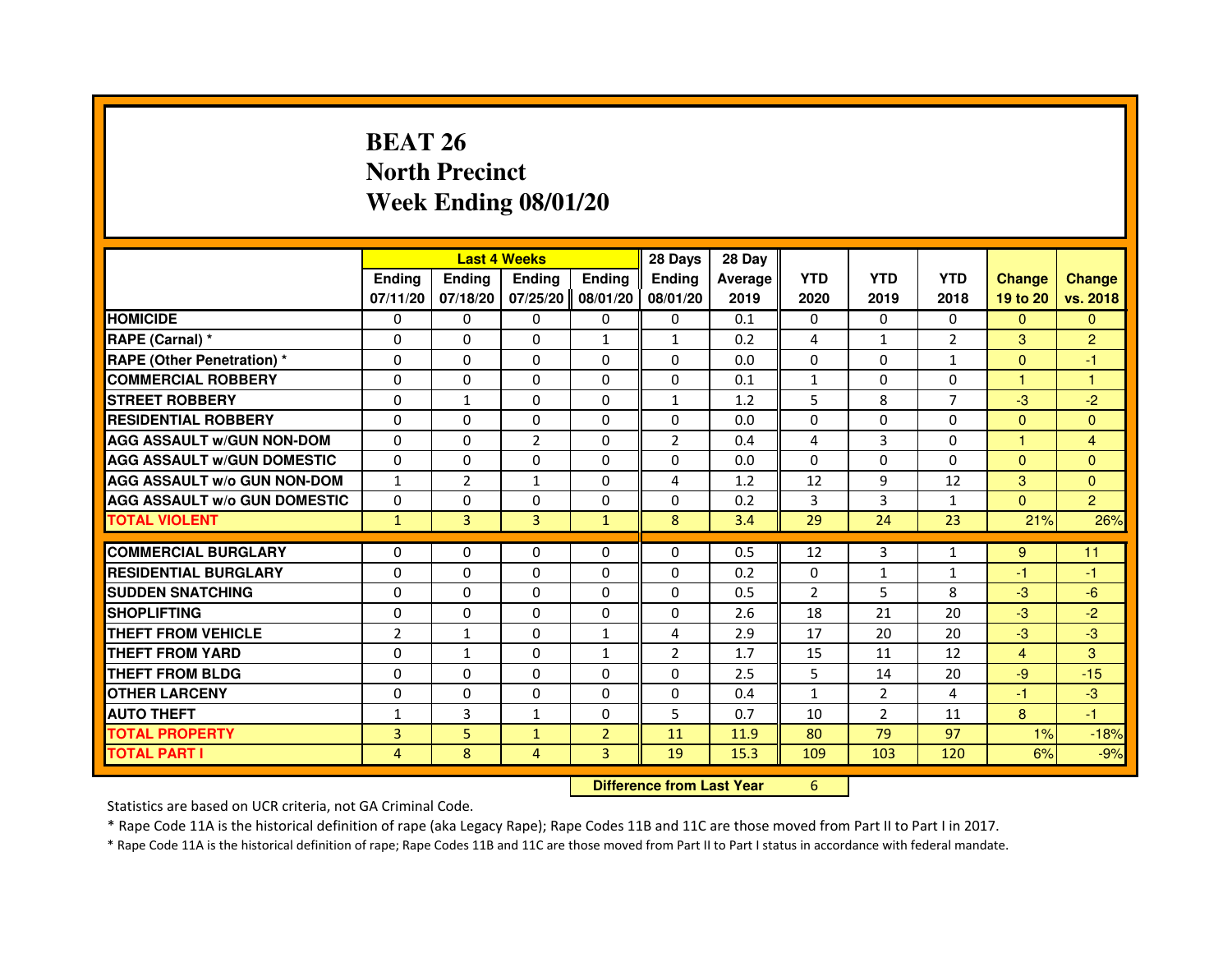## **BEAT 27 North PrecinctWeek Ending 08/01/20**

|                                     |               | <b>Last 4 Weeks</b> |               |                   | 28 Days        | 28 Day  |                |                |                |                |                |
|-------------------------------------|---------------|---------------------|---------------|-------------------|----------------|---------|----------------|----------------|----------------|----------------|----------------|
|                                     | <b>Ending</b> | <b>Endina</b>       | <b>Endina</b> | Ending            | <b>Endina</b>  | Average | <b>YTD</b>     | <b>YTD</b>     | <b>YTD</b>     | <b>Change</b>  | <b>Change</b>  |
|                                     | 07/11/20      | 07/18/20            |               | 07/25/20 08/01/20 | 08/01/20       | 2019    | 2020           | 2019           | 2018           | 19 to 20       | vs. 2018       |
| <b>HOMICIDE</b>                     | 0             | 0                   | $\mathbf{0}$  | 0                 | 0              | 0.1     | $\mathbf{0}$   | 0              | $\mathbf{0}$   | $\mathbf{0}$   | $\mathbf{0}$   |
| RAPE (Carnal) *                     | $\Omega$      | $\Omega$            | $\Omega$      | $\Omega$          | $\Omega$       | 0.3     | $\overline{2}$ | $\Omega$       | $\Omega$       | $\overline{2}$ | $\overline{2}$ |
| <b>RAPE (Other Penetration) *</b>   | 0             | $\Omega$            | 0             | $\Omega$          | $\Omega$       | 0.2     | $\Omega$       | $\Omega$       | $\mathbf{1}$   | $\Omega$       | $-1$           |
| <b>COMMERCIAL ROBBERY</b>           | 0             | 0                   | 0             | 0                 | 0              | 0.1     | $\Omega$       | $\Omega$       | 2              | $\Omega$       | $-2$           |
| <b>STREET ROBBERY</b>               | 1             | 0                   | $\mathbf{1}$  | 1                 | 3              | 1.4     | 6              | 10             | $\overline{4}$ | $-4$           | $\overline{2}$ |
| <b>RESIDENTIAL ROBBERY</b>          | 0             | $\Omega$            | $\Omega$      | $\Omega$          | $\Omega$       | 0.1     | $\Omega$       | $\mathbf{1}$   | $\overline{2}$ | $-1$           | $-2$           |
| <b>AGG ASSAULT W/GUN NON-GUN</b>    | $\Omega$      | $\Omega$            | $\Omega$      | $\Omega$          | $\Omega$       | 1.0     | 10             | 8              | 8              | $\overline{2}$ | $\overline{2}$ |
| <b>AGG ASSAULT W/GUN DOMESTIC</b>   | 0             | 0                   | 0             | 0                 | 0              | 0.2     | $\mathbf{1}$   | $\mathbf{1}$   | $\mathbf{1}$   | $\Omega$       | $\Omega$       |
| <b>AGG ASSAULT W/o GUN NON-DOM</b>  | $\Omega$      | $\mathbf{1}$        | 0             | $\Omega$          | $\mathbf{1}$   | 1.5     | 9              | 13             | 4              | $-4$           | 5              |
| <b>AGG ASSAULT W/o GUN DOMESTIC</b> | $\Omega$      | 0                   | 0             | $\Omega$          | 0              | 1.3     | $\overline{2}$ | 12             | $\mathbf{1}$   | $-10$          | 1              |
| <b>TOTAL VIOLENT</b>                | $\mathbf{1}$  | $\mathbf{1}$        | $\mathbf{1}$  | $\mathbf{1}$      | $\overline{4}$ | 6.2     | 30             | 45             | 23             | $-33%$         | 30%            |
|                                     |               |                     |               |                   |                |         |                |                |                |                |                |
| <b>COMMERCIAL BURGLARY</b>          | 0             | 0                   | 0             | 0                 | $\Omega$       | 0.7     | 2              | 3              | 4              | -1             | $-2$           |
| <b>RESIDENTIAL BURGLARY</b>         | 0             | $\Omega$            | 0             | $\Omega$          | $\Omega$       | 0.5     | 4              | 4              | 6              | $\Omega$       | $-2$           |
| <b>SUDDEN SNATCHING</b>             | 0             | 0                   | 0             | 0                 | $\Omega$       | 0.3     | $\overline{4}$ | $\overline{2}$ | $\overline{7}$ | $\overline{2}$ | -3             |
| <b>SHOPLIFTING</b>                  | 0             | $\mathbf{1}$        | 0             | $\Omega$          | $\mathbf{1}$   | 3.1     | 16             | 17             | 31             | $-1$           | $-15$          |
| <b>THEFT FROM VEHICLE</b>           | 0             | $\overline{2}$      | 0             | $\Omega$          | $\overline{2}$ | 3.1     | 15             | 22             | 16             | $-7$           | $-1$           |
| <b>THEFT FROM YARD</b>              | 3             | $\mathbf{1}$        | $\Omega$      | $\Omega$          | $\overline{a}$ | 0.8     | 14             | 3              | 12             | 11             | $\overline{2}$ |
| <b>THEFT FROM BLDG</b>              | 1             | 1                   | 0             | 0                 | $\overline{2}$ | 2.4     | 13             | 22             | 21             | $-9$           | -8             |
| <b>OTHER LARCENY</b>                | 0             | 0                   | $\Omega$      | $\Omega$          | $\Omega$       | 0.2     | $\Omega$       | 2              | 2              | $-2$           | $-2$           |
| <b>AUTO THEFT</b>                   | $\mathbf 0$   | 0                   | $\Omega$      | $\mathbf{1}$      | $\mathbf{1}$   | 0.9     | 12             | 5              | 8              | $\overline{7}$ | $\overline{4}$ |
| <b>TOTAL PROPERTY</b>               | 4             | 5                   | $\Omega$      | $\mathbf{1}$      | 10             | 12.0    | 80             | 80             | 107            | 0%             | $-25%$         |
| <b>TOTAL PART I</b>                 | 5             | 6                   | $\mathbf{1}$  | $\overline{2}$    | 14             | 18.3    | 110            | 125            | 130            | $-12%$         | $-15%$         |

 **Difference from Last Year**-15

Statistics are based on UCR criteria, not GA Criminal Code.

\* Rape Code 11A is the historical definition of rape (aka Legacy Rape); Rape Codes 11B and 11C are those moved from Part II to Part I in 2017.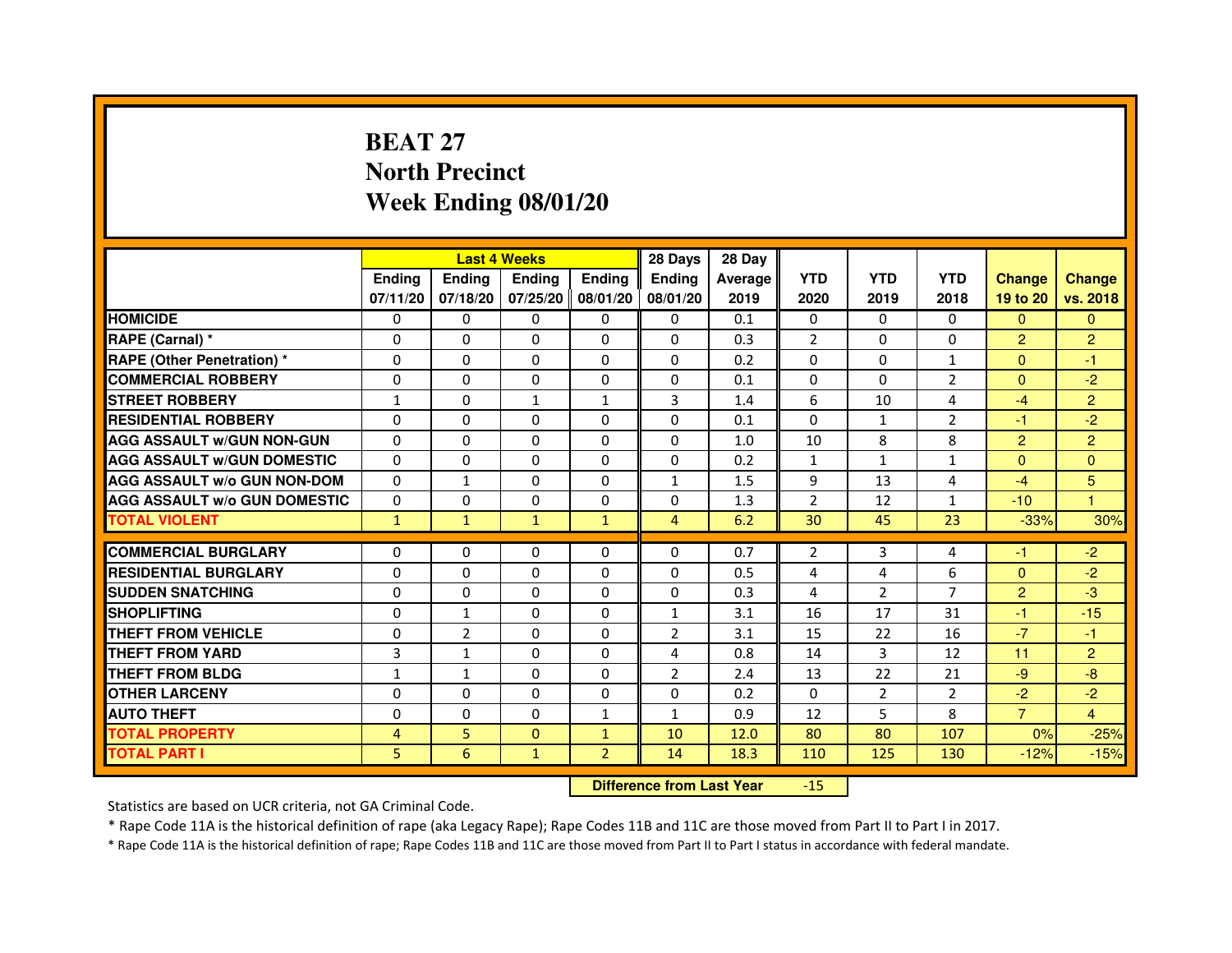## **BEAT 31 Central PrecinctWeek Ending 08/01/20**

|                                     |                | <b>Last 4 Weeks</b> |                |                     | 28 Days        | 28 Day  |                |                |                |                |                |
|-------------------------------------|----------------|---------------------|----------------|---------------------|----------------|---------|----------------|----------------|----------------|----------------|----------------|
|                                     | <b>Endina</b>  | Ending              | <b>Endina</b>  | <b>Endina</b>       | <b>Endina</b>  | Average | <b>YTD</b>     | <b>YTD</b>     | <b>YTD</b>     | <b>Change</b>  | <b>Change</b>  |
|                                     | 07/11/20       | 07/18/20            |                | 07/25/20   08/01/20 | 08/01/20       | 2019    | 2020           | 2019           | 2018           | 19 to 20       | vs. 2018       |
| <b>HOMICIDE</b>                     | 0              | 0                   | 0              | 0                   | 0              | 0.1     | $\mathbf{1}$   | $\mathbf{1}$   | $\Omega$       | $\mathbf{0}$   | 1              |
| RAPE (Carnal) *                     | $\mathbf{1}$   | $\Omega$            | $\Omega$       | $\Omega$            | $\mathbf{1}$   | 0.3     | 4              | 3              | $\Omega$       | $\mathbf{1}$   | $\overline{4}$ |
| <b>RAPE (Other Penetration)*</b>    | $\Omega$       | $\Omega$            | $\Omega$       | $\Omega$            | $\Omega$       | 0.2     | $\mathbf{1}$   | $\Omega$       | $\mathbf{1}$   | 1              | $\Omega$       |
| <b>COMMERCIAL ROBBERY</b>           | 0              | 0                   | 0              | 0                   | $\Omega$       | 0.0     | 0              | 0              | $\mathbf{1}$   | $\Omega$       | $-1$           |
| <b>STREET ROBBERY</b>               | 0              | $\Omega$            | 0              | 0                   | 0              | 0.7     | 4              | 3              | 6              | 1              | $-2$           |
| <b>RESIDENTIAL ROBBERY</b>          | 0              | $\mathbf{1}$        | 0              | $\Omega$            | $\mathbf{1}$   | 0.0     | $\overline{2}$ | $\Omega$       | $\Omega$       | $\overline{2}$ | $\overline{2}$ |
| <b>AGG ASSAULT w/GUN NON-DOM</b>    | $\Omega$       | $\Omega$            | $\Omega$       | $\mathbf{1}$        | $\mathbf{1}$   | 1.1     | $\overline{7}$ | 10             | 6              | $-3$           | 1              |
| <b>AGG ASSAULT W/GUN DOMESTIC</b>   | $\Omega$       | $\Omega$            | $\Omega$       | $\Omega$            | $\Omega$       | 0.2     | 2              | $\mathbf{1}$   | $\mathbf{1}$   | 1              | 1              |
| <b>AGG ASSAULT W/o GUN NON-DOM</b>  | 1              | 0                   | 1              | 0                   | $\overline{2}$ | 0.7     | 3              | 7              | 4              | $-4$           | $-1$           |
| <b>AGG ASSAULT W/o GUN DOMESTIC</b> | 0              | 0                   | 0              | 0                   | 0              | 0.9     | 4              | 9              | $\overline{2}$ | $-5$           | $\overline{2}$ |
| <b>TOTAL VIOLENT</b>                | $\overline{2}$ | $\mathbf{1}$        | $\mathbf{1}$   | $\mathbf{1}$        | 5              | 4.1     | 28             | 34             | 21             | $-18%$         | 33%            |
|                                     |                |                     |                |                     |                |         |                |                |                |                |                |
| <b>COMMERCIAL BURGLARY</b>          | 1              | 0                   | 1              | 0                   | 2              | 1.2     | 5              | $\overline{7}$ | 7              | $-2$           | $-2$           |
| <b>RESIDENTIAL BURGLARY</b>         | 0              | $\overline{2}$      | 0              | $\Omega$            | $\overline{2}$ | 3.5     | 21             | 24             | 19             | $-3$           | $\overline{2}$ |
| <b>SUDDEN SNATCHING</b>             | 0              | $\Omega$            | $\Omega$       | $\Omega$            | $\Omega$       | 0.3     | $\Omega$       | 3              | $\mathbf{1}$   | $-3$           | $-1$           |
| <b>SHOPLIFTING</b>                  | $\Omega$       | $\Omega$            | $\Omega$       | $\mathbf{0}$        | $\Omega$       | 0.4     | 6              | $\overline{2}$ | $\overline{2}$ | $\overline{4}$ | 4              |
| <b>THEFT FROM VEHICLE</b>           | $\mathbf{1}$   | $\mathbf{1}$        | 0              | $\mathbf{0}$        | $\overline{2}$ | 4.3     | 18             | 38             | 34             | $-20$          | $-16$          |
| <b>THEFT FROM YARD</b>              | 1              | $\mathbf{1}$        | 1              | $\Omega$            | 3              | 4.4     | 23             | 35             | 24             | $-12$          | $-1$           |
| <b>THEFT FROM BLDG</b>              | $\overline{2}$ | $\Omega$            | $\overline{2}$ | $\mathbf{0}$        | 4              | 1.5     | 9              | 12             | 18             | $-3$           | -9             |
| <b>OTHER LARCENY</b>                | 0              | $\mathbf{1}$        | 0              | $\Omega$            | $\mathbf{1}$   | 1.9     | 8              | 12             | 1              | $-4$           | $\overline{7}$ |
| <b>AUTO THEFT</b>                   | $\mathbf{1}$   | $\overline{2}$      | 0              | $\Omega$            | 3              | 1.1     | 15             | 10             | 14             | 5              | 1              |
| <b>TOTAL PROPERTY</b>               | 6              | $\overline{7}$      | 4              | $\mathbf{0}$        | 17             | 18.6    | 105            | 143            | 120            | $-27%$         | $-13%$         |
| <b>TOTAL PART I</b>                 | 8              | 8                   | 5              | $\mathbf{1}$        | 22             | 22.7    | 133            | 177            | 141            | $-25%$         | $-6%$          |

 **Difference from Last Year**-44

Statistics are based on UCR criteria, not GA Criminal Code.

\* Rape Code 11A is the historical definition of rape (aka Legacy Rape); Rape Codes 11B and 11C are those moved from Part II to Part I in 2017.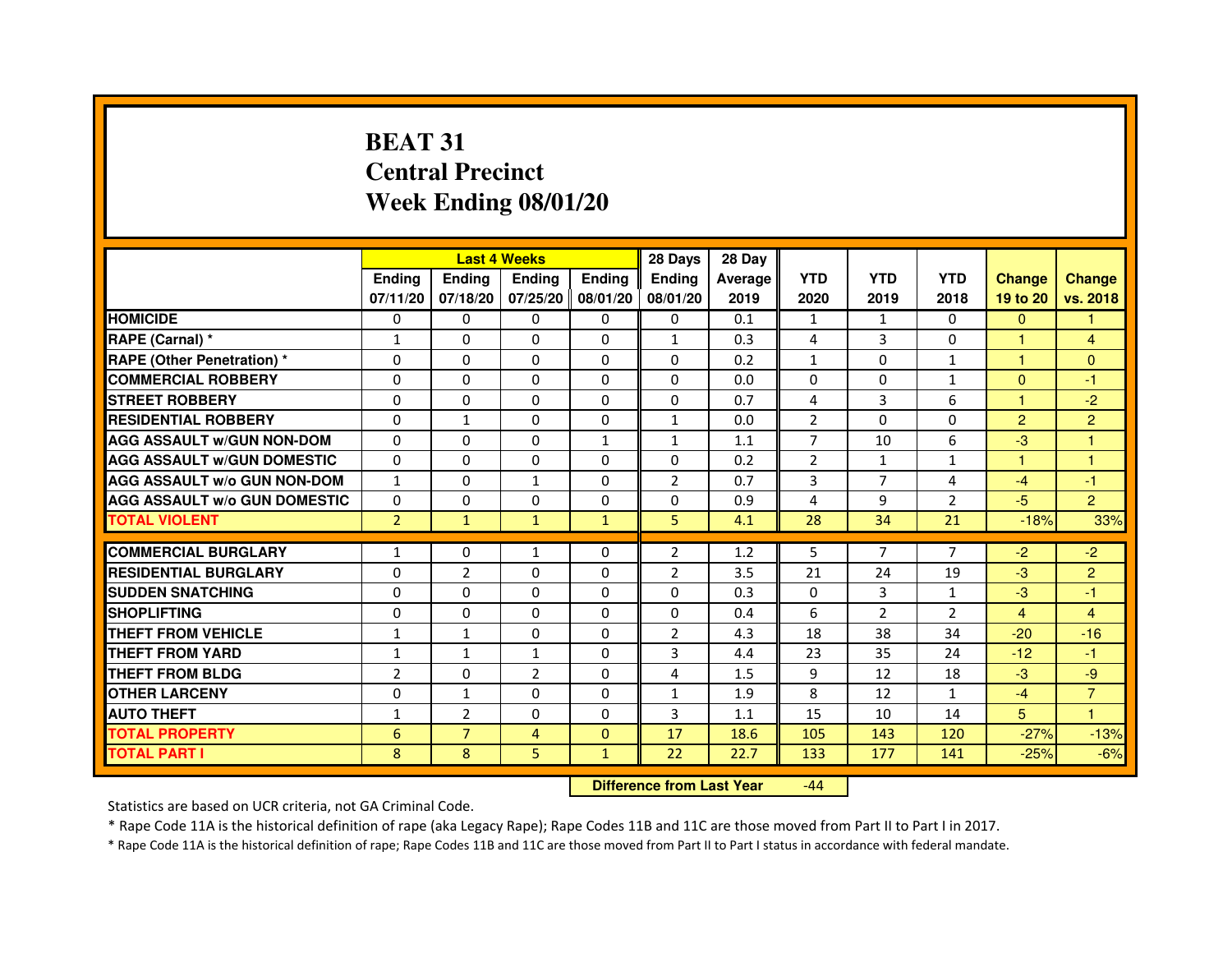## **BEAT 32 Central PrecinctWeek Ending 08/01/20**

|                                     |                |                | <b>Last 4 Weeks</b> |                   | 28 Days                          | 28 Day  |                |                |                |               |                |
|-------------------------------------|----------------|----------------|---------------------|-------------------|----------------------------------|---------|----------------|----------------|----------------|---------------|----------------|
|                                     | <b>Ending</b>  | <b>Ending</b>  | <b>Ending</b>       | <b>Ending</b>     | <b>Ending</b>                    | Average | <b>YTD</b>     | <b>YTD</b>     | <b>YTD</b>     | <b>Change</b> | <b>Change</b>  |
|                                     | 07/11/20       | 07/18/20       |                     | 07/25/20 08/01/20 | 08/01/20                         | 2019    | 2020           | 2019           | 2018           | 19 to 20      | vs. 2018       |
| <b>HOMICIDE</b>                     | 0              | $\Omega$       | $\Omega$            | $\Omega$          | 0                                | 0.1     | 0              | $\mathbf{1}$   | 0              | $-1$          | $\mathbf{0}$   |
| RAPE (Carnal) *                     | 0              | $\mathbf{1}$   | $\Omega$            | 0                 | $\mathbf{1}$                     | 0.2     | $\mathbf{1}$   | 0              | 1              | 1             | $\mathbf{0}$   |
| <b>RAPE (Other Penetration) *</b>   | 0              | 0              | $\Omega$            | 0                 | 0                                | 0.1     | $\Omega$       | 0              | $\mathbf{1}$   | $\Omega$      | $-1$           |
| <b>COMMERCIAL ROBBERY</b>           | $\Omega$       | $\Omega$       | $\Omega$            | $\Omega$          | 0                                | 0.9     | $\overline{2}$ | 4              | $\overline{2}$ | $-2$          | $\mathbf{0}$   |
| <b>STREET ROBBERY</b>               | $\Omega$       | $\Omega$       | $\Omega$            | $\Omega$          | $\Omega$                         | 0.2     | $\Omega$       | 3              | 3              | $-3$          | $-3$           |
| <b>RESIDENTIAL ROBBERY</b>          | $\Omega$       | $\Omega$       | $\Omega$            | $\Omega$          | $\Omega$                         | 0.0     | $\Omega$       | $\Omega$       | $\Omega$       | $\Omega$      | $\mathbf{0}$   |
| <b>AGG ASSAULT w/GUN NON-DOM</b>    | $\Omega$       | $\Omega$       | $\Omega$            | $\Omega$          | $\Omega$                         | 0.2     | $\overline{3}$ | $\overline{2}$ | 4              | 1             | $-1$           |
| <b>AGG ASSAULT W/GUN DOMESTIC</b>   | $\Omega$       | $\Omega$       | $\Omega$            | $\Omega$          | $\Omega$                         | 0.0     | $\mathbf{1}$   | $\Omega$       | $\Omega$       | $\mathbf{1}$  | $\mathbf{1}$   |
| <b>AGG ASSAULT w/o GUN NON-DOM</b>  | $\Omega$       | $\Omega$       | $\Omega$            | $\Omega$          | $\Omega$                         | 0.3     | $\mathbf{1}$   | 3              | 2              | $-2$          | $-1$           |
| <b>AGG ASSAULT w/o GUN DOMESTIC</b> | $\mathbf{1}$   | $\Omega$       | $\Omega$            | $\Omega$          | $\mathbf{1}$                     | 0.4     | 3              | 4              | $\mathbf{1}$   | $-1$          | $\overline{2}$ |
| <b>TOTAL VIOLENT</b>                | $\mathbf{1}$   | $\mathbf{1}$   | $\mathbf{0}$        | $\mathbf{0}$      | $\overline{2}$                   | 2.5     | 11             | 17             | 14             | $-35%$        | $-21%$         |
| <b>COMMERCIAL BURGLARY</b>          | 1              | 0              | 0                   | 0                 | $\mathbf{1}$                     | 0.3     | 6              | 3              | $\mathbf{1}$   | 3             | 5.             |
| <b>RESIDENTIAL BURGLARY</b>         | 0              | $\mathbf{1}$   | $\mathbf{1}$        | 0                 | $\overline{2}$                   | 1.8     | 11             | 16             | 19             | $-5$          | -8             |
| <b>SUDDEN SNATCHING</b>             | $\Omega$       | $\Omega$       | $\Omega$            | $\Omega$          | $\Omega$                         | 0.2     | $\Omega$       | $\mathbf{1}$   | $\Omega$       | $-1$          | $\Omega$       |
| <b>SHOPLIFTING</b>                  | 0              | $\mathbf{1}$   | 0                   | $\mathbf{1}$      | 2                                | 3.1     | 18             | 30             | 46             | $-12$         | $-28$          |
| THEFT FROM VEHICLE                  | $\overline{2}$ | $\mathbf{1}$   | $\Omega$            | $\Omega$          | 3                                | 4.9     | 27             | 35             | 44             | $-8$          | $-17$          |
| <b>THEFT FROM YARD</b>              | $\mathbf{1}$   | $\mathbf{1}$   | $\Omega$            | $\mathbf{1}$      | 3                                | 2.6     | 21             | 18             | 32             | 3             | $-11$          |
| <b>THEFT FROM BLDG</b>              | $\mathbf{1}$   | $\Omega$       | $\Omega$            | $\overline{2}$    | 3                                | 2.5     | 12             | 17             | 23             | $-5$          | $-11$          |
| <b>OTHER LARCENY</b>                | $\Omega$       | $\Omega$       | $\Omega$            | $\Omega$          | $\Omega$                         | 0.8     | 12             | $\overline{2}$ | 12             | 10            | $\mathbf{0}$   |
| <b>AUTO THEFT</b>                   | $\Omega$       | $\Omega$       | $\Omega$            | $\Omega$          | $\Omega$                         | 1.2     | 6              | 11             | 15             | $-5$          | $-9$           |
| <b>TOTAL PROPERTY</b>               | 5              | $\overline{4}$ | $\mathbf{1}$        | $\overline{4}$    | 14                               | 17.3    | 113            | 133            | 192            | $-15%$        | $-41%$         |
| <b>TOTAL PART I</b>                 | 6              | 5              | $\mathbf{1}$        | 4                 | 16                               | 19.8    | 124            | 150            | 206            | $-17%$        | $-40%$         |
|                                     |                |                |                     |                   | <b>Difference from Last Year</b> |         | $-26$          |                |                |               |                |

 **Difference from Last Year**

Statistics are based on UCR criteria, not GA Criminal Code.

\* Rape Code 11A is the historical definition of rape (aka Legacy Rape); Rape Codes 11B and 11C are those moved from Part II to Part I in 2017.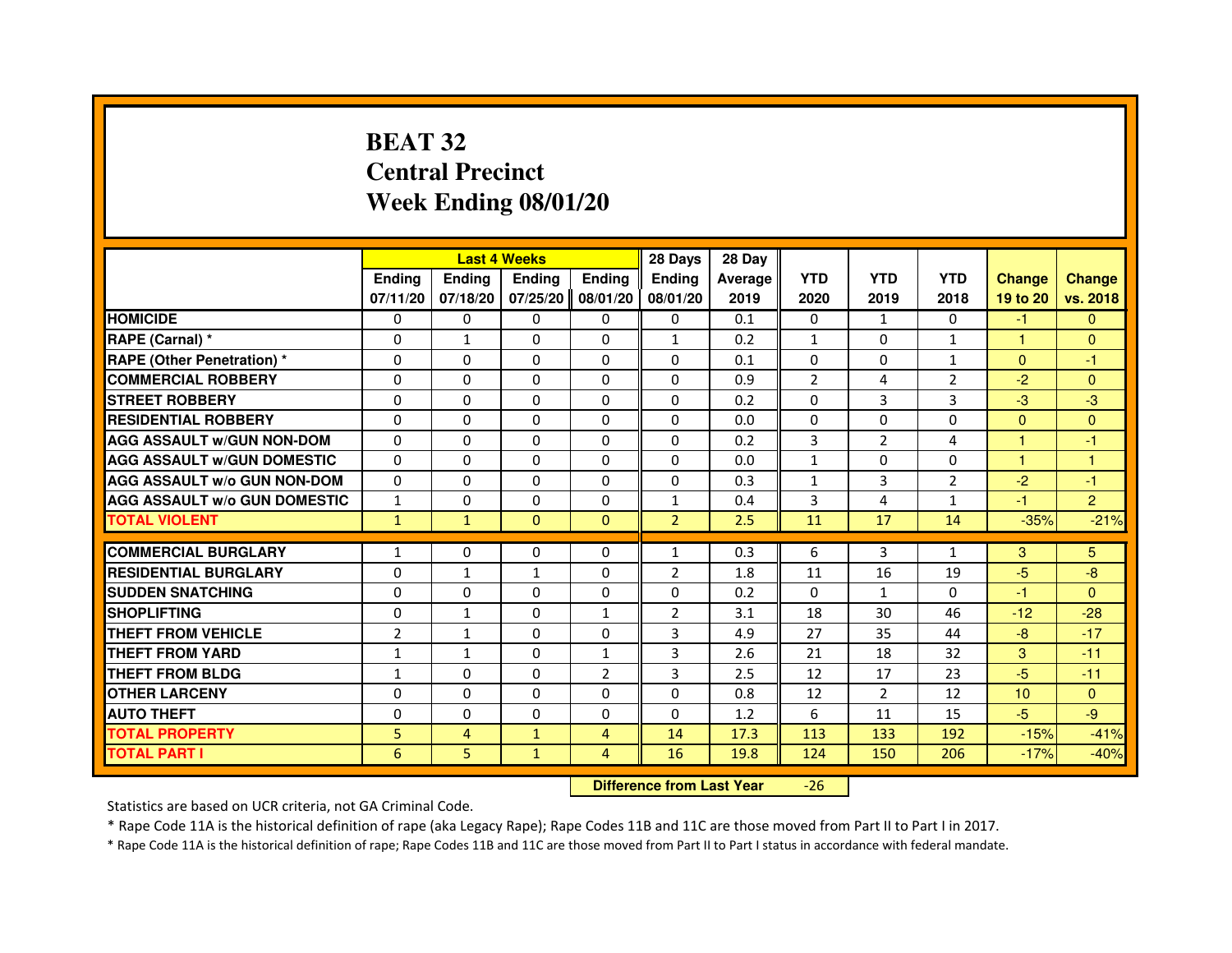## **BEAT 33 Central PrecinctWeek Ending 08/01/20**

|                                     |                | <b>Last 4 Weeks</b> |                |                   | 28 Days        | 28 Day  |                |                |                |                |                |
|-------------------------------------|----------------|---------------------|----------------|-------------------|----------------|---------|----------------|----------------|----------------|----------------|----------------|
|                                     | <b>Endina</b>  | <b>Ending</b>       | <b>Ending</b>  | <b>Endina</b>     | <b>Endina</b>  | Average | <b>YTD</b>     | <b>YTD</b>     | <b>YTD</b>     | <b>Change</b>  | <b>Change</b>  |
|                                     | 07/11/20       | 07/18/20            |                | 07/25/20 08/01/20 | 08/01/20       | 2019    | 2020           | 2019           | 2018           | 19 to 20       | vs. 2018       |
| <b>HOMICIDE</b>                     | 0              | 0                   | 0              | 0                 | $\Omega$       | 0.2     | $\mathbf{1}$   | $\mathbf{1}$   | 0              | $\mathbf{0}$   | 1              |
| RAPE (Carnal) *                     | $\Omega$       | $\Omega$            | $\Omega$       | $\Omega$          | $\Omega$       | 0.0     | $\Omega$       | $\Omega$       | 3              | $\Omega$       | $-3$           |
| <b>RAPE (Other Penetration) *</b>   | $\Omega$       | $\Omega$            | 0              | $\Omega$          | $\Omega$       | 0.1     | $\Omega$       | $\Omega$       | $\mathbf{1}$   | $\Omega$       | $-1$           |
| <b>COMMERCIAL ROBBERY</b>           | 0              | 0                   | 0              | 0                 | $\Omega$       | 0.3     | $\mathbf{1}$   | 2              | $\Omega$       | $-1$           | $\mathbf{1}$   |
| <b>STREET ROBBERY</b>               | $\Omega$       | $\mathbf{1}$        | $\Omega$       | 0                 | $\mathbf{1}$   | 1.3     | 7              | 8              | 13             | $-1$           | $-6$           |
| <b>RESIDENTIAL ROBBERY</b>          | $\Omega$       | $\Omega$            | $\Omega$       | 0                 | 0              | 0.0     | $\Omega$       | $\Omega$       | $\Omega$       | $\Omega$       | $\Omega$       |
| <b>AGG ASSAULT W/GUN NON-DOM</b>    | $\Omega$       | $\mathbf{1}$        | $\mathbf 0$    | 0                 | $\mathbf{1}$   | 1.0     | 6              | 8              | 6              | $-2$           | $\mathbf{0}$   |
| <b>AGG ASSAULT W/GUN DOMESTIC</b>   | $\Omega$       | 0                   | 0              | 0                 | 0              | 0.2     | $\mathbf{1}$   | $\overline{2}$ | $\Omega$       | $-1$           | $\mathbf{1}$   |
| <b>AGG ASSAULT W/o GUN NON-DOM</b>  | $\Omega$       | $\Omega$            | 0              | $\Omega$          | $\Omega$       | 0.9     | 5              | 10             | 3              | $-5$           | $\overline{2}$ |
| <b>AGG ASSAULT W/o GUN DOMESTIC</b> | $\Omega$       | $\Omega$            | $\mathbf{1}$   | 0                 | 1              | 0.7     | 7              | 8              | 1              | $-1$           | 6              |
| <b>TOTAL VIOLENT</b>                | $\Omega$       | $\overline{2}$      | $\mathbf{1}$   | $\Omega$          | $\overline{3}$ | 4.7     | 28             | 39             | 27             | $-28%$         | 4%             |
|                                     |                |                     |                |                   |                |         |                |                |                |                |                |
| <b>COMMERCIAL BURGLARY</b>          | $\Omega$       | $\Omega$            | $\Omega$       | $\Omega$          | $\Omega$       | 1.3     | $\overline{7}$ | 5              | 6              | $\overline{2}$ | $\mathbf{1}$   |
| <b>RESIDENTIAL BURGLARY</b>         | 0              | $\Omega$            | 1              | 1                 | $\overline{2}$ | 1.8     | 11             | 19             | 13             | $-8$           | $-2$           |
| <b>SUDDEN SNATCHING</b>             | 0              | $\mathbf{1}$        | 0              | 0                 | 1              | 0.1     | $\mathfrak{p}$ | $\Omega$       | 3              | $\overline{2}$ | $-1$           |
| <b>SHOPLIFTING</b>                  | 0              | 0                   | $\overline{2}$ | 0                 | $\overline{2}$ | 7.9     | 21             | 59             | 24             | $-38$          | -3             |
| <b>THEFT FROM VEHICLE</b>           | 1              | 3                   | $\mathbf{1}$   | $\overline{2}$    | $\overline{7}$ | 3.4     | 24             | 28             | 31             | $-4$           | $-7$           |
| <b>THEFT FROM YARD</b>              | $\mathbf{1}$   | $\mathbf{1}$        | $\mathbf{1}$   | $\mathbf{1}$      | $\overline{a}$ | 3.6     | 31             | 33             | 21             | $-2$           | 10             |
| <b>THEFT FROM BLDG</b>              | 0              | 0                   | 0              | 0                 | 0              | 1.7     | 12             | 9              | 18             | 3              | $-6$           |
| <b>OTHER LARCENY</b>                | $\mathbf{1}$   | $\Omega$            | 0              | 0                 | 1              | 2.0     | $\overline{a}$ | 22             | $\overline{2}$ | $-18$          | $\overline{2}$ |
| <b>AUTO THEFT</b>                   | $\Omega$       | 0                   | $\Omega$       | 0                 | $\Omega$       | 1.4     | 12             | 11             | 28             | $\mathbf{1}$   | $-16$          |
| <b>TOTAL PROPERTY</b>               | 3              | 5                   | 5              | $\overline{4}$    | 17             | 23.2    | 124            | 186            | 146            | $-33%$         | $-15%$         |
| <b>TOTAL PART I</b>                 | $\overline{3}$ | $\overline{7}$      | 6              | 4                 | 20             | 27.8    | 152            | 225            | 173            | $-32%$         | $-12%$         |

 **Difference from Last Year**-73

Statistics are based on UCR criteria, not GA Criminal Code.

\* Rape Code 11A is the historical definition of rape (aka Legacy Rape); Rape Codes 11B and 11C are those moved from Part II to Part I in 2017.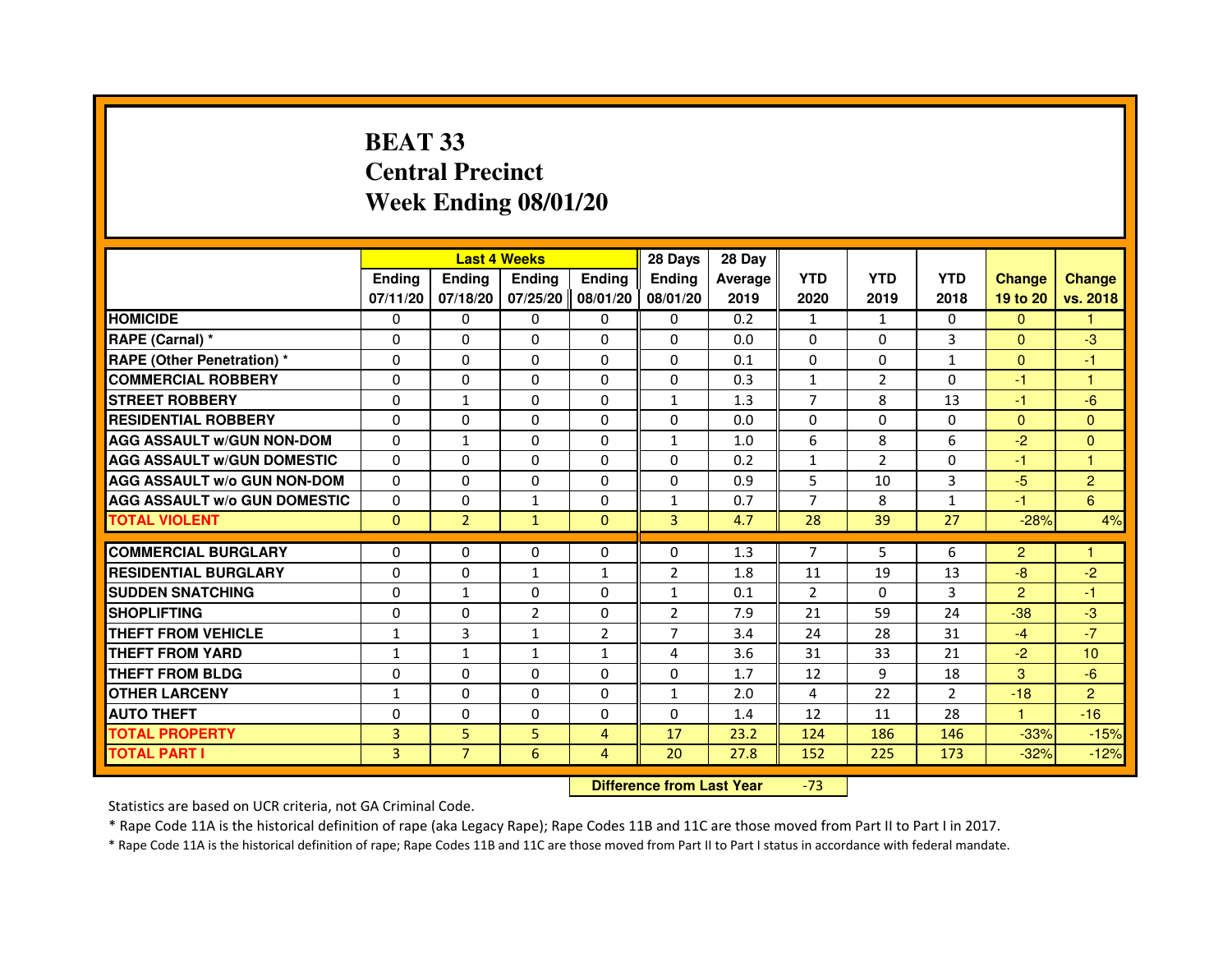## **BEAT 34 Central PrecinctWeek Ending 08/01/20**

|                                     |               | <b>Last 4 Weeks</b>              |                   |                | 28 Days        | 28 Day  |                |                |                |                |                |
|-------------------------------------|---------------|----------------------------------|-------------------|----------------|----------------|---------|----------------|----------------|----------------|----------------|----------------|
|                                     | <b>Ending</b> | Ending                           | <b>Ending</b>     | <b>Ending</b>  | <b>Ending</b>  | Average | <b>YTD</b>     | <b>YTD</b>     | <b>YTD</b>     | <b>Change</b>  | <b>Change</b>  |
|                                     | 07/11/20      | 07/18/20                         | 07/25/20 08/01/20 |                | 08/01/20       | 2019    | 2020           | 2019           | 2018           | 19 to 20       | vs. 2018       |
| <b>HOMICIDE</b>                     | $\Omega$      | $\Omega$                         | $\Omega$          | $\Omega$       | 0              | 0.1     | $\overline{2}$ | $\Omega$       | $\mathbf{1}$   | $\overline{2}$ | 1.             |
| RAPE (Carnal) *                     | 0             | $\mathbf{1}$                     | $\mathbf{1}$      | 0              | $\overline{2}$ | 0.2     | 4              | $\overline{2}$ | $\mathbf{1}$   | $\overline{2}$ | 3              |
| <b>RAPE (Other Penetration) *</b>   | 0             | $\mathbf 0$                      | $\Omega$          | 0              | $\Omega$       | 0.1     | $\mathbf{1}$   | 1              | 0              | $\mathbf{0}$   | $\mathbf{1}$   |
| <b>COMMERCIAL ROBBERY</b>           | $\Omega$      | $\Omega$                         | $\Omega$          | $\Omega$       | $\Omega$       | 0.0     | $\Omega$       | $\Omega$       | $\Omega$       | $\Omega$       | $\Omega$       |
| <b>STREET ROBBERY</b>               | $\Omega$      | $\Omega$                         | $\mathbf{1}$      | $\mathbf{1}$   | $\overline{2}$ | 0.9     | 12             | 8              | 4              | $\overline{4}$ | 8              |
| <b>RESIDENTIAL ROBBERY</b>          | $\Omega$      | $\Omega$                         | $\Omega$          | $\Omega$       | 0              | 0.2     | $\Omega$       | $\overline{2}$ | $\mathbf{1}$   | $-2$           | $-1$           |
| <b>AGG ASSAULT w/GUN NON-DOM</b>    | $\Omega$      | $\Omega$                         | $\mathbf 0$       | $\Omega$       | $\Omega$       | 1.8     | 10             | 8              | 11             | $\overline{2}$ | $-1$           |
| <b>AGG ASSAULT w/GUN DOMESTIC</b>   | $\Omega$      | $\Omega$                         | $\Omega$          | $\Omega$       | $\Omega$       | 0.5     | $\Omega$       | 4              | 3              | $-4$           | $-3$           |
| <b>AGG ASSAULT W/o GUN NON-DOM</b>  | 0             | 0                                | 0                 | 0              | 0              | 0.9     | 10             | 6              | 10             | $\overline{4}$ | $\mathbf{0}$   |
| <b>AGG ASSAULT w/o GUN DOMESTIC</b> | $\Omega$      | $\mathbf{1}$                     | $\mathbf{1}$      | $\mathbf{1}$   | 3              | 1.6     | 13             | 14             | 11             | $-1$           | $\overline{2}$ |
| <b>TOTAL VIOLENT</b>                | $\mathbf 0$   | $\overline{2}$                   | 3                 | $\overline{2}$ | $\overline{7}$ | 6.2     | 52             | 45             | 42             | 16%            | 24%            |
| <b>COMMERCIAL BURGLARY</b>          | $\mathbf{1}$  | 0                                | $\mathbf{1}$      | 0              | $\overline{2}$ | 0.5     | 3              | $\overline{2}$ | $\mathbf{1}$   | 1              | $\overline{2}$ |
| <b>RESIDENTIAL BURGLARY</b>         | $\mathbf{1}$  | $\Omega$                         | $\mathbf{1}$      | $\Omega$       | $\overline{2}$ | 3.2     | 17             | 23             | 40             | $-6$           | $-23$          |
| <b>SUDDEN SNATCHING</b>             | $\Omega$      | $\Omega$                         | $\Omega$          | $\Omega$       | $\Omega$       | 0.2     | $\mathbf{1}$   | $\mathbf{1}$   | $\overline{2}$ | $\Omega$       | $-1$           |
| <b>SHOPLIFTING</b>                  | 0             | 0                                | 0                 | 0              | 0              | 1.2     | 4              | 6              | 4              | $-2$           | $\mathbf{0}$   |
| <b>THEFT FROM VEHICLE</b>           | $\mathbf{1}$  | $\mathbf{1}$                     | $\Omega$          | $\mathbf{1}$   | 3              | 2.3     | 17             | 19             | 24             | $-2$           | $-7$           |
| <b>THEFT FROM YARD</b>              | $\mathbf 0$   | $\mathbf{1}$                     | $\mathbf 0$       | 0              | $\mathbf{1}$   | 2.3     | 10             | 17             | 8              | $-7$           | $\overline{2}$ |
| <b>THEFT FROM BLDG</b>              | $\Omega$      | $\Omega$                         | 0                 | $\mathbf{1}$   | 1              | 1.4     | 12             | 10             | 19             | $\overline{2}$ | $-7$           |
| <b>OTHER LARCENY</b>                | $\Omega$      | $\Omega$                         | $\mathbf{1}$      | $\Omega$       | $\mathbf{1}$   | 0.3     | $\overline{2}$ | $\overline{2}$ | $\mathbf{1}$   | $\Omega$       | 1              |
| <b>AUTO THEFT</b>                   | $\Omega$      | $\Omega$                         | $\overline{2}$    | $\Omega$       | $\overline{2}$ | 2.0     | 15             | 16             | 22             | $-1$           | $-7$           |
| <b>TOTAL PROPERTY</b>               | 3             | $\overline{2}$                   | 5                 | $\overline{2}$ | 12             | 13.3    | 81             | 96             | 121            | $-16%$         | $-33%$         |
| <b>TOTAL PART I</b>                 | 3             | 4                                | 8                 | $\overline{4}$ | 19             | 19.6    | 133            | 141            | 163            | $-6%$          | $-18%$         |
|                                     |               | <b>Difference from Last Year</b> |                   | $-8$           |                |         |                |                |                |                |                |

 **Difference from Last Year**

Statistics are based on UCR criteria, not GA Criminal Code.

\* Rape Code 11A is the historical definition of rape (aka Legacy Rape); Rape Codes 11B and 11C are those moved from Part II to Part I in 2017.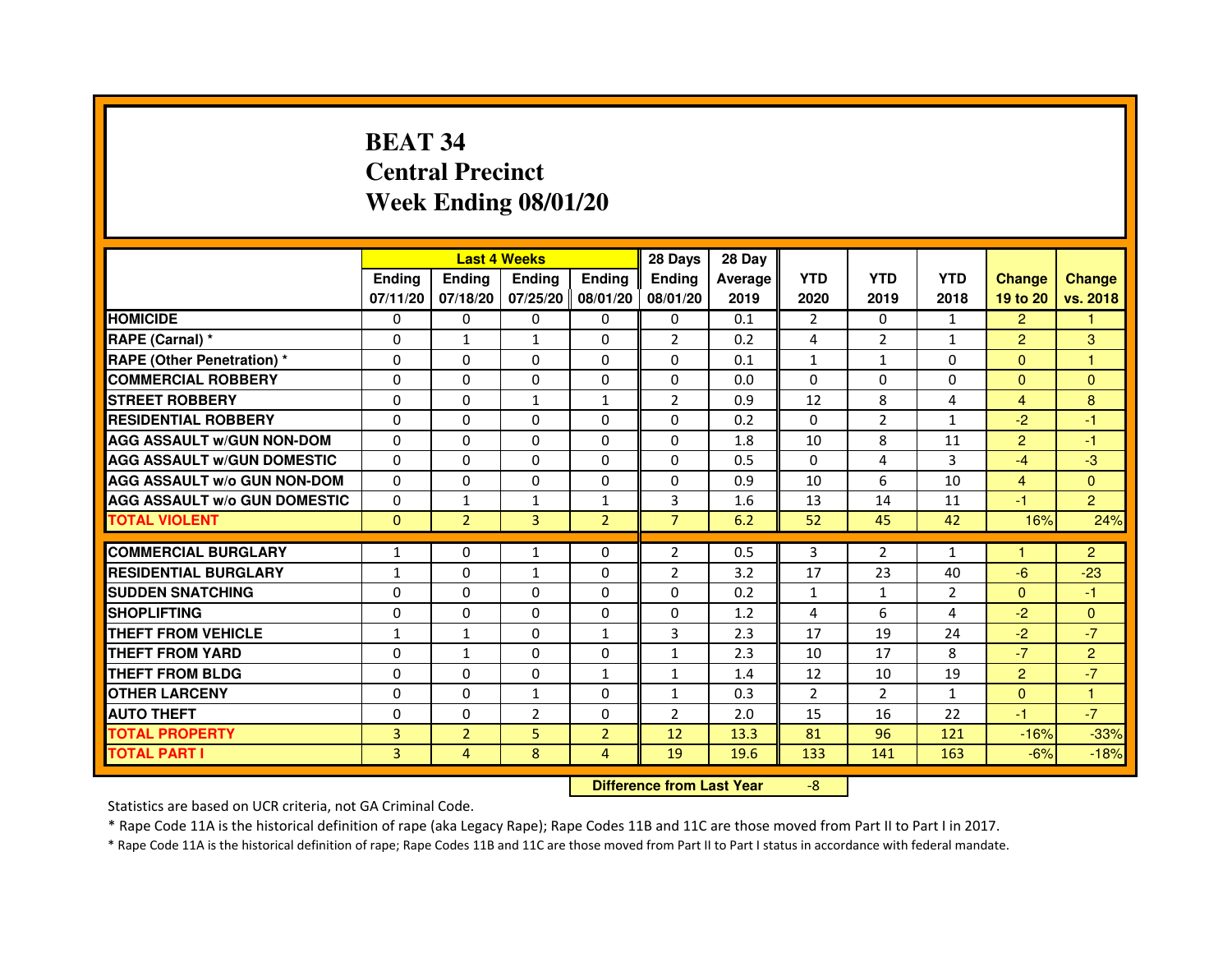## **BEAT 35 Central PrecinctWeek Ending 08/01/20**

|                                     |                | <b>Last 4 Weeks</b> |               |                     | 28 Days        | 28 Day  |                |              |                |                |                |
|-------------------------------------|----------------|---------------------|---------------|---------------------|----------------|---------|----------------|--------------|----------------|----------------|----------------|
|                                     | <b>Endina</b>  | Ending              | <b>Endina</b> | <b>Endina</b>       | <b>Endina</b>  | Average | <b>YTD</b>     | <b>YTD</b>   | <b>YTD</b>     | <b>Change</b>  | <b>Change</b>  |
|                                     | 07/11/20       | 07/18/20            |               | 07/25/20   08/01/20 | 08/01/20       | 2019    | 2020           | 2019         | 2018           | 19 to 20       | vs. 2018       |
| <b>HOMICIDE</b>                     | 0              | 0                   | 0             | 0                   | 0              | 0.0     | 5              | $\Omega$     | $\Omega$       | 5.             | 5.             |
| RAPE (Carnal) *                     | $\Omega$       | $\Omega$            | $\Omega$      | $\Omega$            | $\Omega$       | 0.0     | $\overline{2}$ | $\Omega$     | $\overline{2}$ | $\overline{2}$ | $\Omega$       |
| <b>RAPE (Other Penetration)*</b>    | $\Omega$       | $\Omega$            | $\Omega$      | $\Omega$            | $\Omega$       | 0.0     | $\mathbf{1}$   | $\Omega$     | 3              | 1              | $-2$           |
| <b>COMMERCIAL ROBBERY</b>           | 1              | 0                   | 0             | 0                   | $\mathbf{1}$   | 0.2     | $\overline{2}$ | 0            | 0              | $\overline{2}$ | $\overline{2}$ |
| <b>STREET ROBBERY</b>               | $\mathbf{1}$   | $\Omega$            | 0             | $\Omega$            | $\mathbf{1}$   | 1.1     | 4              | 8            | $\mathbf{1}$   | $-4$           | 3              |
| <b>RESIDENTIAL ROBBERY</b>          | 0              | $\Omega$            | 0             | $\Omega$            | $\Omega$       | 0.0     | $\mathbf{1}$   | $\Omega$     | $\Omega$       | 1              | $\mathbf{1}$   |
| <b>AGG ASSAULT w/GUN NON-DOM</b>    | $\mathbf{1}$   | $\Omega$            | $\Omega$      | $\mathbf{1}$        | $\overline{2}$ | 2.2     | 11             | 16           | 11             | $-5$           | $\Omega$       |
| <b>AGG ASSAULT W/GUN DOMESTIC</b>   | $\Omega$       | $\Omega$            | $\Omega$      | $\Omega$            | $\Omega$       | 0.2     | $\mathbf{1}$   | $\mathbf{1}$ | $\overline{a}$ | $\Omega$       | -3             |
| <b>AGG ASSAULT W/o GUN NON-DOM</b>  | 0              | 0                   | $\Omega$      | $\Omega$            | $\Omega$       | 0.6     | 3              | 4            | 5              | $-1$           | $-2$           |
| <b>AGG ASSAULT W/o GUN DOMESTIC</b> | $\mathbf{1}$   | $\mathbf{1}$        | 0             | 0                   | 2              | 0.9     | 8              | 7            | 5              | 1.             | 3              |
| <b>TOTAL VIOLENT</b>                | 4              | $\mathbf{1}$        | $\Omega$      | $\mathbf{1}$        | 6              | 5.2     | 38             | 36           | 31             | 6%             | 23%            |
|                                     |                |                     |               |                     |                |         |                |              |                |                |                |
| <b>COMMERCIAL BURGLARY</b>          | 0              | 0                   | 0             | 0                   | $\Omega$       | 1.2     | 5              | 4            | 3              | 1              | $\overline{2}$ |
| <b>RESIDENTIAL BURGLARY</b>         | 0              | $\Omega$            | 0             | $\Omega$            | $\Omega$       | 2.9     | 17             | 23           | 27             | -6             | $-10$          |
| <b>SUDDEN SNATCHING</b>             | 0              | $\Omega$            | $\Omega$      | $\Omega$            | $\Omega$       | 0.2     | $\Omega$       | $\Omega$     | $\mathbf{1}$   | $\Omega$       | $-1$           |
| <b>SHOPLIFTING</b>                  | $\Omega$       | $\Omega$            | $\Omega$      | $\mathbf{0}$        | $\Omega$       | 2.4     | 18             | 21           | 18             | $-3$           | $\Omega$       |
| <b>THEFT FROM VEHICLE</b>           | $\overline{2}$ | 3                   | $\mathbf{1}$  | $\mathbf{1}$        | $\overline{7}$ | 6.5     | 24             | 48           | 29             | $-24$          | $-5$           |
| <b>THEFT FROM YARD</b>              | $\Omega$       | 0                   | $\Omega$      | $\Omega$            | $\Omega$       | 1.4     | 3              | 6            | 13             | $-3$           | $-10$          |
| <b>THEFT FROM BLDG</b>              | 0              | $\Omega$            | 0             | $\mathbf{0}$        | $\Omega$       | 1.8     | 11             | 12           | 11             | $-1$           | $\Omega$       |
| <b>OTHER LARCENY</b>                | 0              | 0                   | $\Omega$      | $\Omega$            | $\Omega$       | 1.2     | 3              | 9            | 3              | $-6$           | $\Omega$       |
| <b>AUTO THEFT</b>                   | 0              | $\mathbf{1}$        | 0             | $\Omega$            | $\mathbf{1}$   | 2.1     | 20             | 15           | 31             | 5              | $-11$          |
| <b>TOTAL PROPERTY</b>               | $\overline{2}$ | 4                   | $\mathbf{1}$  | $\mathbf{1}$        | 8              | 19.7    | 101            | 138          | 136            | $-27%$         | $-26%$         |
| <b>TOTAL PART I</b>                 | 6              | 5                   | $\mathbf{1}$  | $\overline{2}$      | 14             | 24.9    | 139            | 174          | 167            | $-20%$         | $-17%$         |

 **Difference from Last Year**-35

Statistics are based on UCR criteria, not GA Criminal Code.

\* Rape Code 11A is the historical definition of rape (aka Legacy Rape); Rape Codes 11B and 11C are those moved from Part II to Part I in 2017.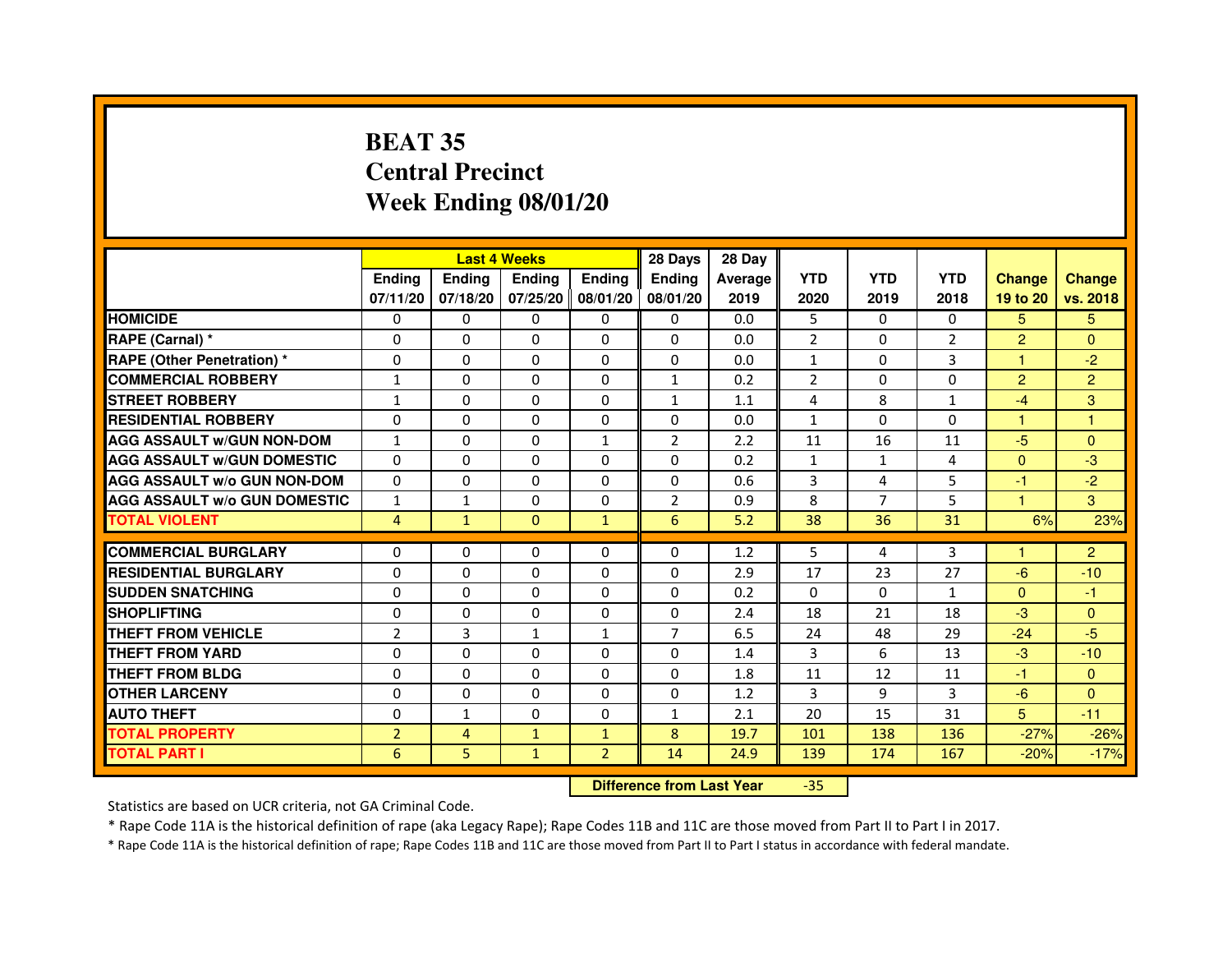#### **BEAT 36 Central PrecinctWeek Ending 08/01/20**

|                                     |              |                | <b>Last 4 Weeks</b> |                | 28 Days        | 28 Day                           |                |                |                |                |                |
|-------------------------------------|--------------|----------------|---------------------|----------------|----------------|----------------------------------|----------------|----------------|----------------|----------------|----------------|
|                                     | Ending       | Ending         | Ending              | Ending         | Ending         | Average                          | <b>YTD</b>     | <b>YTD</b>     | <b>YTD</b>     | <b>Change</b>  | Change         |
|                                     | 07/11/20     | 07/18/20       | 07/25/20 08/01/20   |                | 08/01/20       | 2019                             | 2020           | 2019           | 2018           | 19 to 20       | vs. 2018       |
| <b>HOMICIDE</b>                     | 0            | 0              | 0                   | 0              | 0              | 0.0                              | $\mathbf{1}$   | 0              | 0              | $\mathbf{1}$   | 1              |
| RAPE (Carnal) *                     | $\Omega$     | $\Omega$       | $\Omega$            | $\Omega$       | 0              | 0.2                              | $\overline{2}$ | $\mathbf{1}$   | $\overline{2}$ | 1              | $\Omega$       |
| <b>RAPE (Other Penetration) *</b>   | $\Omega$     | $\Omega$       | $\Omega$            | $\mathbf 0$    | $\Omega$       | 0.0                              | $\Omega$       | $\Omega$       | $\Omega$       | $\Omega$       | $\overline{0}$ |
| <b>COMMERCIAL ROBBERY</b>           | $\Omega$     | $\Omega$       | 0                   | $\Omega$       | 0              | 0.2                              | $\Omega$       | $\mathbf{1}$   | $\Omega$       | $-1$           | $\Omega$       |
| <b>STREET ROBBERY</b>               | 0            | $\Omega$       | 0                   | $\Omega$       | 0              | 0.6                              | $\mathbf{1}$   | 5              | 3              | $-4$           | $-2$           |
| <b>RESIDENTIAL ROBBERY</b>          | $\Omega$     | 0              | 0                   | $\mathbf 0$    | 0              | 0.1                              | 3              | $\mathbf{1}$   | 4              | $\overline{2}$ | -1             |
| <b>AGG ASSAULT w/GUN NON-DOM</b>    | 0            | 0              | 0                   | $\mathbf 0$    | $\mathbf 0$    | 0.8                              | $\mathbf{1}$   | $\overline{7}$ | $\overline{2}$ | $-6$           | $-1$           |
| <b>AGG ASSAULT W/GUN DOMESTIC</b>   | $\Omega$     | $\Omega$       | $\Omega$            | $\Omega$       | $\Omega$       | 0.2                              | $\mathbf{1}$   | $\mathbf{1}$   | $\mathbf{1}$   | $\Omega$       | $\Omega$       |
| <b>AGG ASSAULT w/o GUN NON-DOM</b>  | $\mathbf{0}$ | $\mathbf{0}$   | 0                   | $\Omega$       | 0              | 0.5                              | $\mathbf{1}$   | $\overline{2}$ | 3              | -1             | $-2$           |
| <b>AGG ASSAULT W/o GUN DOMESTIC</b> | $\Omega$     | 0              | 0                   | $\mathbf{1}$   | $\mathbf{1}$   | 0.3                              | 10             | 3              | $\overline{2}$ | $\overline{7}$ | 8              |
| <b>TOTAL VIOLENT</b>                | $\mathbf{0}$ | $\mathbf{0}$   | $\mathbf{0}$        | $\mathbf{1}$   | $\mathbf{1}$   | 2.9                              | 20             | 21             | 17             | $-5%$          | 18%            |
| <b>COMMERCIAL BURGLARY</b>          | 0            | $\overline{2}$ | 0                   | 0              | $\overline{2}$ | 1.1                              | 5              | 6              | 5              | -1             | $\Omega$       |
| <b>RESIDENTIAL BURGLARY</b>         | $\Omega$     | $\Omega$       | $\mathbf{1}$        | $\mathbf 0$    | $\mathbf{1}$   | 2.3                              | 9              | 17             | 15             | $-8$           | $-6$           |
| <b>SUDDEN SNATCHING</b>             | $\Omega$     | $\Omega$       | 0                   | $\Omega$       | 0              | 0.1                              | $\mathbf{1}$   | $\mathbf{1}$   | $\Omega$       | $\Omega$       | $\overline{1}$ |
| <b>SHOPLIFTING</b>                  | 0            | $\mathbf{1}$   | $\mathbf{1}$        | $\mathbf{1}$   | 3              | 3.7                              | 29             | 24             | 20             | 5              | $9^{\circ}$    |
| THEFT FROM VEHICLE                  | $\Omega$     | $\overline{2}$ | 0                   | $\Omega$       | $\overline{2}$ | 3.3                              | 24             | 22             | 30             | $\overline{2}$ | $-6$           |
| <b>THEFT FROM YARD</b>              | $\mathbf{1}$ | $\mathbf{1}$   | $\Omega$            | $\mathbf 0$    | $\overline{2}$ | 0.7                              | 10             | 5              | 4              | 5              | 6              |
| <b>THEFT FROM BLDG</b>              | $\mathbf{1}$ | $\Omega$       | $\Omega$            | $\mathbf{1}$   | $\overline{2}$ | 1.5                              | 13             | 14             | 17             | $-1$           | $-4$           |
| <b>OTHER LARCENY</b>                | $\Omega$     | $\Omega$       | 0                   | $\mathbf{1}$   | 1              | 0.3                              | 3              | $\mathbf{1}$   | 0              | $\overline{2}$ | 3              |
| <b>AUTO THEFT</b>                   | $\mathbf{1}$ | 0              | $\Omega$            | $\overline{2}$ | 3              | 1.8                              | 18             | 16             | 8              | $\overline{2}$ | 10             |
| <b>TOTAL PROPERTY</b>               | 3            | 6              | $\overline{2}$      | 5              | 16             | 14.8                             | 112            | 106            | 99             | 6%             | 13%            |
| <b>TOTAL PART I</b>                 | 3            | 6              | $\overline{2}$      | 6              | 17             | 17.7                             | 132            | 127            | 116            | 4%             | 14%            |
|                                     |              |                |                     |                |                | <b>Difference from Last Year</b> | 5.             |                |                |                |                |

 **Difference from Last Year**

Statistics are based on UCR criteria, not GA Criminal Code.

\* Rape Code 11A is the historical definition of rape (aka Legacy Rape); Rape Codes 11B and 11C are those moved from Part II to Part I in 2017.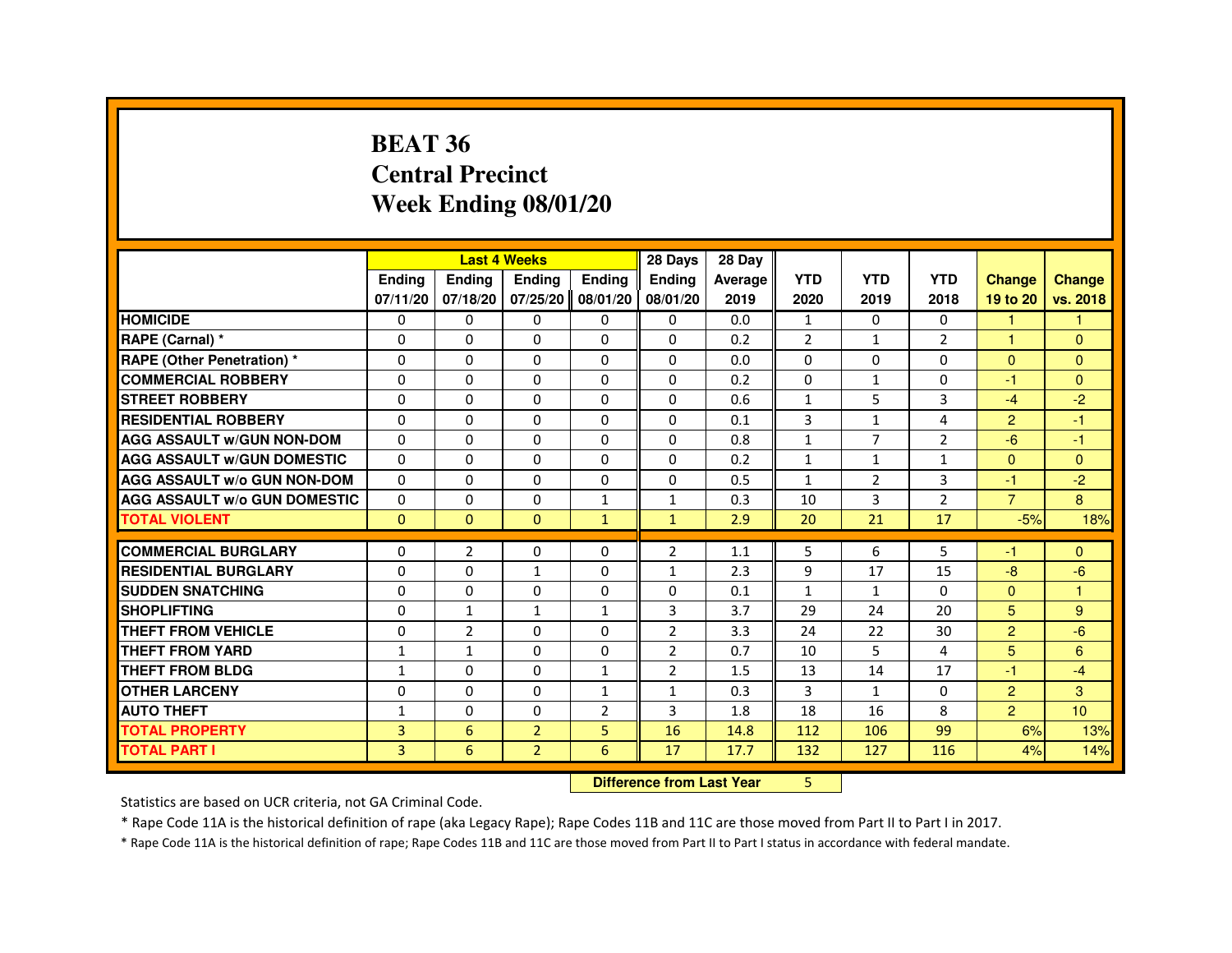## **BEAT 41 South PrecinctWeek Ending 08/01/20**

|                                     |                |                | <b>Last 4 Weeks</b> |               | 28 Days                          | 28 Day  |                |                |                |                |                |
|-------------------------------------|----------------|----------------|---------------------|---------------|----------------------------------|---------|----------------|----------------|----------------|----------------|----------------|
|                                     | <b>Ending</b>  | Ending         | <b>Ending</b>       | <b>Ending</b> | Ending                           | Average | <b>YTD</b>     | <b>YTD</b>     | <b>YTD</b>     | <b>Change</b>  | <b>Change</b>  |
|                                     | 07/11/20       | 07/18/20       | 07/25/20            | 08/01/20      | 08/01/20                         | 2019    | 2020           | 2019           | 2018           | 19 to 20       | vs. 2018       |
| <b>HOMICIDE</b>                     | 0              | $\Omega$       | $\Omega$            | 0             | 0                                | 0.1     | 0              | $\mathbf{1}$   | $\Omega$       | $-1$           | $\mathbf{0}$   |
| RAPE (Carnal) *                     | 0              | $\mathbf{0}$   | 0                   | 0             | 0                                | 0.2     | $\mathbf{1}$   | 3              | 0              | $-2$           |                |
| RAPE (Other Penetration) *          | $\Omega$       | 0              | $\Omega$            | $\Omega$      | 0                                | 0.0     | $\Omega$       | $\mathbf{0}$   | $\mathbf{1}$   | $\mathbf{0}$   | $-1$           |
| <b>COMMERCIAL ROBBERY</b>           | $\Omega$       | $\Omega$       | $\Omega$            | $\Omega$      | $\Omega$                         | 0.6     | 0              | $\overline{2}$ | $\Omega$       | $-2$           | $\mathbf{0}$   |
| <b>STREET ROBBERY</b>               | $\Omega$       | $\mathbf{1}$   | $\Omega$            | $\Omega$      | $\mathbf{1}$                     | 0.9     | 5              | 8              | 3              | $-3$           | $\overline{2}$ |
| <b>RESIDENTIAL ROBBERY</b>          | 0              | 0              | 0                   | 0             | 0                                | 0.1     | 0              | $\mathbf{1}$   | 0              | $-1$           | $\overline{0}$ |
| <b>AGG ASSAULT w/GUN NON-DOM</b>    | $\Omega$       | $\Omega$       | $\Omega$            | $\Omega$      | $\Omega$                         | 0.2     | $\overline{2}$ | $\mathbf{1}$   | 0              | 1              | $\overline{2}$ |
| <b>AGG ASSAULT W/GUN DOMESTIC</b>   | $\Omega$       | $\Omega$       | $\Omega$            | $\Omega$      | $\Omega$                         | 0.1     | $\mathbf{1}$   | $\mathbf{1}$   | $\Omega$       | $\Omega$       | 1              |
| <b>AGG ASSAULT W/o GUN NON-DOM</b>  | $\Omega$       | $\Omega$       | $\Omega$            | $\mathbf{1}$  | $\mathbf{1}$                     | 0.3     | $\overline{2}$ | 2              | $\mathbf{1}$   | $\Omega$       | $\mathbf{1}$   |
| <b>AGG ASSAULT W/o GUN DOMESTIC</b> | $\Omega$       | $\Omega$       | 0                   | $\Omega$      | $\Omega$                         | 0.5     | $\overline{3}$ | 4              | $\mathbf{1}$   | $-1$           | $\overline{2}$ |
| <b>TOTAL VIOLENT</b>                | $\mathbf 0$    | $\mathbf{1}$   | $\mathbf{0}$        | $\mathbf{1}$  | $\overline{2}$                   | 3.0     | 14             | 23             | 6              | $-39%$         | 133%           |
| <b>COMMERCIAL BURGLARY</b>          | 1              | 0              | 0                   | 0             | 1                                | 1.1     | 6              | 10             | 4              | $-4$           | $\overline{2}$ |
| <b>RESIDENTIAL BURGLARY</b>         | 1              | $\overline{2}$ | $\Omega$            | $\Omega$      | 3                                | 0.8     | 5              | 5              | 10             | $\mathbf{0}$   | -5             |
| <b>SUDDEN SNATCHING</b>             | 0              | $\Omega$       | $\Omega$            | $\Omega$      | $\Omega$                         | 0.2     | $\Omega$       | $\mathcal{P}$  | 3              | $-2$           | $-3$           |
| <b>SHOPLIFTING</b>                  | 0              | $\Omega$       | $\Omega$            | 1             | 1                                | 1.8     | 4              | 19             | 15             | $-15$          | $-11$          |
| THEFT FROM VEHICLE                  | $\overline{2}$ | $\mathbf{1}$   | 0                   | 1             | 4                                | 5.4     | 29             | 51             | 21             | $-22$          | 8              |
| <b>THEFT FROM YARD</b>              | $\Omega$       | $\Omega$       | $\overline{2}$      | $\Omega$      | $\overline{2}$                   | 0.9     | 8              | 6              | 10             | $\overline{2}$ | $-2$           |
| <b>THEFT FROM BLDG</b>              | $\Omega$       | $\overline{3}$ | $\Omega$            | $\Omega$      | 3                                | 3.3     | 13             | 27             | 13             | $-14$          | $\Omega$       |
| <b>OTHER LARCENY</b>                | 0              | $\Omega$       | $\mathbf{0}$        | 0             | 0                                | 0.3     | 3              | $\overline{2}$ | $\overline{2}$ | $\mathbf{1}$   | 1              |
| <b>AUTO THEFT</b>                   | $\Omega$       | $\mathbf{1}$   | $\Omega$            | $\mathbf{1}$  | $\overline{2}$                   | 1.5     | 15             | 14             | 6              | $\mathbf{1}$   | 9              |
| <b>TOTAL PROPERTY</b>               | 4              | $\overline{7}$ | $\overline{2}$      | 3             | 16                               | 15.3    | 83             | 136            | 84             | $-39%$         | $-1%$          |
| <b>TOTAL PART I</b>                 | $\overline{4}$ | 8              | $\overline{2}$      | 4             | 18                               | 18.3    | 97             | 159            | 90             | $-39%$         | 8%             |
|                                     |                |                |                     |               | <b>Difference from Last Year</b> |         | $-62$          |                |                |                |                |

Statistics are based on UCR criteria, not GA Criminal Code.

\* Rape Code 11A is the historical definition of rape (aka Legacy Rape); Rape Codes 11B and 11C are those moved from Part II to Part I in 2017.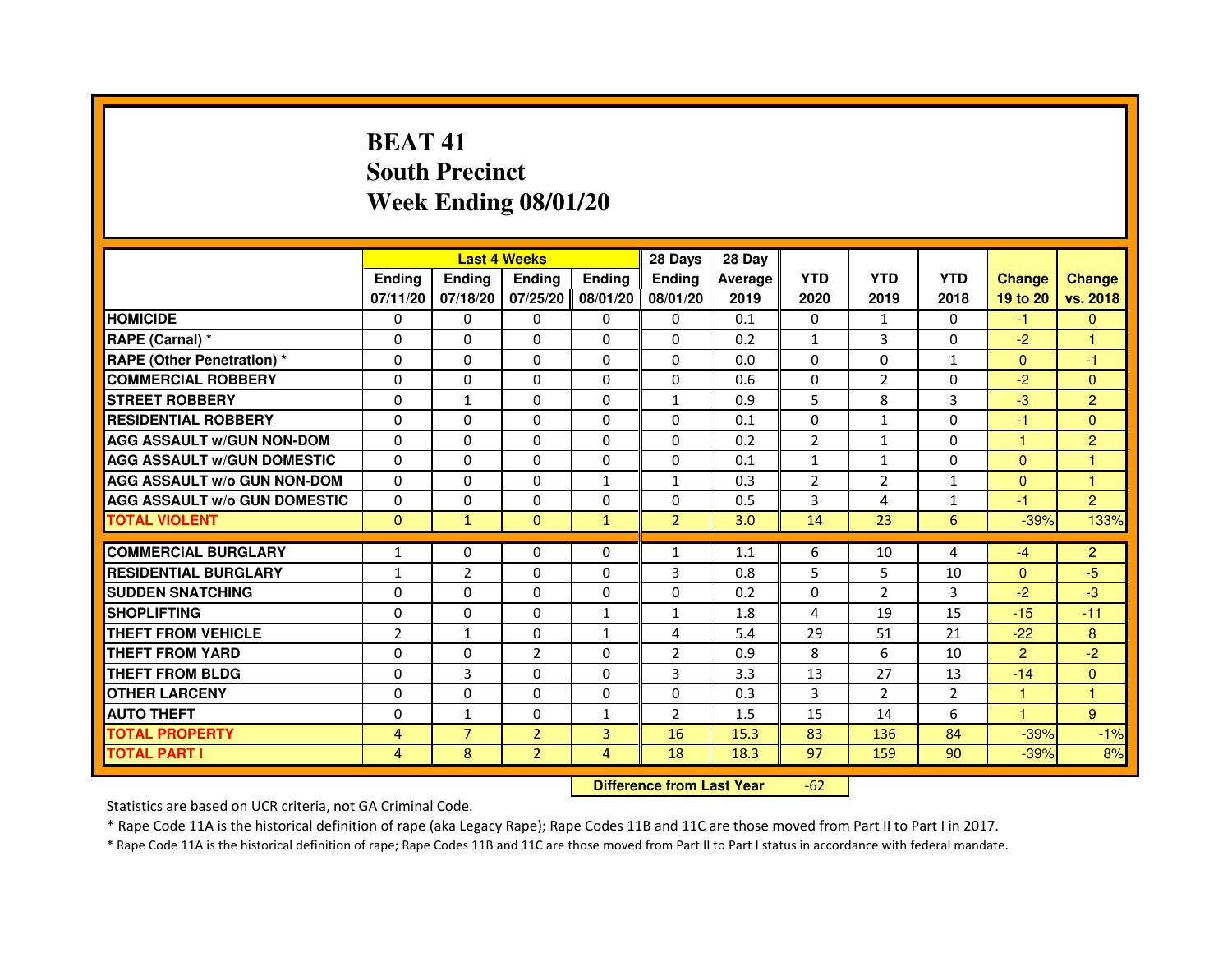## **BEAT 42 South PrecinctWeek Ending 08/01/20**

|                                     |                |                | <b>Last 4 Weeks</b> |                | 28 Days                          | 28 Day  |                |                |                |                |                |
|-------------------------------------|----------------|----------------|---------------------|----------------|----------------------------------|---------|----------------|----------------|----------------|----------------|----------------|
|                                     | <b>Ending</b>  | Ending         | Ending              | <b>Ending</b>  | Ending                           | Average | <b>YTD</b>     | <b>YTD</b>     | <b>YTD</b>     | <b>Change</b>  | <b>Change</b>  |
|                                     | 07/11/20       | 07/18/20       | 07/25/20            | 08/01/20       | 08/01/20                         | 2019    | 2020           | 2019           | 2018           | 19 to 20       | vs. 2018       |
| <b>HOMICIDE</b>                     | 0              | $\Omega$       | $\Omega$            | $\Omega$       | 0                                | 0.1     | 0              | $\Omega$       | $\Omega$       | $\Omega$       | $\mathbf{0}$   |
| RAPE (Carnal) *                     | $\mathbf{1}$   | 0              | 0                   | 0              | $\mathbf{1}$                     | 0.2     | 3              | 0              | 0              | 3              | 3              |
| <b>RAPE (Other Penetration) *</b>   | $\Omega$       | 0              | $\Omega$            | 0              | $\Omega$                         | 0.1     | $\mathbf{1}$   | $\mathbf{1}$   | 3              | $\Omega$       | $-2$           |
| <b>COMMERCIAL ROBBERY</b>           | $\Omega$       | $\Omega$       | $\Omega$            | $\Omega$       | $\Omega$                         | 0.2     | 5              | 3              | $\mathbf{1}$   | $\overline{2}$ | 4              |
| <b>STREET ROBBERY</b>               | $\Omega$       | $\Omega$       | $\Omega$            | $\Omega$       | $\Omega$                         | 0.4     | $\Omega$       | 3              | 4              | $-3$           | $-4$           |
| <b>RESIDENTIAL ROBBERY</b>          | $\Omega$       | 0              | $\Omega$            | $\Omega$       | 0                                | 0.1     | $\overline{2}$ | $\mathbf{1}$   | $\Omega$       | 1              | $\overline{2}$ |
| <b>AGG ASSAULT W/GUN NON-DOM</b>    | $\Omega$       | $\Omega$       | $\overline{2}$      | $\Omega$       | $\overline{2}$                   | 0.4     | 5              | 3              | 0              | $\overline{2}$ | 5              |
| <b>AGG ASSAULT W/GUN DOMESTIC</b>   | $\Omega$       | $\Omega$       | $\Omega$            | $\Omega$       | 0                                | 0.1     | 0              | $\mathbf{1}$   | $\overline{2}$ | $-1$           | $-2$           |
| <b>AGG ASSAULT W/o GUN NON-DOM</b>  | $\Omega$       | $\Omega$       | $\Omega$            | $\mathbf{1}$   | $\mathbf{1}$                     | 0.2     | $\overline{3}$ | $\overline{3}$ | 3              | $\Omega$       | $\Omega$       |
| <b>AGG ASSAULT W/o GUN DOMESTIC</b> | $\Omega$       | 0              | 0                   | $\Omega$       | $\Omega$                         | 0.3     | $\overline{2}$ | $\mathbf{1}$   | $\mathbf{1}$   | 1              | 1.             |
| <b>TOTAL VIOLENT</b>                | $\mathbf{1}$   | $\mathbf{0}$   | $\overline{2}$      | $\mathbf{1}$   | $\overline{4}$                   | 2.1     | 21             | 16             | 14             | 31%            | 50%            |
| <b>COMMERCIAL BURGLARY</b>          | 1              | 0              | 0                   | 0              | 1                                | 0.9     | 4              | 7              | 7              | $-3$           | $-3$           |
| <b>RESIDENTIAL BURGLARY</b>         | $\Omega$       | $\mathbf{1}$   | $\Omega$            | $\Omega$       | $\mathbf{1}$                     | 0.8     | $\mathbf{1}$   | 5              | $\overline{2}$ | $-4$           | $-1$           |
| <b>SUDDEN SNATCHING</b>             | $\Omega$       | $\Omega$       | $\Omega$            | $\Omega$       | $\Omega$                         | 0.2     | $\Omega$       | $\mathcal{P}$  | 1              | $-2$           | $-1$           |
| <b>SHOPLIFTING</b>                  | 3              | 1              | 3                   | 1              | 8                                | 18.6    | 85             | 168            | 190            | $-83$          | $-105$         |
| THEFT FROM VEHICLE                  | $\Omega$       | $\mathbf{1}$   | 4                   | $\overline{2}$ | $\overline{7}$                   | 3.2     | 35             | 29             | 25             | 6              | 10             |
| THEFT FROM YARD                     | $\Omega$       | 0              | $\Omega$            | $\Omega$       | 0                                | 0.7     | 9              | 4              | 10             | 5              | $-1$           |
| <b>THEFT FROM BLDG</b>              | $\mathbf{1}$   | $\mathbf{1}$   | $\mathbf{1}$        | $\mathbf{1}$   | 4                                | 2.3     | 18             | 15             | 9              | 3              | 9              |
| <b>OTHER LARCENY</b>                | 0              | $\Omega$       | 0                   | 1              | $\mathbf{1}$                     | 0.8     | 3              | $\overline{7}$ | $\mathbf{1}$   | $-4$           | $\overline{2}$ |
| <b>AUTO THEFT</b>                   | $\overline{2}$ | $\Omega$       | $\mathbf{1}$        | $\overline{2}$ | 5                                | 2.0     | 15             | 8              | 15             | $\overline{7}$ | $\Omega$       |
| <b>TOTAL PROPERTY</b>               | $\overline{7}$ | $\overline{4}$ | $\overline{9}$      | $\overline{7}$ | 27                               | 29.5    | 170            | 245            | 260            | $-31%$         | $-35%$         |
| <b>TOTAL PART I</b>                 | 8              | 4              | 11                  | 8              | 31                               | 31.5    | 191            | 261            | 274            | $-27%$         | $-30%$         |
|                                     |                |                |                     |                | <b>Difference from Last Year</b> |         | $-70$          |                |                |                |                |

 **Difference from Last Year**

Statistics are based on UCR criteria, not GA Criminal Code.

\* Rape Code 11A is the historical definition of rape (aka Legacy Rape); Rape Codes 11B and 11C are those moved from Part II to Part I in 2017.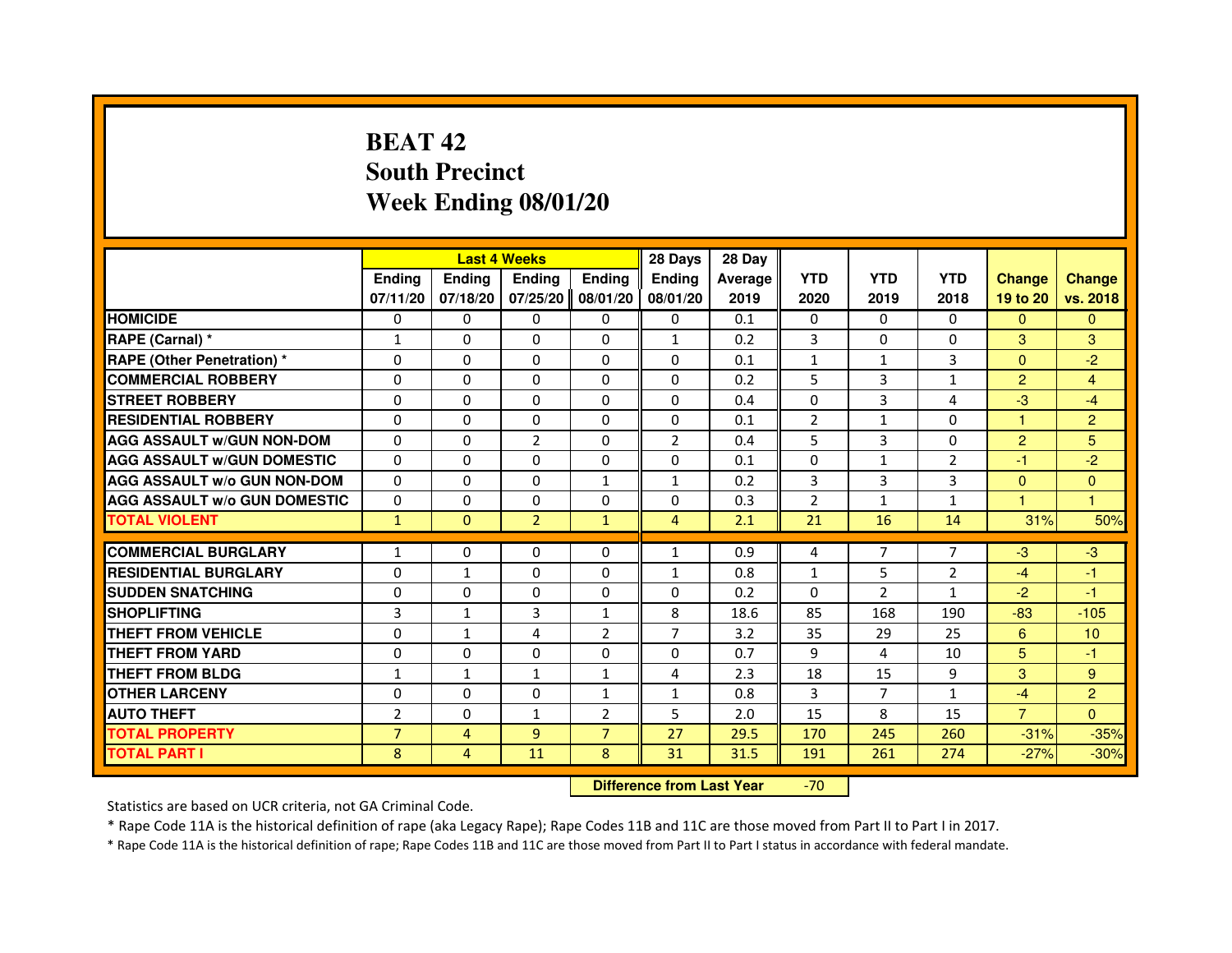## **BEAT 43 South PrecinctWeek Ending 08/01/20**

|                                     |                | <b>Last 4 Weeks</b> |                |                     | 28 Days        | 28 Day  |                |                |                |               |               |
|-------------------------------------|----------------|---------------------|----------------|---------------------|----------------|---------|----------------|----------------|----------------|---------------|---------------|
|                                     | <b>Endina</b>  | Ending              | <b>Endina</b>  | <b>Endina</b>       | <b>Endina</b>  | Average | <b>YTD</b>     | <b>YTD</b>     | <b>YTD</b>     | <b>Change</b> | <b>Change</b> |
|                                     | 07/11/20       | 07/18/20            |                | 07/25/20   08/01/20 | 08/01/20       | 2019    | 2020           | 2019           | 2018           | 19 to 20      | vs. 2018      |
| <b>HOMICIDE</b>                     | 0              | 0                   | 0              | 0                   | 0              | 0.2     | $\mathbf{0}$   | $\mathbf{1}$   | $\mathbf{1}$   | -1            | -1            |
| RAPE (Carnal) *                     | $\Omega$       | $\Omega$            | $\overline{2}$ | $\Omega$            | $\overline{2}$ | 0.2     | $\overline{2}$ | 2              | $\mathbf{1}$   | $\Omega$      | 1             |
| <b>RAPE (Other Penetration)*</b>    | $\Omega$       | $\Omega$            | $\Omega$       | $\Omega$            | $\Omega$       | 0.1     | $\mathbf{1}$   | $\Omega$       | $\Omega$       | 1             | $\mathbf{1}$  |
| <b>COMMERCIAL ROBBERY</b>           | 0              | 0                   | 0              | $\overline{2}$      | $\overline{2}$ | 0.3     | 6              | $\overline{2}$ | $\mathbf{1}$   | 4             | 5             |
| <b>STREET ROBBERY</b>               | 0              | $\Omega$            | 0              | 0                   | 0              | 0.7     | $\overline{2}$ | 4              | 5              | $-2$          | $-3$          |
| <b>RESIDENTIAL ROBBERY</b>          | 0              | $\Omega$            | 0              | $\Omega$            | $\Omega$       | 0.1     | $\Omega$       | $\Omega$       | $\overline{2}$ | $\Omega$      | $-2$          |
| <b>AGG ASSAULT w/GUN ON-DOM</b>     | $\mathbf{1}$   | $\Omega$            | $\Omega$       | $\overline{2}$      | 3              | 0.6     | 14             | 8              | $\mathbf{1}$   | 6             | 13            |
| <b>AGG ASSAULT W/GUN DOMESTIC</b>   | $\Omega$       | $\Omega$            | $\mathbf{1}$   | $\Omega$            | $\mathbf{1}$   | 0.2     | $\mathbf{1}$   | $\mathcal{P}$  | $\mathbf{1}$   | $-1$          | $\Omega$      |
| <b>AGG ASSAULT W/o GUN NON-DOM</b>  | $\Omega$       | 0                   | $\Omega$       | $\Omega$            | $\Omega$       | 0.6     | 4              | 3              | 3              | 1             | 1             |
| <b>AGG ASSAULT W/o GUN DOMESTIC</b> | 0              | 0                   | 0              | 0                   | 0              | 0.6     | 11             | 5              | 2              | 6             | 9             |
| <b>TOTAL VIOLENT</b>                | $\mathbf{1}$   | $\mathbf{0}$        | 3              | $\overline{4}$      | 8              | 3.5     | 41             | 27             | 17             | 52%           | 141%          |
|                                     |                |                     |                |                     |                |         |                |                |                |               |               |
| <b>COMMERCIAL BURGLARY</b>          | 0              | 1                   | 0              | $\mathbf{1}$        | 2              | 1.2     | 5              | $\overline{7}$ | 8              | $-2$          | $-3$          |
| <b>RESIDENTIAL BURGLARY</b>         | 0              | $\mathbf{1}$        | 0              | $\Omega$            | $\mathbf{1}$   | 2.1     | 12             | 14             | 27             | $-2$          | $-15$         |
| <b>SUDDEN SNATCHING</b>             | 0              | $\Omega$            | $\Omega$       | $\Omega$            | $\Omega$       | 0.2     | $\mathbf{1}$   | $\mathbf{1}$   | $\overline{2}$ | $\Omega$      | $-1$          |
| <b>SHOPLIFTING</b>                  | $\overline{2}$ | $\Omega$            | $\mathbf{1}$   | $\mathbf{0}$        | 3              | 6.8     | 21             | 51             | 26             | $-30$         | $-5$          |
| <b>THEFT FROM VEHICLE</b>           | $\overline{2}$ | $\overline{2}$      | $\overline{2}$ | $\overline{2}$      | 8              | 2.7     | 34             | 21             | 28             | 13            | 6             |
| <b>THEFT FROM YARD</b>              | $\Omega$       | 0                   | 1              | $\Omega$            | $\mathbf{1}$   | 1.2     | 8              | 8              | 11             | $\Omega$      | $-3$          |
| <b>THEFT FROM BLDG</b>              | 0              | $\Omega$            | $\overline{2}$ | $\mathbf{0}$        | $\overline{2}$ | 2.1     | $\overline{7}$ | 19             | 21             | $-12$         | $-14$         |
| <b>OTHER LARCENY</b>                | 1              | 0                   | $\Omega$       | $\Omega$            | $\mathbf{1}$   | 0.5     | 5              | $\mathfrak{p}$ | $\mathfrak{p}$ | 3             | 3             |
| <b>AUTO THEFT</b>                   | $\mathbf{1}$   | 3                   | $\overline{2}$ | $\mathbf{1}$        | $\overline{7}$ | 1.8     | 15             | 12             | 14             | 3             | 1             |
| <b>TOTAL PROPERTY</b>               | 6              | $\overline{7}$      | 8              | $\overline{4}$      | 25             | 18.6    | 108            | 135            | 139            | $-20%$        | $-22%$        |
| <b>TOTAL PART I</b>                 | $\overline{7}$ | $\overline{7}$      | 11             | 8                   | 33             | 22.1    | 149            | 162            | 156            | $-8%$         | $-4%$         |

 **Difference from Last Year**-13

Statistics are based on UCR criteria, not GA Criminal Code.

\* Rape Code 11A is the historical definition of rape (aka Legacy Rape); Rape Codes 11B and 11C are those moved from Part II to Part I in 2017.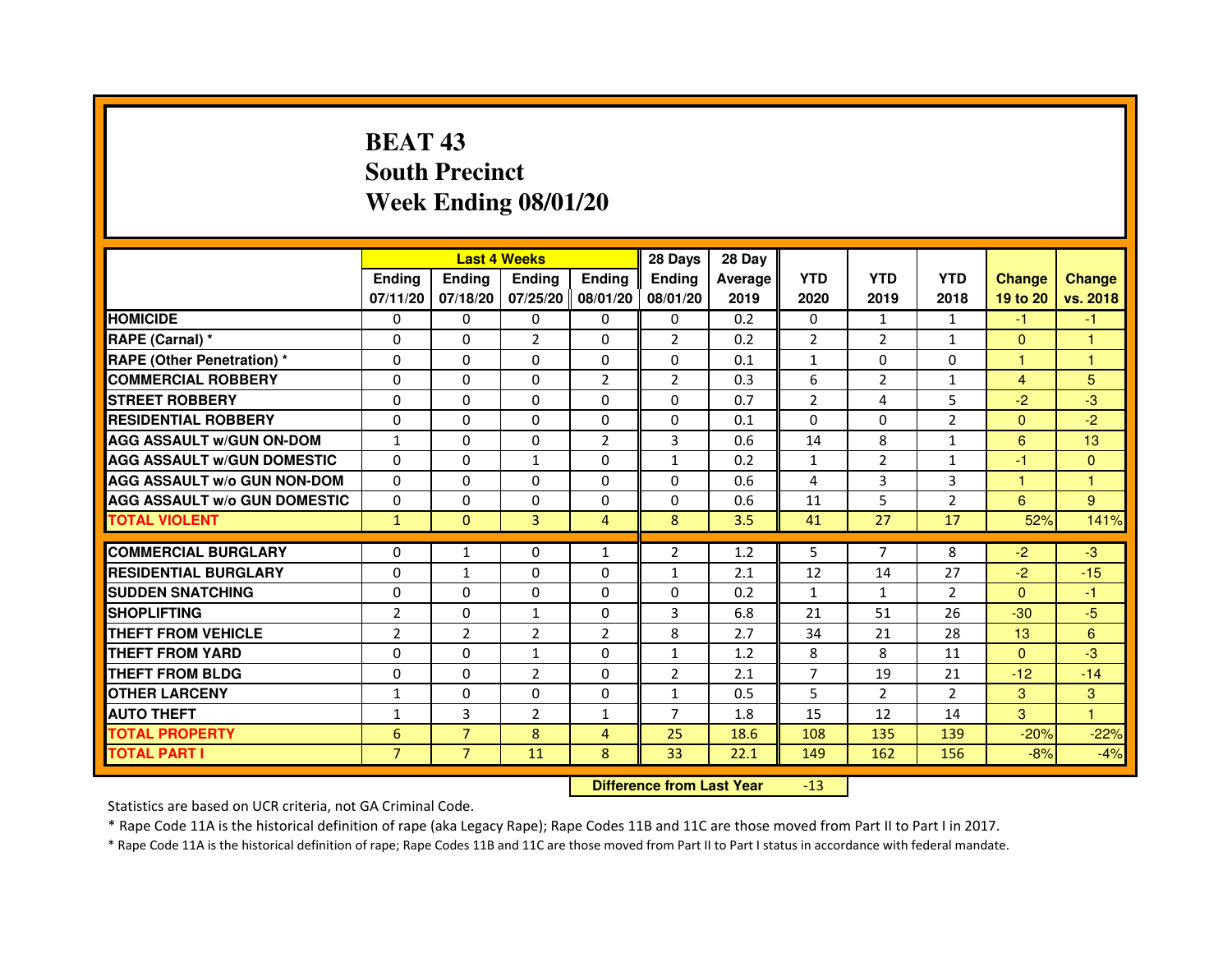## **BEAT 44 South PrecinctWeek Ending 08/01/20**

|                                     |                | <b>Last 4 Weeks</b> |                |                   | 28 Days                          | 28 Day  |                |                |                |               |                |
|-------------------------------------|----------------|---------------------|----------------|-------------------|----------------------------------|---------|----------------|----------------|----------------|---------------|----------------|
|                                     | <b>Ending</b>  | Ending              | <b>Ending</b>  | <b>Ending</b>     | <b>Ending</b>                    | Average | <b>YTD</b>     | <b>YTD</b>     | <b>YTD</b>     | <b>Change</b> | <b>Change</b>  |
|                                     | 07/11/20       | 07/18/20            |                | 07/25/20 08/01/20 | 08/01/20                         | 2019    | 2020           | 2019           | 2018           | 19 to 20      | vs. 2018       |
| <b>HOMICIDE</b>                     | 0              | 0                   | 0              | 0                 | 0                                | 0.1     | $\mathbf{1}$   | $\mathbf{1}$   | $\mathbf{1}$   | $\Omega$      | $\mathbf{0}$   |
| RAPE (Carnal) *                     | 0              | $\mathbf{0}$        | 0              | 0                 | 0                                | 0.2     | $\overline{2}$ | 2              | 1              | $\mathbf{0}$  | 1              |
| <b>RAPE (Other Penetration) *</b>   | 0              | 0                   | 0              | $\mathbf{1}$      | 1                                | 0.0     | 3              | $\mathbf{0}$   | $\overline{2}$ | 3             | 1              |
| <b>COMMERCIAL ROBBERY</b>           | $\mathbf 0$    | 0                   | $\Omega$       | $\mathbf{0}$      | $\mathbf{0}$                     | 0.0     | $\mathbf{1}$   | $\Omega$       | $\mathbf{1}$   | $\mathbf{1}$  | $\mathbf{0}$   |
| <b>STREET ROBBERY</b>               | 0              | $\Omega$            | $\Omega$       | $\mathbf{0}$      | $\Omega$                         | 0.5     | 4              | 4              | $\overline{4}$ | $\Omega$      | $\Omega$       |
| <b>RESIDENTIAL ROBBERY</b>          | 0              | 0                   | $\Omega$       | $\mathbf{0}$      | $\Omega$                         | 0.0     | $\mathbf{1}$   | $\Omega$       | $\overline{4}$ | 1             | $-3$           |
| <b>AGG ASSAULT W/GUN NON-DOM</b>    | $\Omega$       | $\Omega$            | 0              | $\mathbf{1}$      | $\mathbf{1}$                     | 0.8     | 9              | 8              | 3              | $\mathbf{1}$  | 6              |
| <b>AGG ASSAULT W/GUN DOMESTIC</b>   | $\Omega$       | $\Omega$            | $\Omega$       | $\Omega$          | $\Omega$                         | 0.2     | $\mathbf{1}$   | $\overline{2}$ | $\mathbf{1}$   | $-1$          | $\Omega$       |
| <b>AGG ASSAULT W/o GUN NON-DOM</b>  | $\Omega$       | $\Omega$            | $\Omega$       | $\mathbf{0}$      | $\Omega$                         | 0.4     | 3              | 3              | 3              | $\Omega$      | $\Omega$       |
| <b>AGG ASSAULT W/o GUN DOMESTIC</b> | $\Omega$       | 0                   | 0              | 1                 | $\mathbf{1}$                     | 1.2     | 6              | 11             | $\overline{2}$ | $-5$          | 4              |
| <b>TOTAL VIOLENT</b>                | $\mathbf{0}$   | $\mathbf{0}$        | $\mathbf{0}$   | 3                 | 3                                | 3.3     | 31             | 31             | 22             | 0%            | 41%            |
| <b>COMMERCIAL BURGLARY</b>          | 0              | 0                   | 0              | 0                 | 0                                | 0.8     | 2              | 9              | $\mathbf{1}$   | $-7$          | 1              |
| <b>RESIDENTIAL BURGLARY</b>         | 0              | 0                   | $\Omega$       | $\mathbf{0}$      | $\Omega$                         | 1.5     | 17             | 11             | 21             | 6             | $-4$           |
| <b>SUDDEN SNATCHING</b>             | 0              | $\Omega$            | $\Omega$       | $\Omega$          | $\Omega$                         | 0.2     | $\Omega$       | $\overline{2}$ | $\Omega$       | $-2$          | $\Omega$       |
| <b>SHOPLIFTING</b>                  | 0              | $\mathbf{0}$        | 0              | $\mathbf{0}$      | $\mathbf{0}$                     | 2.7     | 10             | 21             | 45             | $-11$         | $-35$          |
| THEFT FROM VEHICLE                  | 3              | $\mathbf{1}$        | $\mathbf{1}$   | $\overline{2}$    | $\overline{7}$                   | 6.5     | 34             | 53             | 49             | $-19$         | $-15$          |
| <b>THEFT FROM YARD</b>              | $\mathbf{1}$   | 0                   | $\Omega$       | $\mathbf{1}$      | $\overline{2}$                   | 0.7     | 9              | 6              | 8              | 3             | $\mathbf{1}$   |
| <b>THEFT FROM BLDG</b>              | $\overline{2}$ | $\mathbf{1}$        | $\mathbf{1}$   | $\mathbf{0}$      | 4                                | 1.4     | 12             | 13             | 8              | $-1$          | $\overline{4}$ |
| <b>OTHER LARCENY</b>                | 0              | $\Omega$            | $\Omega$       | $\mathbf{0}$      | $\Omega$                         | 0.8     | 6              | $\overline{7}$ | 4              | $-1$          | $\overline{2}$ |
| <b>AUTO THEFT</b>                   | $\Omega$       | 1                   | $\Omega$       | $\mathbf{1}$      | $\overline{2}$                   | 2.7     | 15             | 19             | 15             | $-4$          | $\Omega$       |
| <b>TOTAL PROPERTY</b>               | 6              | 3                   | $\overline{2}$ | $\overline{4}$    | 15                               | 17.3    | 105            | 141            | 151            | $-26%$        | $-30%$         |
| <b>TOTAL PART I</b>                 | 6              | 3                   | $\overline{2}$ | $\overline{7}$    | 18                               | 20.6    | 136            | 172            | 173            | $-21%$        | $-21%$         |
|                                     |                |                     |                |                   | <b>Difference from Last Year</b> |         | $-36$          |                |                |               |                |

 **Difference from Last Year**

Statistics are based on UCR criteria, not GA Criminal Code.

\* Rape Code 11A is the historical definition of rape (aka Legacy Rape); Rape Codes 11B and 11C are those moved from Part II to Part I in 2017.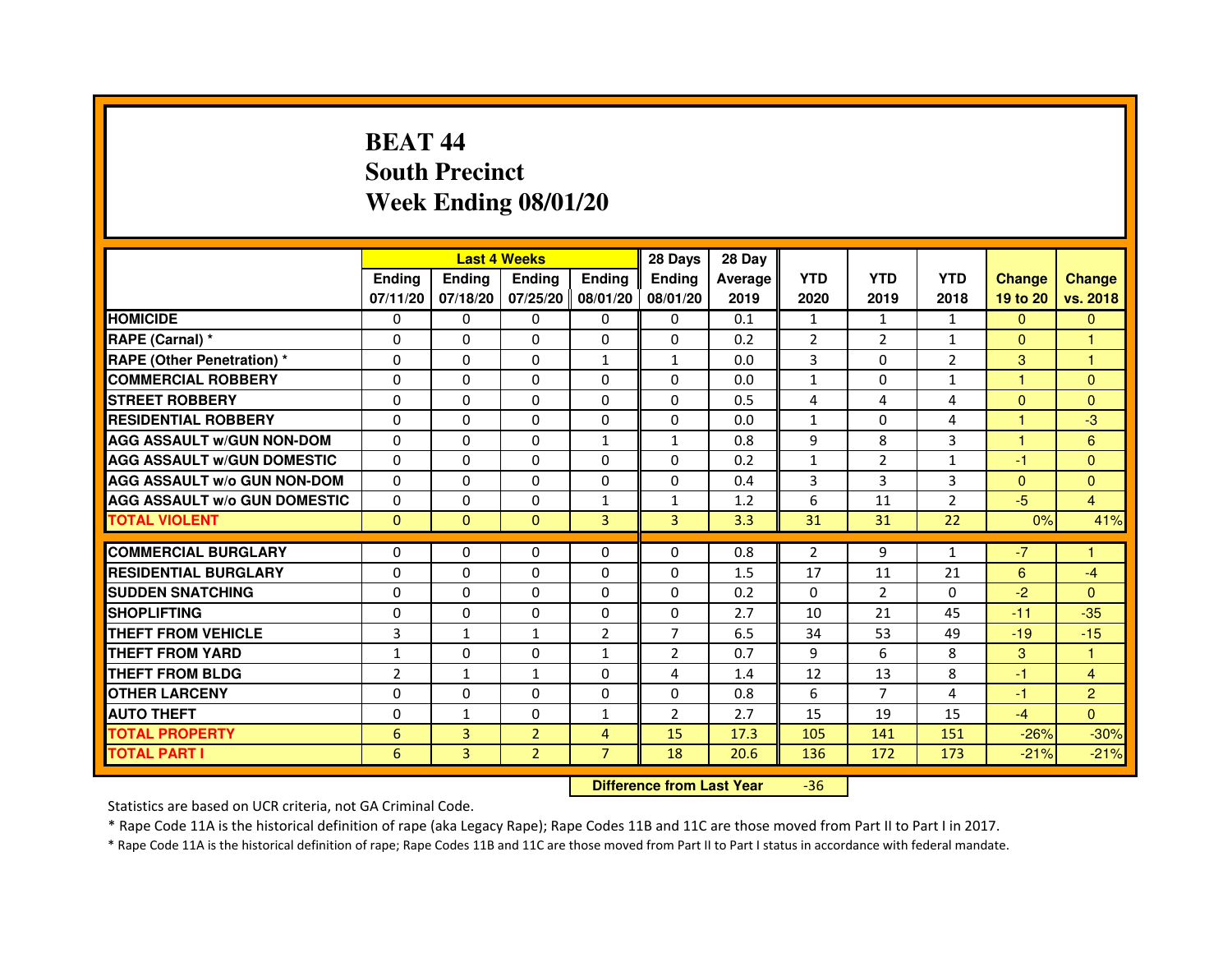## **BEAT 45 South PrecinctWeek Ending 08/01/20**

|                                     |                | <b>Last 4 Weeks</b> |               |                     | 28 Days        | 28 Day  |                |                |                |                |               |
|-------------------------------------|----------------|---------------------|---------------|---------------------|----------------|---------|----------------|----------------|----------------|----------------|---------------|
|                                     | <b>Endina</b>  | Ending              | <b>Endina</b> | <b>Endina</b>       | <b>Endina</b>  | Average | <b>YTD</b>     | <b>YTD</b>     | <b>YTD</b>     | <b>Change</b>  | <b>Change</b> |
|                                     | 07/11/20       | 07/18/20            |               | 07/25/20   08/01/20 | 08/01/20       | 2019    | 2020           | 2019           | 2018           | 19 to 20       | vs. 2018      |
| <b>HOMICIDE</b>                     | 0              | 0                   | 0             | 0                   | 0              | 0.0     | $\mathbf{1}$   | 0              | $\mathbf{1}$   | $\mathbf{1}$   | $\mathbf{0}$  |
| RAPE (Carnal) *                     | $\Omega$       | $\Omega$            | $\Omega$      | $\Omega$            | $\Omega$       | 0.1     | 3              | $\Omega$       | $\overline{2}$ | 3              | 1             |
| <b>RAPE (Other Penetration)*</b>    | $\Omega$       | $\Omega$            | $\Omega$      | $\Omega$            | $\Omega$       | 0.0     | $\mathbf{1}$   | $\Omega$       | 3              | 1              | $-2$          |
| <b>COMMERCIAL ROBBERY</b>           | 0              | 0                   | 0             | 0                   | 0              | 0.2     | $\overline{2}$ | 0              | $\overline{2}$ | $\overline{2}$ | $\Omega$      |
| <b>STREET ROBBERY</b>               | 0              | $\mathbf{1}$        | 0             | $\Omega$            | $\mathbf{1}$   | 0.3     | 3              | 2              | $\overline{2}$ | 1              | 1             |
| <b>RESIDENTIAL ROBBERY</b>          | 0              | $\Omega$            | 0             | $\Omega$            | $\Omega$       | 0.1     | $\Omega$       | $\mathbf{1}$   | $\Omega$       | $-1$           | $\Omega$      |
| <b>AGG ASSAULT w/GUN NON-DOM</b>    | $\Omega$       | $\Omega$            | $\Omega$      | $\mathbf{0}$        | $\Omega$       | 0.5     | $\overline{2}$ | 3              | $\mathbf{1}$   | $-1$           | 1             |
| <b>AGG ASSAULT W/GUN DOMESTIC</b>   | $\mathbf{1}$   | 0                   | $\Omega$      | $\Omega$            | $\mathbf{1}$   | 0.2     | $\mathcal{P}$  | $\mathbf{1}$   | $\mathbf{1}$   | $\mathbf{1}$   | 1             |
| <b>AGG ASSAULT W/o GUN NON-DOM</b>  | 0              | 0                   | $\Omega$      | $\Omega$            | $\Omega$       | 0.2     | $\overline{2}$ | $\mathbf{1}$   | 3              | 1              | $-1$          |
| <b>AGG ASSAULT W/o GUN DOMESTIC</b> | 0              | 0                   | 0             | $\mathbf{0}$        | 0              | 0.5     | $\overline{2}$ | 3              | 2              | $-1$           | $\Omega$      |
| <b>TOTAL VIOLENT</b>                | $\mathbf{1}$   | $\mathbf{1}$        | $\Omega$      | $\Omega$            | $\overline{2}$ | 1.9     | 18             | 11             | 17             | 64%            | 6%            |
|                                     |                |                     |               |                     |                |         |                |                |                |                |               |
| <b>COMMERCIAL BURGLARY</b>          | 0              | 0                   | 0             | 0                   | $\Omega$       | 0.2     | 2              | $\mathbf{1}$   | $\mathbf{1}$   | 1              | 1             |
| <b>RESIDENTIAL BURGLARY</b>         | $\overline{2}$ | $\Omega$            | 0             | $\Omega$            | $\overline{2}$ | 1.2     | 7              | 7              | 21             | $\Omega$       | $-14$         |
| <b>SUDDEN SNATCHING</b>             | 0              | $\Omega$            | $\Omega$      | $\Omega$            | $\Omega$       | 0.1     | $\Omega$       | $\Omega$       | $\Omega$       | $\Omega$       | $\Omega$      |
| <b>SHOPLIFTING</b>                  | $\mathbf{1}$   | $\overline{2}$      | $\Omega$      | $\mathbf{0}$        | 3              | 8.0     | 19             | 79             | 29             | $-60$          | $-10$         |
| <b>THEFT FROM VEHICLE</b>           | 0              | 0                   | 0             | $\mathbf{0}$        | 0              | 3.1     | 33             | 22             | 33             | 11             | $\Omega$      |
| <b>THEFT FROM YARD</b>              | $\Omega$       | 0                   | $\Omega$      | $\mathbf{1}$        | $\mathbf{1}$   | 1.2     | 8              | 11             | 15             | $-3$           | $-7$          |
| <b>THEFT FROM BLDG</b>              | 0              | $\Omega$            | 0             | $\mathbf{0}$        | $\Omega$       | 1.2     | 8              | 11             | 8              | $-3$           | $\Omega$      |
| <b>OTHER LARCENY</b>                | 0              | 0                   | $\Omega$      | $\Omega$            | $\Omega$       | 0.5     | $\overline{4}$ | $\Omega$       | 3              | $\overline{4}$ | 1             |
| <b>AUTO THEFT</b>                   | $\mathbf 0$    | 0                   | $\mathbf{1}$  | $\mathbf{1}$        | $\overline{2}$ | 1.0     | 12             | $\overline{7}$ | 12             | 5              | $\Omega$      |
| <b>TOTAL PROPERTY</b>               | 3              | $\overline{2}$      | $\mathbf{1}$  | $\overline{2}$      | 8              | 16.3    | 93             | 138            | 122            | $-33%$         | $-24%$        |
| <b>TOTAL PART I</b>                 | 4              | 3                   | $\mathbf{1}$  | $\overline{2}$      | 10             | 18.2    | 111            | 149            | 139            | $-26%$         | $-20%$        |

 **Difference from Last Year**-38

Statistics are based on UCR criteria, not GA Criminal Code.

\* Rape Code 11A is the historical definition of rape (aka Legacy Rape); Rape Codes 11B and 11C are those moved from Part II to Part I in 2017.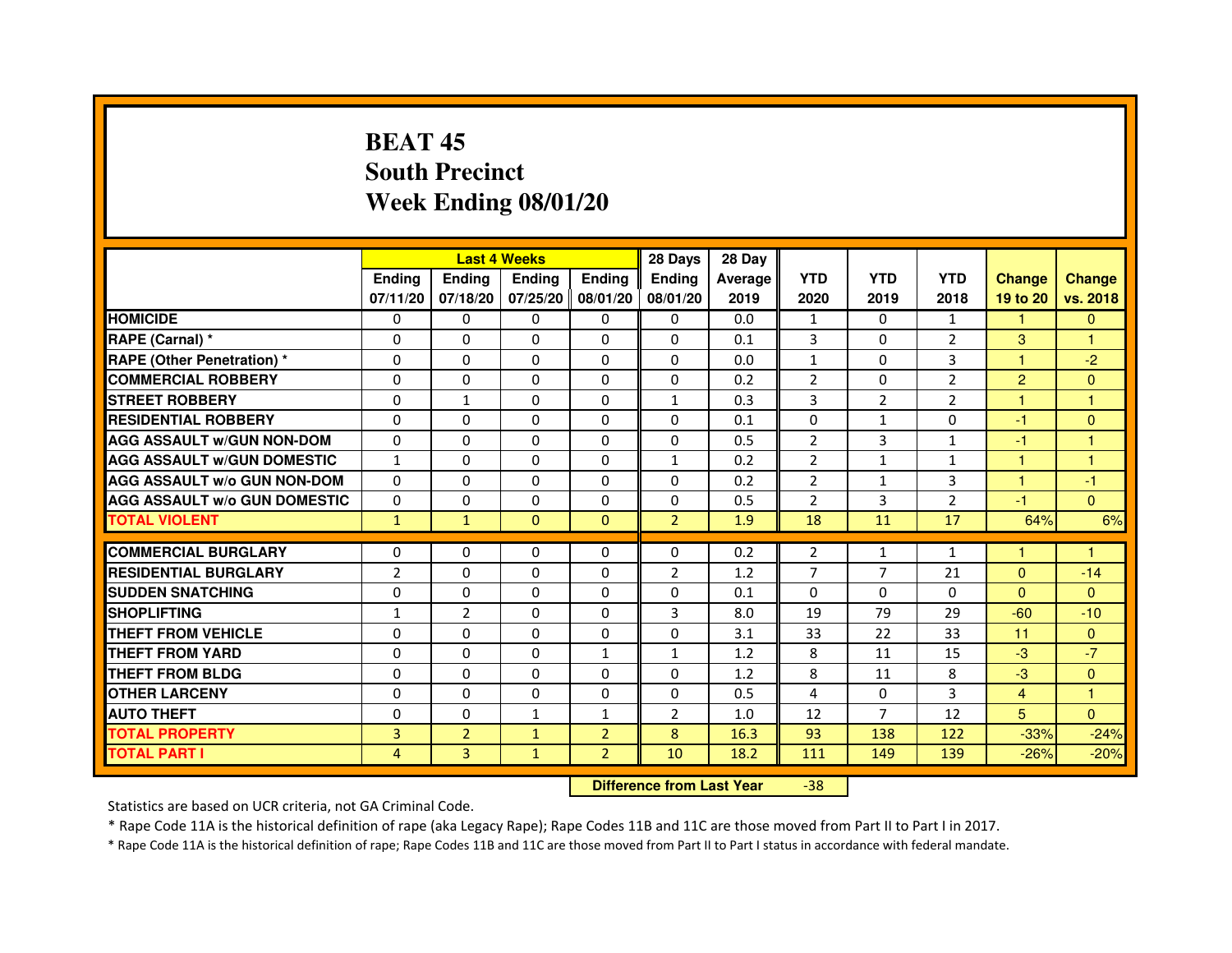## **BEAT 46 South PrecinctWeek Ending 08/01/20**

|                                     |                | <b>Last 4 Weeks</b> |                |                | 28 Days                          | 28 Day  |                |                |              |                |                |
|-------------------------------------|----------------|---------------------|----------------|----------------|----------------------------------|---------|----------------|----------------|--------------|----------------|----------------|
|                                     | <b>Ending</b>  | Ending              | <b>Ending</b>  | <b>Ending</b>  | <b>Ending</b>                    | Average | <b>YTD</b>     | <b>YTD</b>     | <b>YTD</b>   | <b>Change</b>  | <b>Change</b>  |
|                                     | 07/11/20       | 07/18/20            | 07/25/20       | 08/01/20       | 08/01/20                         | 2019    | 2020           | 2019           | 2018         | 19 to 20       | vs. 2019       |
| <b>HOMICIDE</b>                     | $\Omega$       | $\Omega$            | $\Omega$       | 0              | 0                                | 0.2     | 0              | $\mathcal{P}$  | $\Omega$     | $-2$           | $\mathbf{0}$   |
| RAPE (Carnal) *                     | 0              | 0                   | 0              | 0              | 0                                | 0.2     | 2              | $\mathbf{1}$   | 1            | 1              | 1              |
| RAPE (Other Penetration) *          | $\Omega$       | 0                   | $\Omega$       | $\Omega$       | $\Omega$                         | 0.0     | $\Omega$       | $\Omega$       | 3            | $\Omega$       | $-3$           |
| <b>COMMERCIAL ROBBERY</b>           | $\Omega$       | $\Omega$            | $\Omega$       | $\Omega$       | $\Omega$                         | 0.2     | $\mathbf{1}$   | $\overline{2}$ | 3            | $-1$           | $-2$           |
| <b>STREET ROBBERY</b>               | $\Omega$       | $\Omega$            | $\Omega$       | $\Omega$       | $\Omega$                         | 0.2     | 3              | $\overline{2}$ | 4            | 1              | $-1$           |
| <b>RESIDENTIAL ROBBERY</b>          | 0              | 0                   | $\Omega$       | 0              | 0                                | 0.0     | 0              | 0              | $\Omega$     | $\Omega$       | $\mathbf{0}$   |
| <b>AGG ASSAULT W/GUN NON-DOM</b>    | $\mathbf{1}$   | $\Omega$            | $\Omega$       | $\Omega$       | $\mathbf{1}$                     | 0.3     | $\overline{7}$ | $\overline{2}$ | $\mathbf{1}$ | 5              | $6\phantom{1}$ |
| <b>AGG ASSAULT W/GUN DOMESTIC</b>   | $\Omega$       | $\Omega$            | $\Omega$       | $\Omega$       | $\Omega$                         | 0.2     | $\mathbf{1}$   | 3              | $\Omega$     | $-2$           | $\mathbf{1}$   |
| <b>AGG ASSAULT W/o GUN NON-DOM</b>  | $\Omega$       | $\Omega$            | $\Omega$       | $\Omega$       | $\Omega$                         | 0.4     | 5              | $\overline{2}$ | $\Omega$     | 3              | 5              |
| <b>AGG ASSAULT W/o GUN DOMESTIC</b> | $\Omega$       | $\Omega$            | 0              | $\Omega$       | $\Omega$                         | 0.9     | $\overline{2}$ | 6              | 6            | $-4$           | $-4$           |
| <b>TOTAL VIOLENT</b>                | $\mathbf{1}$   | $\mathbf{0}$        | $\mathbf{0}$   | $\mathbf{0}$   | $\mathbf{1}$                     | 2.5     | 21             | 20             | 18           | 5%             | 17%            |
| <b>COMMERCIAL BURGLARY</b>          | 0              | 0                   | 0              | 0              | 0                                | 0.8     | 3              | 7              | 7            | $-4$           | $-4$           |
| <b>RESIDENTIAL BURGLARY</b>         | 0              | $\Omega$            | $\Omega$       | $\Omega$       | $\Omega$                         | 2.2     | $\overline{7}$ | 16             | 34           | $-9$           | $-27$          |
| <b>SUDDEN SNATCHING</b>             | $\Omega$       | $\Omega$            | $\Omega$       | $\Omega$       | $\Omega$                         | 0.3     | $\overline{2}$ | $\overline{2}$ | $\mathbf{1}$ | $\Omega$       | $\mathbf{1}$   |
| <b>SHOPLIFTING</b>                  | 0              | $\mathbf{1}$        | $\mathbf{1}$   | $\mathbf{1}$   | 3                                | 9.6     | 35             | 84             | 80           | $-49$          | $-45$          |
| THEFT FROM VEHICLE                  | 0              | 0                   | $\mathbf{1}$   | $\Omega$       | $\mathbf{1}$                     | 4.1     | 21             | 40             | 46           | $-19$          | $-25$          |
| <b>THEFT FROM YARD</b>              | $\Omega$       | $\Omega$            | $\Omega$       | $\Omega$       | $\Omega$                         | 0.6     | 6              | 4              | 8            | $\overline{2}$ | $-2$           |
| <b>THEFT FROM BLDG</b>              | $\Omega$       | $\overline{2}$      | $\overline{2}$ | $\mathbf{1}$   | 5                                | 2.1     | 15             | 13             | 21           | $\overline{2}$ | $-6$           |
| <b>OTHER LARCENY</b>                | 0              | $\Omega$            | 1              | 0              | $\mathbf{1}$                     | 0.8     | $\overline{2}$ | 6              | 4            | $-4$           | $-2$           |
| <b>AUTO THEFT</b>                   | $\mathbf{1}$   | $\Omega$            | $\Omega$       | $\Omega$       | $\mathbf{1}$                     | 1.9     | 4              | 17             | 25           | $-13$          | $-21$          |
| <b>TOTAL PROPERTY</b>               | $\mathbf{1}$   | 3                   | 5              | $\overline{2}$ | 11                               | 22.3    | 95             | 189            | 226          | $-50%$         | $-58%$         |
| <b>TOTAL PART I</b>                 | $\overline{2}$ | 3                   | 5              | $\overline{2}$ | 12                               | 24.8    | 116            | 209            | 244          | $-44%$         | $-52%$         |
|                                     |                |                     |                |                | <b>Difference from Last Year</b> |         | $-93$          |                |              |                |                |

 **Difference from Last Year**

Statistics are based on UCR criteria, not GA Criminal Code.

\* Rape Code 11A is the historical definition of rape (aka Legacy Rape); Rape Codes 11B and 11C are those moved from Part II to Part I in 2017.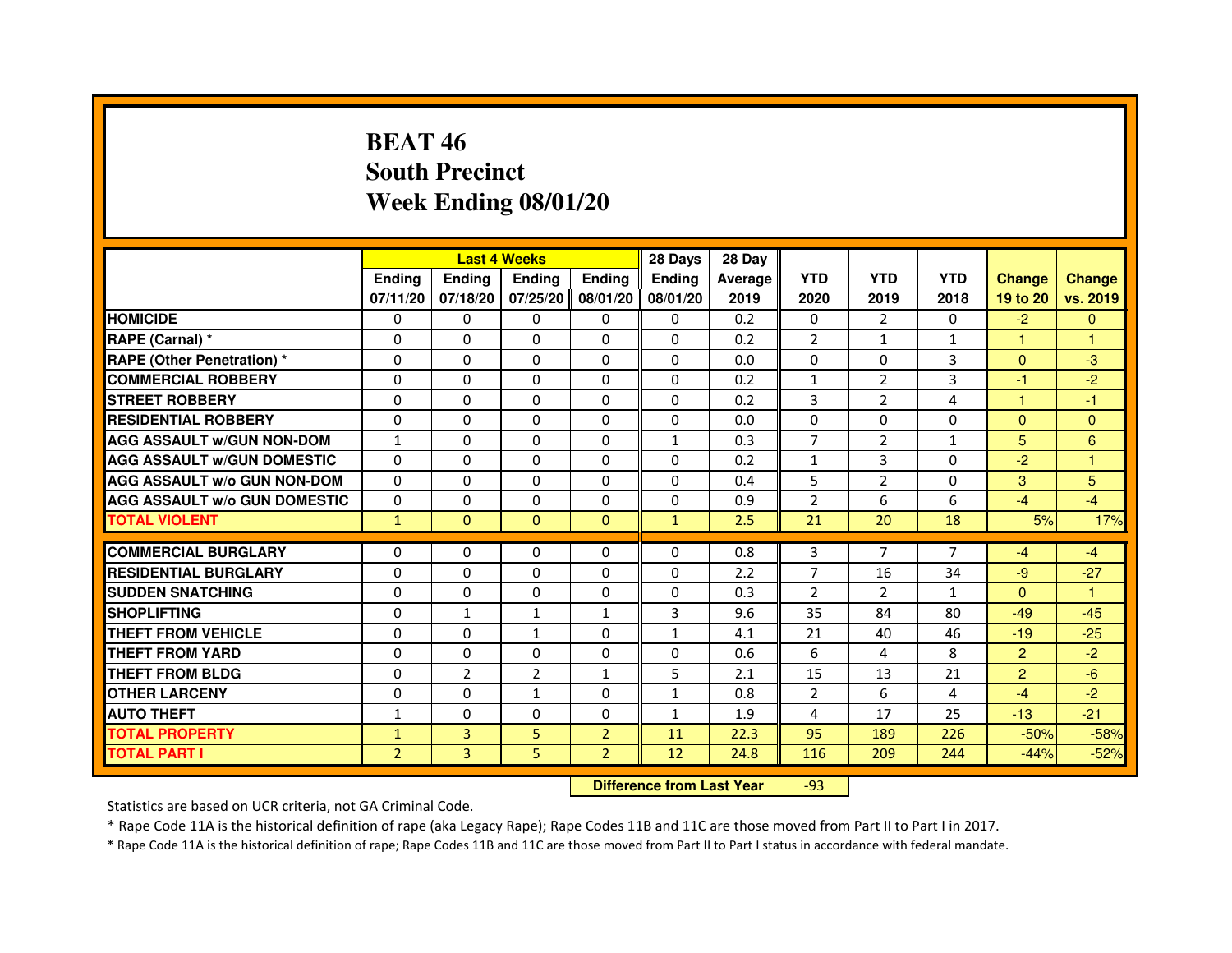## **BEAT 47 South PrecinctWeek Ending 08/01/20**

|                                     |               | <b>Last 4 Weeks</b> |               |               | 28 Days        | 28 Day  |                |              |              |                |                      |
|-------------------------------------|---------------|---------------------|---------------|---------------|----------------|---------|----------------|--------------|--------------|----------------|----------------------|
|                                     | <b>Endina</b> | <b>Endina</b>       | <b>Endina</b> | <b>Endina</b> | <b>Ending</b>  | Average | <b>YTD</b>     | <b>YTD</b>   | <b>YTD</b>   | <b>Change</b>  | <b>Change</b>        |
|                                     | 07/11/20      | 07/18/20            | 07/25/20      | 08/01/20      | 08/01/20       | 2019    | 2020           | 2019         | 2018         | 19 to 20       | vs. 2018             |
| <b>HOMICIDE</b>                     | $\Omega$      | $\Omega$            | $\Omega$      | $\Omega$      | $\mathbf{0}$   | 0.0     | $\Omega$       | $\Omega$     | $\Omega$     | $\mathbf{0}$   | $\mathbf{0}$         |
| RAPE (Carnal) *                     | $\Omega$      | $\Omega$            | $\Omega$      | $\Omega$      | $\Omega$       | 0.0     | $\Omega$       | $\Omega$     | $\Omega$     | $\Omega$       | $\mathbf{0}$         |
| <b>RAPE (Other Penetration)*</b>    | $\Omega$      | $\Omega$            | $\Omega$      | $\Omega$      | $\Omega$       | 0.0     | $\Omega$       | $\Omega$     | $\mathbf{1}$ | $\mathbf{0}$   | $-1$                 |
| <b>COMMERCIAL ROBBERY</b>           | 0             | $\Omega$            | $\Omega$      | $\Omega$      | $\Omega$       | 0.0     | $\Omega$       | $\Omega$     | $\Omega$     | $\Omega$       | $\Omega$             |
| <b>STREET ROBBERY</b>               | $\Omega$      | $\Omega$            | $\Omega$      | $\Omega$      | $\Omega$       | 0.1     | $\Omega$       | $\mathbf{1}$ | 0            | -1             | $\Omega$             |
| <b>RESIDENTIAL ROBBERY</b>          | $\Omega$      | $\Omega$            | $\Omega$      | $\Omega$      | $\Omega$       | 0.0     | $\mathbf{1}$   | $\Omega$     | 0            | $\mathbf{1}$   | 1                    |
| <b>AGG ASSAULT W/GUN NON-GUN</b>    | $\Omega$      | $\Omega$            | $\Omega$      | $\Omega$      | $\Omega$       | 0.2     | $\Omega$       | $\mathbf{1}$ | 0            | $-1$           | $\mathbf{0}$         |
| <b>AGG ASSAULT w/GUN DOMESTIC</b>   | $\Omega$      | $\Omega$            | $\Omega$      | $\Omega$      | $\Omega$       | 0.1     | $\Omega$       | $\Omega$     | $\Omega$     | $\mathbf{0}$   | $\mathbf{0}$         |
| <b>AGG ASSAULT W/o GUN NON-DOM</b>  | 0             | 0                   | $\Omega$      | 0             | 0              | 0.3     | 0              | 3            | 0            | $-3$           | $\Omega$             |
| <b>AGG ASSAULT W/o GUN DOMESTIC</b> | $\Omega$      | 0                   | $\Omega$      | 0             | $\Omega$       | 0.4     | $\mathbf{1}$   | 3            | 0            | $-2$           | $\blacktriangleleft$ |
| <b>TOTAL VIOLENT</b>                | $\Omega$      | $\mathbf{0}$        | $\Omega$      | $\Omega$      | $\mathbf{0}$   | 1.1     | $\overline{2}$ | 8            | $\mathbf{1}$ | $-75%$         | 100%                 |
|                                     |               |                     |               |               |                |         |                |              |              |                |                      |
| <b>COMMERCIAL BURGLARY</b>          | 0             | 0                   | 0             | 0             | $\Omega$       | 0.1     | $\Omega$       | $\mathbf{1}$ | $\Omega$     | -1             | $\mathbf{0}$         |
| <b>RESIDENTIAL BURGLARY</b>         | $\Omega$      | $\Omega$            | $\Omega$      | $\mathbf{1}$  | $\mathbf{1}$   | 0.3     | 3              | $\mathbf{1}$ | 10           | $\overline{2}$ | $-7$                 |
| <b>SUDDEN SNATCHING</b>             | $\Omega$      | $\Omega$            | $\Omega$      | $\Omega$      | $\Omega$       | 0.0     | $\Omega$       | 0            | 0            | $\Omega$       | $\mathbf{0}$         |
| <b>SHOPLIFTING</b>                  | $\mathbf 0$   | $\Omega$            | $\Omega$      | $\Omega$      | $\Omega$       | 0.1     | $\Omega$       | $\Omega$     | $\mathbf{1}$ | $\Omega$       | $-1$                 |
| <b>THEFT FROM VEHICLE</b>           | $\Omega$      | $\Omega$            | $\Omega$      | $\Omega$      | $\Omega$       | 1.3     | 8              | 10           | 16           | $-2$           | $-8$                 |
| <b>THEFT FROM YARD</b>              | 0             | 0                   | $\Omega$      | 0             | 0              | 0.7     | 5              | 6            | 3            | -1             | $\overline{2}$       |
| <b>THEFT FROM BLDG</b>              | 0             | 0                   | 0             | 0             | $\Omega$       | 0.5     | 2              | 4            | 3            | $-2$           | -1                   |
| <b>OTHER LARCENY</b>                | $\Omega$      | $\Omega$            | $\Omega$      | $\Omega$      | $\Omega$       | 0.8     | $\mathbf{1}$   | 6            | $\Omega$     | $-5$           | $\mathbf{1}$         |
| <b>AUTO THEFT</b>                   | $\Omega$      | $\mathbf{1}$        | $\Omega$      | $\Omega$      | $\mathbf{1}$   | 0.5     | 6              | 4            | 5            | $\overline{2}$ | $\mathbf{1}$         |
| <b>TOTAL PROPERTY</b>               | $\Omega$      | $\mathbf{1}$        | $\Omega$      | $\mathbf{1}$  | $\overline{2}$ | 4.2     | 25             | 32           | 38           | $-22%$         | $-34%$               |
| TOTAL PART I                        | $\Omega$      | $\mathbf{1}$        | $\Omega$      | $\mathbf{1}$  | $\overline{2}$ | 5.3     | 27             | 40           | 39           | $-33%$         | $-31%$               |

 **Difference from Last Year**-13

Statistics are based on UCR criteria, not GA Criminal Code.

\* Rape Code 11A is the historical definition of rape (aka Legacy Rape); Rape Codes 11B and 11C are those moved from Part II to Part I in 2017.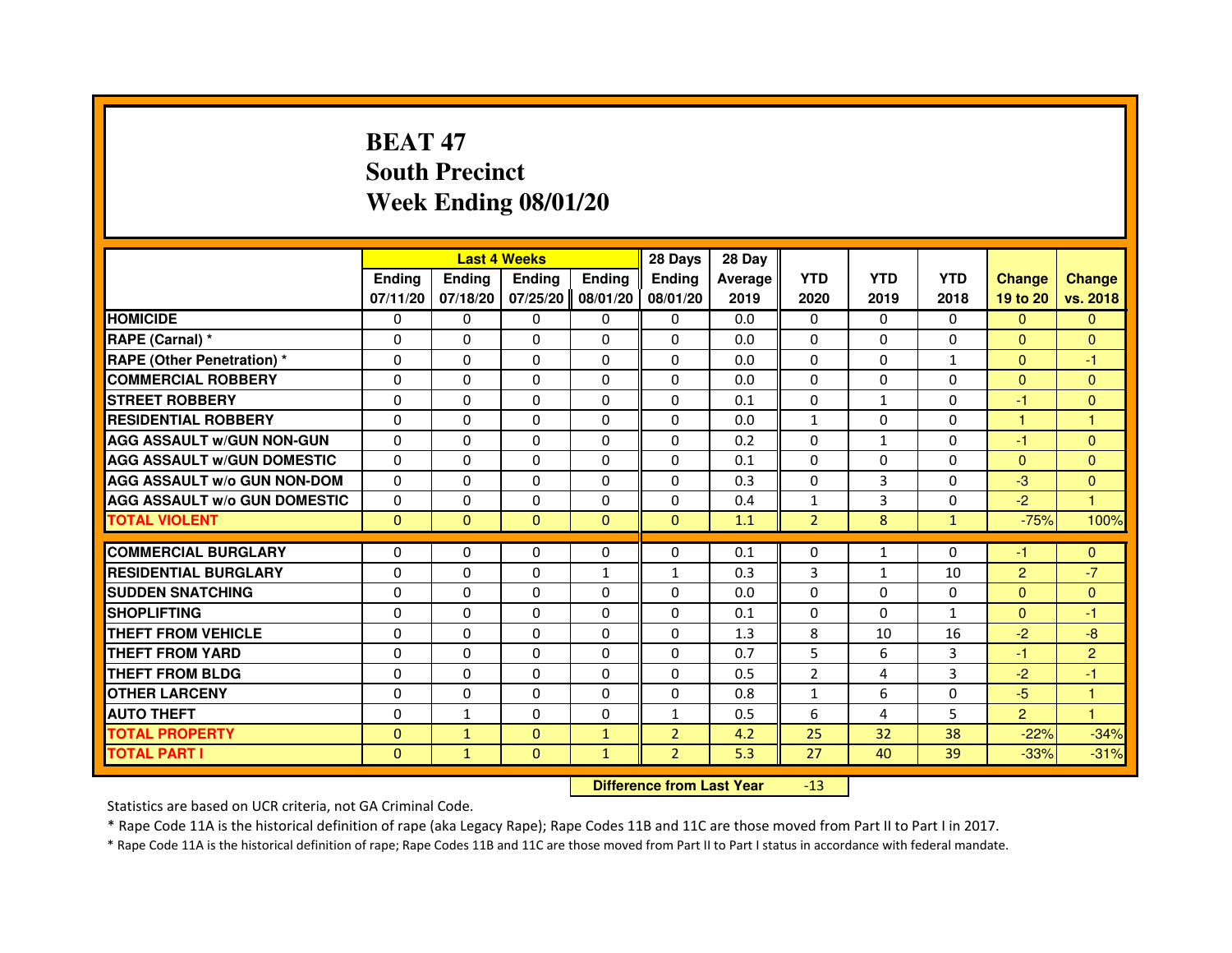#### **BEAT 51 East PrecinctWeek Ending 08/01/20**

|                                     |                |                | <b>Last 4 Weeks</b> |                   | 28 Days                          | 28 Day  |                |                |                |                |                |
|-------------------------------------|----------------|----------------|---------------------|-------------------|----------------------------------|---------|----------------|----------------|----------------|----------------|----------------|
|                                     | <b>Ending</b>  | <b>Ending</b>  | Ending              | <b>Ending</b>     | <b>Ending</b>                    | Average | <b>YTD</b>     | <b>YTD</b>     | <b>YTD</b>     | <b>Change</b>  | <b>Change</b>  |
|                                     | 07/11/20       | 07/18/20       |                     | 07/25/20 08/01/20 | 08/01/20                         | 2019    | 2020           | 2019           | 2018           | 19 to 20       | vs. 2018       |
| <b>HOMICIDE</b>                     | 0              | $\Omega$       | $\Omega$            | $\mathbf{0}$      | 0                                | 0.2     | $\overline{2}$ | $\mathbf{1}$   | $\overline{2}$ | $\mathbf{1}$   | $\Omega$       |
| RAPE (Carnal) *                     | 0              | 0              | 0                   | 0                 | 0                                | 0.2     | 0              | $\mathbf{1}$   | 3              | $-1$           | $-3$           |
| <b>RAPE (Other Penetration) *</b>   | 0              | $\Omega$       | 0                   | $\Omega$          | $\Omega$                         | 0.1     | $\Omega$       | $\Omega$       | $\overline{2}$ | $\mathbf{0}$   | $-2$           |
| <b>COMMERCIAL ROBBERY</b>           | $\Omega$       | $\Omega$       | $\Omega$            | $\Omega$          | $\Omega$                         | 0.1     | $\Omega$       | $\Omega$       | $\mathbf{1}$   | $\Omega$       | $-1$           |
| <b>STREET ROBBERY</b>               | 1              | 0              | $\Omega$            | 0                 | $\mathbf{1}$                     | 1.2     | 3              | 8              | 5              | $-5$           | $-2$           |
| <b>RESIDENTIAL ROBBERY</b>          | $\mathbf{1}$   | 0              | 0                   | 0                 | $\mathbf{1}$                     | 0.2     | 1              | $\mathbf{1}$   | $\Omega$       | $\Omega$       | $\overline{1}$ |
| <b>AGG ASSAULT w/GUN NON-DOM</b>    | $\Omega$       | $\mathbf{1}$   | 0                   | $\Omega$          | $\mathbf{1}$                     | 1.7     | 12             | 12             | 8              | $\overline{0}$ | $\overline{4}$ |
| <b>AGG ASSAULT W/GUN DOMESTIC</b>   | $\Omega$       | 0              | $\Omega$            | $\Omega$          | $\Omega$                         | 0.5     | $\mathbf{1}$   | $\overline{2}$ | $\Omega$       | $-1$           | $\overline{1}$ |
| <b>AGG ASSAULT w/o GUN NON-DOM</b>  | 0              | 0              | 0                   | $\mathbf{1}$      | 1                                | 1.5     | 10             | 13             | 11             | $-3$           | -1             |
| <b>AGG ASSAULT W/o GUN DOMESTIC</b> | $\Omega$       | $\mathbf{1}$   | 0                   | $\overline{2}$    | 3                                | 0.8     | 13             | 10             | 5              | 3              | 8              |
| <b>TOTAL VIOLENT</b>                | $\overline{2}$ | $\overline{2}$ | $\Omega$            | 3                 | $\overline{7}$                   | 6.4     | 42             | 48             | 37             | $-13%$         | 14%            |
| <b>COMMERCIAL BURGLARY</b>          | 0              | 0              | 0                   | 0                 | 0                                | 0.2     | 3              | $\overline{2}$ | 4              | 1              | -1             |
| <b>RESIDENTIAL BURGLARY</b>         | $\Omega$       | $\Omega$       | $\Omega$            | $\mathbf{1}$      | $\mathbf{1}$                     | 2.8     | 13             | 25             | 12             | $-12$          | $\overline{1}$ |
| <b>SUDDEN SNATCHING</b>             | 0              | $\Omega$       | $\Omega$            | $\Omega$          | $\Omega$                         | 0.0     | $\Omega$       | $\Omega$       | 4              | $\Omega$       | $-4$           |
| <b>SHOPLIFTING</b>                  | 0              | 1              | 0                   | 0                 | $\mathbf{1}$                     | 2.0     | 12             | 17             | 18             | $-5$           | $-6$           |
| THEFT FROM VEHICLE                  | 0              | 0              | 0                   | $\mathbf{1}$      | $\mathbf{1}$                     | 2.2     | 18             | 18             | 34             | $\mathbf{0}$   | $-16$          |
| <b>THEFT FROM YARD</b>              | $\mathbf 0$    | $\mathbf{1}$   | $\Omega$            | $\Omega$          | $\mathbf{1}$                     | 1.2     | 11             | 9              | 12             | $\overline{2}$ | $-1$           |
| THEFT FROM BLDG                     | 0              | $\Omega$       | $\Omega$            | $\Omega$          | $\Omega$                         | 1.3     | 16             | 8              | 14             | 8              | $\overline{2}$ |
| <b>OTHER LARCENY</b>                | $\Omega$       | $\Omega$       | $\Omega$            | $\Omega$          | $\Omega$                         | 1.4     | 6              | 13             | 9              | $-7$           | $-3$           |
| <b>AUTO THEFT</b>                   | 0              | 0              | 0                   | $\mathbf{1}$      | $\mathbf{1}$                     | 2.3     | 10             | 22             | 16             | $-12$          | $-6$           |
| <b>TOTAL PROPERTY</b>               | $\Omega$       | $\overline{2}$ | $\Omega$            | $\overline{3}$    | 5                                | 13.3    | 89             | 114            | 123            | $-22%$         | $-28%$         |
| <b>TOTAL PART I</b>                 | $\overline{2}$ | 4              | $\mathbf{0}$        | 6                 | 12                               | 19.8    | 131            | 162            | 160            | $-19%$         | $-18%$         |
|                                     |                |                |                     |                   | <b>Difference from Last Year</b> |         | $-31$          |                |                |                |                |

 **Difference from Last Year**

Statistics are based on UCR criteria, not GA Criminal Code.

\* Rape Code 11A is the historical definition of rape (aka Legacy Rape); Rape Codes 11B and 11C are those moved from Part II to Part I in 2017.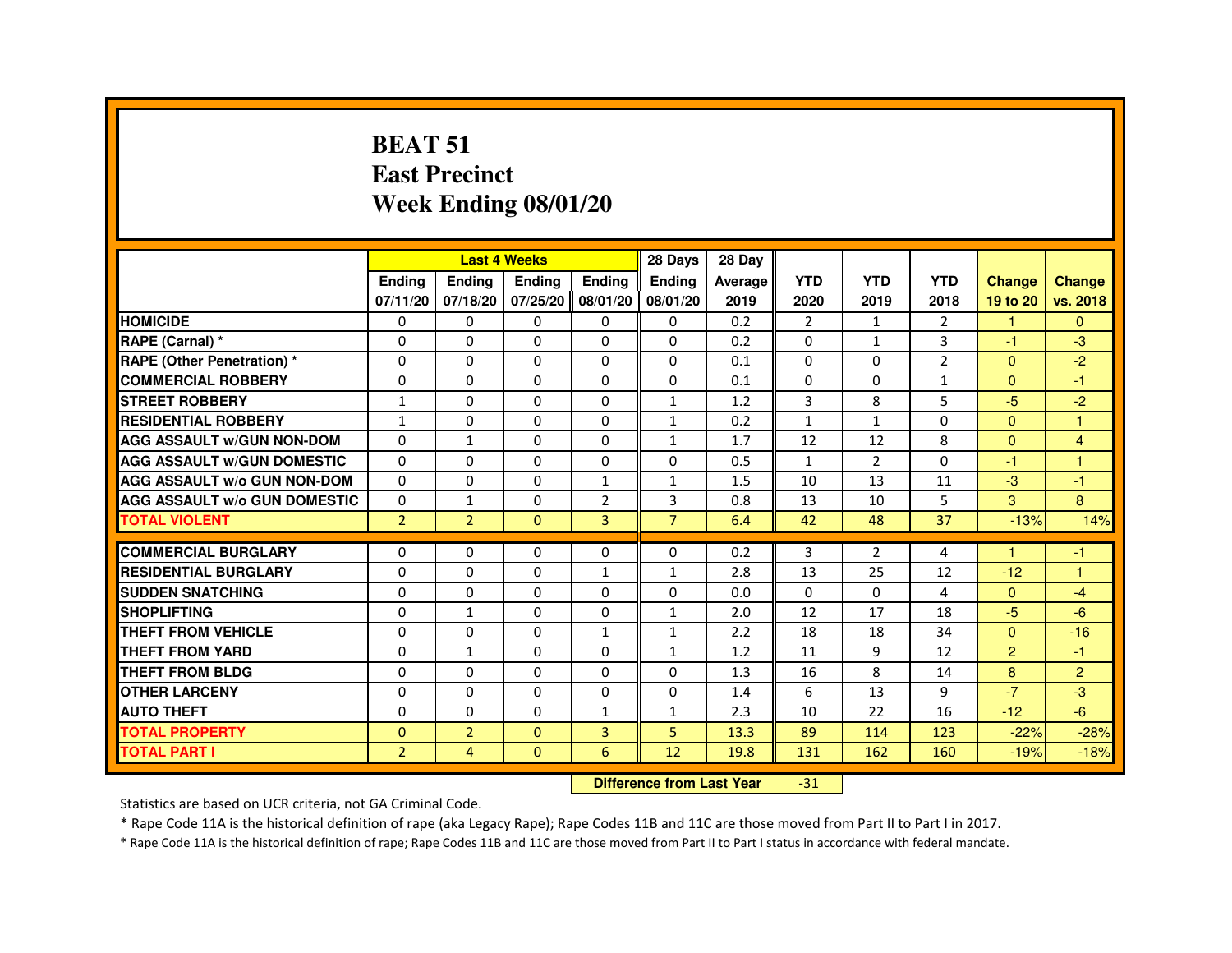## **BEAT 52 East PrecinctWeek Ending 08/01/20**

|                                     |                | <b>Last 4 Weeks</b> |               |                   | 28 Days                          | 28 Day  |                |                |                |                |                |
|-------------------------------------|----------------|---------------------|---------------|-------------------|----------------------------------|---------|----------------|----------------|----------------|----------------|----------------|
|                                     | <b>Ending</b>  | Ending              | <b>Ending</b> | <b>Ending</b>     | <b>Ending</b>                    | Average | <b>YTD</b>     | <b>YTD</b>     | <b>YTD</b>     | <b>Change</b>  | <b>Change</b>  |
|                                     | 07/11/20       | 07/18/20            |               | 07/25/20 08/01/20 | 08/01/20                         | 2019    | 2020           | 2019           | 2018           | 19 to 20       | vs. 2018       |
| <b>HOMICIDE</b>                     | 0              | 0                   | 0             | 0                 | 0                                | 0.1     | $\Omega$       | $\Omega$       | $\mathbf{1}$   | $\Omega$       | $-1$           |
| RAPE (Carnal) *                     | 0              | $\mathbf{0}$        | 0             | 0                 | 0                                | 0.3     | 0              | 4              | 2              | $-4$           | $-2$           |
| <b>RAPE (Other Penetration) *</b>   | 0              | 0                   | 0             | $\mathbf{0}$      | $\Omega$                         | 0.0     | $\Omega$       | $\mathbf{0}$   | $\Omega$       | $\Omega$       | $\Omega$       |
| <b>COMMERCIAL ROBBERY</b>           | $\mathbf 0$    | 0                   | $\Omega$      | $\mathbf{0}$      | $\mathbf{0}$                     | 0.2     | $\mathbf{0}$   | $\mathbf{1}$   | $\mathbf{1}$   | $-1$           | $-1$           |
| <b>STREET ROBBERY</b>               | 0              | $\Omega$            | $\mathbf{1}$  | $\mathbf{0}$      | $\mathbf{1}$                     | 0.9     | 3              | $\overline{7}$ | 3              | $-4$           | $\Omega$       |
| <b>RESIDENTIAL ROBBERY</b>          | 0              | 0                   | $\Omega$      | $\mathbf{0}$      | $\Omega$                         | 0.2     | $\Omega$       | 2              | $\Omega$       | $-2$           | $\mathbf{0}$   |
| <b>AGG ASSAULT W/GUN NON-DOM</b>    | $\Omega$       | $\Omega$            | $\mathbf{1}$  | $\mathbf{1}$      | $\overline{2}$                   | 1.1     | 5              | $\overline{7}$ | 5              | $-2$           | $\Omega$       |
| <b>AGG ASSAULT W/GUN DOMESTIC</b>   | $\Omega$       | $\Omega$            | $\Omega$      | $\Omega$          | $\Omega$                         | 0.2     | 4              | $\overline{2}$ | $\mathbf{1}$   | $\overline{2}$ | 3              |
| <b>AGG ASSAULT W/o GUN NON-DOM</b>  | $\mathbf{1}$   | $\Omega$            | $\mathbf{1}$  | $\mathbf{0}$      | 2                                | 0.8     | 11             | 8              | 4              | 3              | $\overline{7}$ |
| <b>AGG ASSAULT W/o GUN DOMESTIC</b> | $\Omega$       | 0                   | 0             | $\mathbf{0}$      | 0                                | 0.8     | 10             | 7              | 5              | 3              | 5              |
| <b>TOTAL VIOLENT</b>                | $\mathbf{1}$   | $\mathbf{0}$        | 3             | $\mathbf{1}$      | 5                                | 4.6     | 33             | 38             | 22             | $-13%$         | 50%            |
| <b>COMMERCIAL BURGLARY</b>          | 0              | 0                   | 0             | 0                 | 0                                | 0.1     | 2              | 0              | 2              | $\overline{2}$ | $\mathbf{0}$   |
| <b>RESIDENTIAL BURGLARY</b>         | 0              | 0                   | $\Omega$      | $\mathbf{1}$      | $\mathbf{1}$                     | 4.4     | 15             | 36             | 32             | $-21$          | $-17$          |
| <b>SUDDEN SNATCHING</b>             | 0              | $\Omega$            | $\Omega$      | $\Omega$          | $\Omega$                         | 0.2     | $\overline{2}$ | $\overline{2}$ | $\mathbf{1}$   | $\Omega$       | $\mathbf{1}$   |
| <b>SHOPLIFTING</b>                  | 0              | $\mathbf{0}$        | 0             | $\mathbf{0}$      | $\mathbf{0}$                     | 0.5     | 7              | 4              | 2              | 3              | 5              |
| THEFT FROM VEHICLE                  | $\overline{2}$ | 0                   | 0             | $\Omega$          | $\overline{2}$                   | 4.9     | 40             | 38             | 20             | $\overline{2}$ | 20             |
| <b>THEFT FROM YARD</b>              | $\Omega$       | 0                   | $\Omega$      | $\mathbf{1}$      | $\mathbf{1}$                     | 2.5     | 20             | 21             | 13             | $-1$           | $\overline{7}$ |
| <b>THEFT FROM BLDG</b>              | 0              | $\mathbf{1}$        | 0             | $\mathbf{0}$      | $\mathbf{1}$                     | 2.8     | 14             | 23             | 12             | $-9$           | $\overline{2}$ |
| <b>OTHER LARCENY</b>                | 0              | $\Omega$            | $\Omega$      | $\mathbf{0}$      | $\mathbf{0}$                     | 0.8     | 9              | 5              | $\overline{7}$ | $\overline{4}$ | $\overline{2}$ |
| <b>AUTO THEFT</b>                   | $\Omega$       | 1                   | $\Omega$      | $\mathbf{1}$      | $\overline{2}$                   | 2.0     | 9              | 17             | 19             | $-8$           | $-10$          |
| <b>TOTAL PROPERTY</b>               | $\overline{2}$ | $\overline{2}$      | $\Omega$      | 3                 | $\overline{7}$                   | 18.3    | 118            | 146            | 108            | $-19%$         | 9%             |
| <b>TOTAL PART I</b>                 | 3              | $\overline{2}$      | 3             | $\overline{4}$    | 12                               | 22.9    | 151            | 184            | 130            | $-18%$         | 16%            |
|                                     |                |                     |               |                   | <b>Difference from Last Year</b> |         | $-33$          |                |                |                |                |

 **Difference from Last Year**

Statistics are based on UCR criteria, not GA Criminal Code.

\* Rape Code 11A is the historical definition of rape (aka Legacy Rape); Rape Codes 11B and 11C are those moved from Part II to Part I in 2017.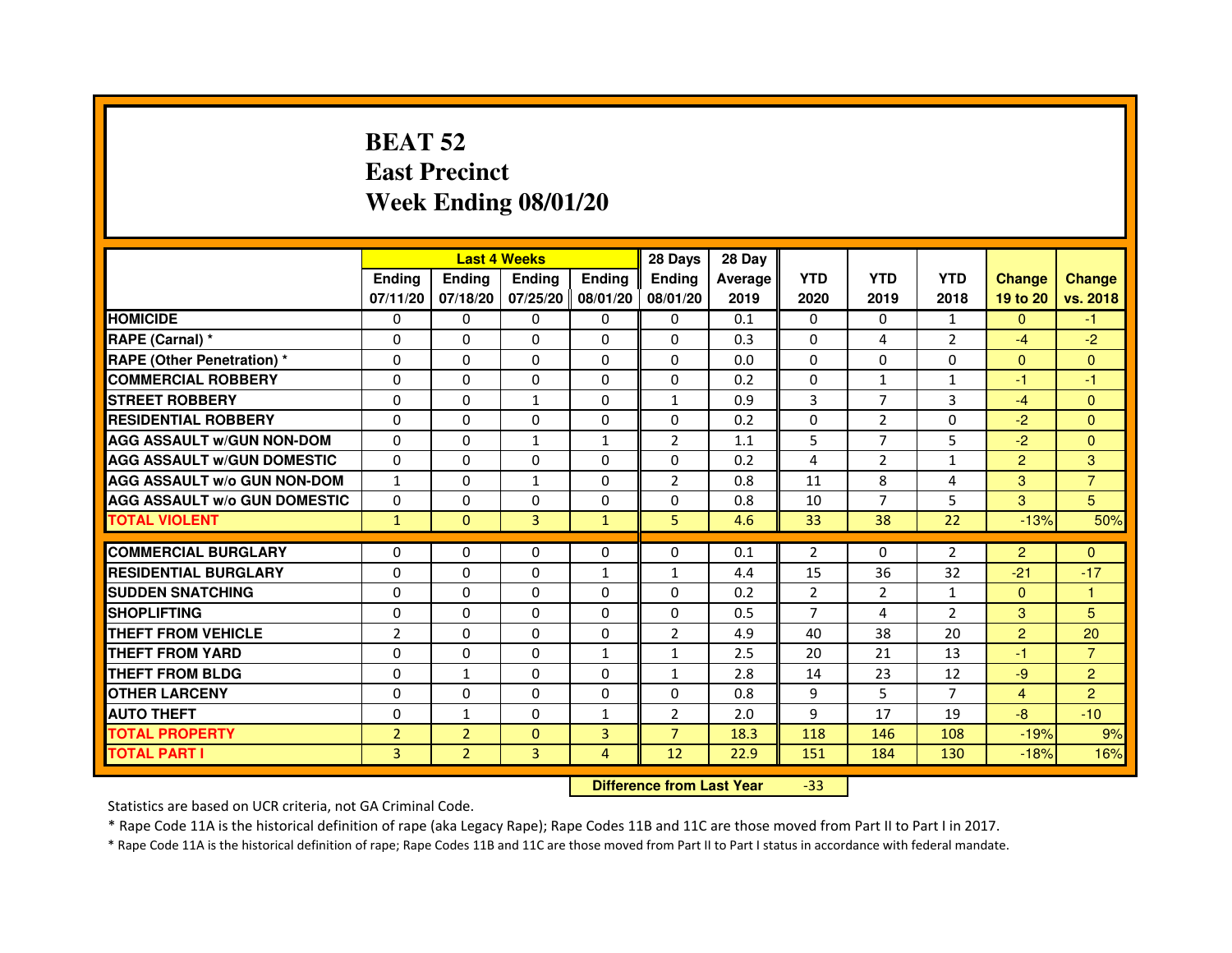## **BEAT 53 East PrecinctWeek Ending 08/01/20**

|                                     |                |                | <b>Last 4 Weeks</b> |                | 28 Days                          | 28 Day  |                |                |              |                |                |
|-------------------------------------|----------------|----------------|---------------------|----------------|----------------------------------|---------|----------------|----------------|--------------|----------------|----------------|
|                                     | <b>Ending</b>  | Ending         | Ending              | <b>Ending</b>  | Ending                           | Average | <b>YTD</b>     | <b>YTD</b>     | <b>YTD</b>   | <b>Change</b>  | <b>Change</b>  |
|                                     | 07/11/20       | 07/18/20       | 07/25/20            | 08/01/20       | 08/01/20                         | 2019    | 2020           | 2019           | 2018         | 19 to 20       | vs. 2018       |
| <b>HOMICIDE</b>                     | 0              | $\Omega$       | 0                   | 0              | $\mathbf{0}$                     | 0.0     | $\Omega$       | 0              | $\Omega$     | $\mathbf{0}$   | $\Omega$       |
| RAPE (Carnal) *                     | 0              | 0              | 0                   | 0              | 0                                | 0.0     | 0              | 0              | 2            | $\mathbf{0}$   | $-2$           |
| RAPE (Other Penetration) *          | $\Omega$       | $\Omega$       | $\Omega$            | $\Omega$       | $\Omega$                         | 0.1     | 1              | $\Omega$       | $\Omega$     | $\mathbf{1}$   | 1              |
| <b>COMMERCIAL ROBBERY</b>           | 0              | $\Omega$       | $\Omega$            | $\Omega$       | $\Omega$                         | 0.0     | $\Omega$       | $\Omega$       | $\Omega$     | $\Omega$       | $\mathbf{0}$   |
| <b>STREET ROBBERY</b>               | $\Omega$       | $\Omega$       | $\mathbf{1}$        | $\Omega$       | $\mathbf{1}$                     | 0.8     | 4              | 6              | 4            | $-2$           | $\Omega$       |
| <b>RESIDENTIAL ROBBERY</b>          | 0              | 0              | $\Omega$            | 0              | 0                                | 0.0     | $\mathbf{1}$   | $\Omega$       | $\Omega$     | $\mathbf{1}$   | 1              |
| <b>AGG ASSAULT w/GUN NON-DOM</b>    | $\Omega$       | $\Omega$       | 0                   | $\Omega$       | $\Omega$                         | 1.3     | 8              | 6              | 6            | $\overline{2}$ | $\overline{2}$ |
| <b>AGG ASSAULT W/GUN DOMESTIC</b>   | $\Omega$       | $\Omega$       | $\mathbf{1}$        | $\Omega$       | $\mathbf{1}$                     | 0.2     | $\overline{4}$ | $\overline{2}$ | $\mathbf{1}$ | $\overline{2}$ | 3              |
| <b>AGG ASSAULT W/o GUN NON-DOM</b>  | $\Omega$       | $\mathbf{1}$   | $\Omega$            | $\Omega$       | $\mathbf{1}$                     | 0.6     | 11             | 5.             | 5            | 6              | $6\phantom{1}$ |
| <b>AGG ASSAULT w/o GUN DOMESTIC</b> | $\overline{2}$ | $\Omega$       | 0                   | $\Omega$       | $\overline{2}$                   | 1.7     | 11             | 16             | 4            | $-5$           | $\overline{7}$ |
| <b>TOTAL VIOLENT</b>                | $\overline{2}$ | $\mathbf{1}$   | $\overline{2}$      | $\mathbf{0}$   | 5                                | 4.7     | 40             | 35             | 22           | 14%            | 82%            |
| <b>COMMERCIAL BURGLARY</b>          | 0              | 0              | 0                   | $\mathbf{0}$   | 0                                | 0.2     | 2              | 2              | 3            | $\Omega$       | $-1$           |
| <b>RESIDENTIAL BURGLARY</b>         | $\overline{2}$ | $\mathbf{1}$   | 0                   | $\Omega$       | 3                                | 3.8     | 16             | 31             | 24           | $-15$          | -8             |
| <b>SUDDEN SNATCHING</b>             | $\Omega$       | $\Omega$       | $\Omega$            | $\Omega$       | $\Omega$                         | 0.2     | $\Omega$       | $\mathbf{1}$   | $\mathbf{1}$ | $-1$           | $-1$           |
| <b>SHOPLIFTING</b>                  | 0              | $\Omega$       | 0                   | $\Omega$       | 0                                | 0.3     | $\mathbf{1}$   | $\overline{2}$ | 9            | $-1$           | $-8$           |
| THEFT FROM VEHICLE                  | 1              | 0              | 0                   | $\Omega$       | 1                                | 3.7     | 22             | 30             | 37           | $-8$           | $-15$          |
| <b>THEFT FROM YARD</b>              | $\Omega$       | $\Omega$       | $\Omega$            | $\Omega$       | $\Omega$                         | 1.4     | 9              | 4              | 20           | 5              | $-11$          |
| <b>THEFT FROM BLDG</b>              | $\mathbf{1}$   | $\Omega$       | $\Omega$            | 3              | $\overline{4}$                   | 2.7     | 19             | 22             | 26           | $-3$           | $-7$           |
| <b>OTHER LARCENY</b>                | 0              | 0              | 0                   | $\Omega$       | $\mathbf{0}$                     | 1.1     | 3              | 9              | 8            | $-6$           | $-5$           |
| <b>AUTO THEFT</b>                   | $\Omega$       | $\Omega$       | $\Omega$            | $\overline{2}$ | $\overline{2}$                   | 1.3     | 12             | 12             | 17           | $\mathbf{0}$   | $-5$           |
| <b>TOTAL PROPERTY</b>               | $\overline{4}$ | $\mathbf{1}$   | $\Omega$            | 5              | 10                               | 14.6    | 84             | 113            | 145          | $-26%$         | $-42%$         |
| <b>TOTAL PART I</b>                 | 6              | $\overline{2}$ | $\overline{2}$      | 5              | 15                               | 19.3    | 124            | 148            | 167          | $-16%$         | $-26%$         |
|                                     |                |                |                     |                | <b>Difference from Last Year</b> |         | $-24$          |                |              |                |                |

 **Difference from Last Year**

Statistics are based on UCR criteria, not GA Criminal Code.

\* Rape Code 11A is the historical definition of rape (aka Legacy Rape); Rape Codes 11B and 11C are those moved from Part II to Part I in 2017.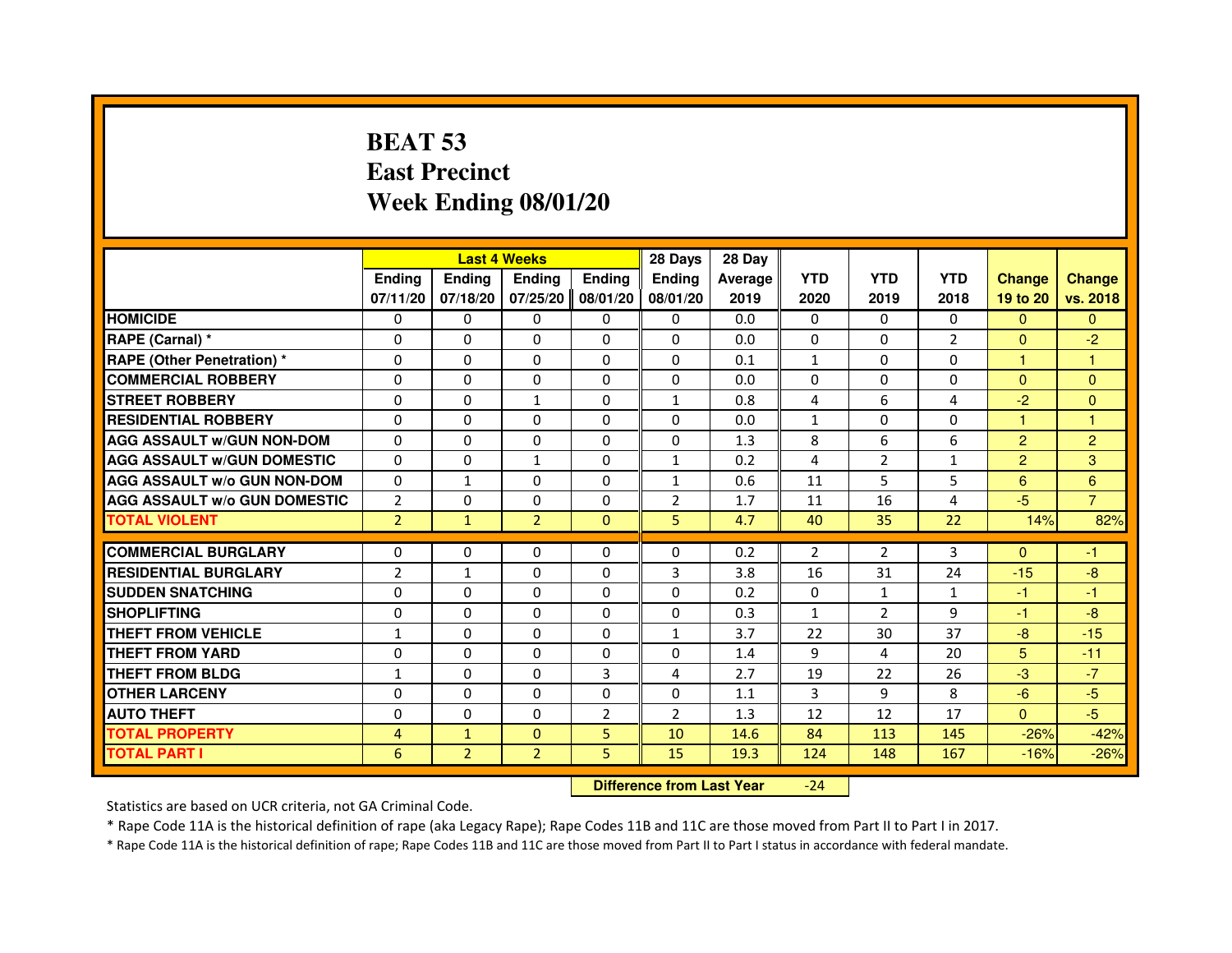## **BEAT 54 East PrecinctWeek Ending 08/01/20**

|                                     |               |                | <b>Last 4 Weeks</b> |                   | 28 Days        | 28 Day  |                |              |                |                |                |
|-------------------------------------|---------------|----------------|---------------------|-------------------|----------------|---------|----------------|--------------|----------------|----------------|----------------|
|                                     | <b>Endina</b> | Ending         | <b>Endina</b>       | <b>Ending</b>     | <b>Endina</b>  | Average | <b>YTD</b>     | <b>YTD</b>   | <b>YTD</b>     | <b>Change</b>  | <b>Change</b>  |
|                                     | 07/11/20      | 07/18/20       |                     | 07/25/20 08/01/20 | 08/01/20       | 2019    | 2020           | 2019         | 2018           | 19 to 20       | vs. 2018       |
| <b>HOMICIDE</b>                     | 0             | 0              | $\mathbf{0}$        | 0                 | 0              | 0.0     | $\mathbf{0}$   | $\Omega$     | 4              | $\Omega$       | $-4$           |
| RAPE (Carnal) *                     | $\Omega$      | $\Omega$       | $\mathbf 0$         | $\Omega$          | $\Omega$       | 0.2     | $\mathbf{0}$   | $\mathbf{1}$ | $\Omega$       | $-1$           | $\Omega$       |
| <b>RAPE (Other Penetration) *</b>   | 0             | 0              | $\Omega$            | $\Omega$          | 0              | 0.0     | $\overline{2}$ | 0            | $\mathbf{1}$   | $\overline{2}$ | 1              |
| <b>COMMERCIAL ROBBERY</b>           | 0             | $\Omega$       | 0                   | $\mathbf{1}$      | 1              | 0.3     | 5              | 1            | $\overline{2}$ | 4              | 3              |
| <b>STREET ROBBERY</b>               | $\Omega$      | 0              | $\Omega$            | 0                 | 0              | 0.7     | $\overline{2}$ | 4            | 6              | $-2$           | $-4$           |
| <b>RESIDENTIAL ROBBERY</b>          | 0             | 0              | 0                   | 0                 | 0              | 0.2     | 0              | $\Omega$     | $\mathbf{1}$   | $\Omega$       | $-1$           |
| <b>AGG ASSAULT w/GUN NON-DOM</b>    | $\Omega$      | $\mathbf{1}$   | $\mathbf{1}$        | $\overline{2}$    | 4              | 1.7     | 8              | 13           | 6              | $-5$           | $\overline{2}$ |
| <b>AGG ASSAULT W/GUN DOMESTIC</b>   | $\Omega$      | $\Omega$       | $\Omega$            | $\Omega$          | 0              | 0.2     | $\mathbf{1}$   | $\mathbf{1}$ | $\mathbf{1}$   | $\Omega$       | $\Omega$       |
| <b>AGG ASSAULT W/o GUN NON-DOM</b>  | $\Omega$      | $\mathbf{1}$   | $\mathbf{1}$        | 0                 | $\overline{2}$ | 0.8     | 5              | 8            | 7              | $-3$           | $-2$           |
| <b>AGG ASSAULT W/o GUN DOMESTIC</b> | $\Omega$      | $\Omega$       | $\Omega$            | 0                 | 0              | 0.2     | 5              | 9            | 4              | $-4$           | 1              |
| <b>TOTAL VIOLENT</b>                | $\mathbf{0}$  | $\overline{2}$ | $\overline{2}$      | 3                 | $\overline{7}$ | 4.2     | 28             | 37           | 32             | $-24%$         | $-13%$         |
|                                     |               |                |                     |                   |                |         |                |              |                |                |                |
| <b>COMMERCIAL BURGLARY</b>          | 0             | 0              | 0                   | 0                 | 0              | 0.5     | $\mathbf{1}$   | 3            | $\overline{2}$ | $-2$           | $-1$           |
| <b>RESIDENTIAL BURGLARY</b>         | 4             | 0              | $\mathbf{1}$        | 4                 | 9              | 2.9     | 23             | 23           | 38             | $\mathbf{0}$   | $-15$          |
| <b>SUDDEN SNATCHING</b>             | $\Omega$      | $\Omega$       | $\Omega$            | 0                 | 0              | 0.3     | $\Omega$       | 3            | $\Omega$       | $-3$           | $\Omega$       |
| <b>SHOPLIFTING</b>                  | $\mathbf{1}$  | $\Omega$       | $\Omega$            | $\mathbf{1}$      | $\overline{2}$ | 3.1     | 33             | 19           | 45             | 14             | $-12$          |
| THEFT FROM VEHICLE                  | 0             | $\Omega$       | $\Omega$            | $\mathbf{1}$      | $\mathbf{1}$   | 6.4     | 29             | 53           | 31             | $-24$          | $-2$           |
| <b>THEFT FROM YARD</b>              | $\mathbf{1}$  | $\Omega$       | $\Omega$            | 1                 | $\overline{2}$ | 2.1     | 8              | 17           | 18             | $-9$           | $-10$          |
| <b>THEFT FROM BLDG</b>              | 1             | $\Omega$       | $\Omega$            | 0                 | $\mathbf{1}$   | 2.2     | 16             | 10           | 21             | 6              | $-5$           |
| <b>OTHER LARCENY</b>                | $\mathbf{1}$  | $\Omega$       | $\mathbf{1}$        | $\Omega$          | $\overline{2}$ | 0.5     | 9              | 3            | $\overline{7}$ | 6              | $\overline{2}$ |
| <b>AUTO THEFT</b>                   | $\mathbf{1}$  | $\mathbf{1}$   | $\Omega$            | $\Omega$          | $\overline{2}$ | 2.4     | 14             | 22           | 19             | $-8$           | $-5$           |
| <b>TOTAL PROPERTY</b>               | 9             | $\mathbf{1}$   | $\overline{2}$      | $\overline{7}$    | 19             | 20.6    | 133            | 153          | 181            | $-13%$         | $-27%$         |
| <b>TOTAL PART I</b>                 | 9             | 3              | 4                   | 10                | 26             | 24.8    | 161            | 190          | 213            | $-15%$         | $-24%$         |

 **Difference from Last Year**-29

Statistics are based on UCR criteria, not GA Criminal Code.

\* Rape Code 11A is the historical definition of rape (aka Legacy Rape); Rape Codes 11B and 11C are those moved from Part II to Part I in 2017.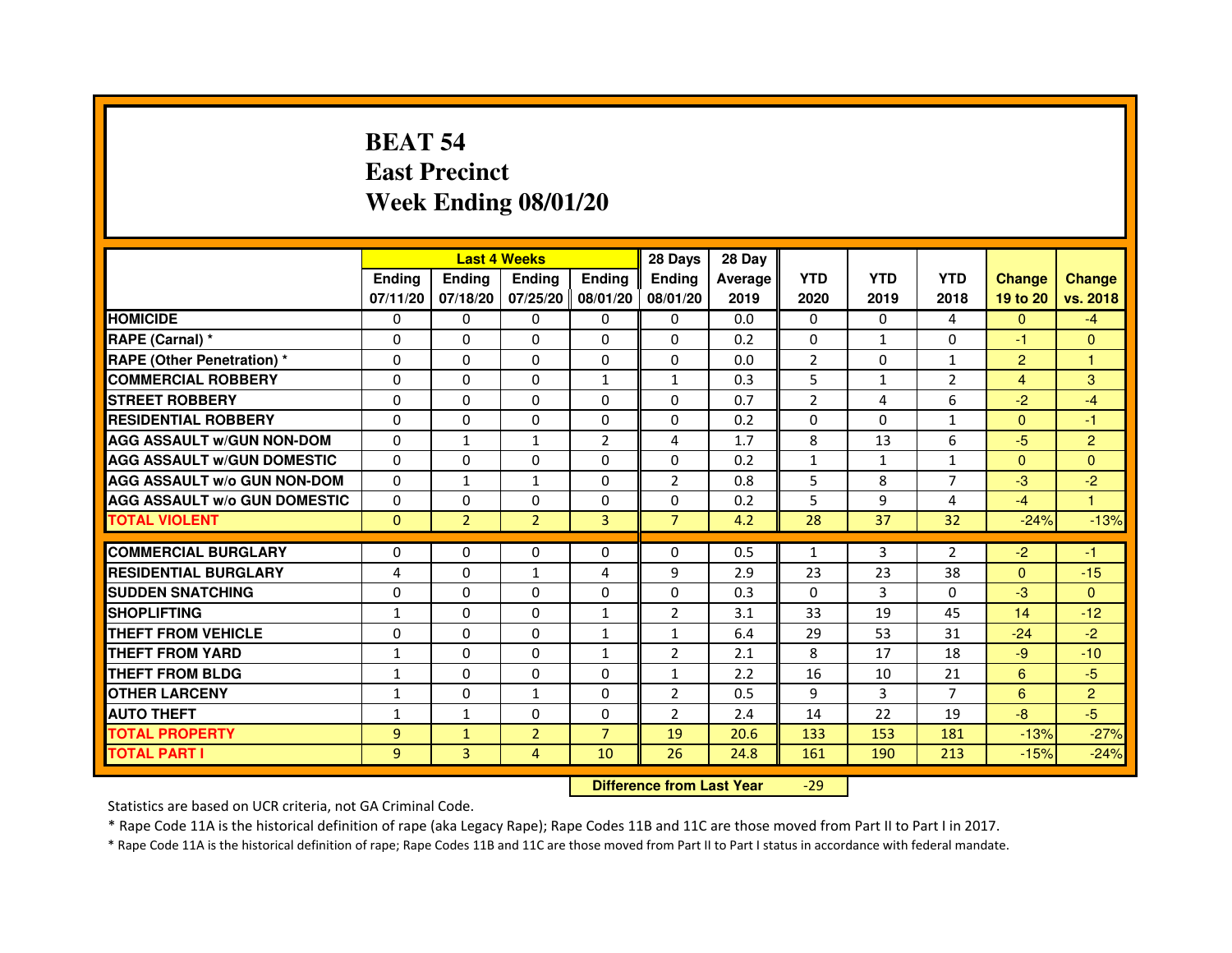## **BEAT 55 East PrecinctWeek Ending 08/01/20**

|                                     |                |                | <b>Last 4 Weeks</b> |                | 28 Days                          | 28 Day  |                |                |                |               |                |
|-------------------------------------|----------------|----------------|---------------------|----------------|----------------------------------|---------|----------------|----------------|----------------|---------------|----------------|
|                                     | <b>Ending</b>  | <b>Ending</b>  | Ending              | <b>Ending</b>  | Ending                           | Average | <b>YTD</b>     | <b>YTD</b>     | <b>YTD</b>     | <b>Change</b> | <b>Change</b>  |
|                                     | 07/11/20       | 07/18/20       | 07/25/20            | 08/01/20       | 08/01/20                         | 2019    | 2020           | 2019           | 2018           | 19 to 20      | vs. 2018       |
| <b>HOMICIDE</b>                     | $\Omega$       | $\Omega$       | 0                   | $\mathbf{0}$   | 0                                | 0.0     | $\mathbf{1}$   | $\Omega$       | $\mathbf{1}$   | $\mathbf{1}$  | $\Omega$       |
| RAPE (Carnal) *                     | $\Omega$       | $\mathbf{0}$   | 0                   | 0              | 0                                | 0.2     | 0              | 3              | 0              | $-3$          | $\mathbf{0}$   |
| RAPE (Other Penetration) *          | $\Omega$       | 0              | $\Omega$            | $\Omega$       | $\Omega$                         | 0.0     | $\Omega$       | $\Omega$       | $\mathbf{1}$   | $\Omega$      | $-1$           |
| <b>COMMERCIAL ROBBERY</b>           | $\Omega$       | $\Omega$       | $\Omega$            | $\Omega$       | $\Omega$                         | 0.1     | 0              | $\Omega$       | $\Omega$       | $\mathbf{0}$  | $\mathbf{0}$   |
| <b>STREET ROBBERY</b>               | $\Omega$       | $\Omega$       | $\Omega$            | $\Omega$       | $\Omega$                         | 0.3     | 3              | 3              | 4              | $\Omega$      | $-1$           |
| <b>RESIDENTIAL ROBBERY</b>          | 0              | 0              | $\mathbf{1}$        | 0              | $\mathbf{1}$                     | 0.1     | $\mathbf{1}$   | $\mathbf{1}$   | $\Omega$       | $\Omega$      | 1              |
| <b>AGG ASSAULT w/GUN NON- DOM</b>   | $\Omega$       | $\Omega$       | $\mathbf{1}$        | $\Omega$       | $\mathbf{1}$                     | 0.2     | $\overline{2}$ | 3              | 4              | $-1$          | $-2$           |
| <b>AGG ASSAULT W/GUN DOMESTIC</b>   | $\Omega$       | $\Omega$       | $\Omega$            | $\Omega$       | $\Omega$                         | 0.3     | $\Omega$       | 4              | $\mathbf{1}$   | $-4$          | $-1$           |
| <b>AGG ASSAULT W/o GUN NON-DOM</b>  | $\Omega$       | $\Omega$       | $\Omega$            | $\Omega$       | $\Omega$                         | 0.4     | $\overline{2}$ | $\overline{2}$ | $\mathbf{1}$   | $\Omega$      | $\mathbf{1}$   |
| <b>AGG ASSAULT W/o GUN DOMESTIC</b> | $\Omega$       | $\mathbf{1}$   | $\Omega$            | $\Omega$       | $\mathbf{1}$                     | 0.4     | 4              | 4              | $\overline{2}$ | $\Omega$      | $\overline{2}$ |
| <b>TOTAL VIOLENT</b>                | $\mathbf{0}$   | $\mathbf{1}$   | $\overline{2}$      | $\overline{0}$ | 3                                | 2.0     | 13             | 20             | 14             | $-35%$        | $-7%$          |
| <b>COMMERCIAL BURGLARY</b>          | $\mathbf{0}$   | 0              | 0                   | 0              | 0                                | 0.5     | 3              | 5              | 4              | $-2$          | $-1$           |
| <b>RESIDENTIAL BURGLARY</b>         | $\Omega$       | $\Omega$       | $\mathbf{1}$        | $\Omega$       | $\mathbf{1}$                     | 1.8     | 6              | 10             | 10             | $-4$          | $-4$           |
| <b>SUDDEN SNATCHING</b>             | $\Omega$       | $\Omega$       | $\Omega$            | $\Omega$       | $\Omega$                         | 0.2     | $\Omega$       | $\mathbf{1}$   | $\mathbf{1}$   | $-1$          | $-1$           |
| <b>SHOPLIFTING</b>                  | $\overline{2}$ | 2              | $\Omega$            | $\mathbf{1}$   | 5                                | 16.0    | 88             | 135            | 116            | $-47$         | $-28$          |
| THEFT FROM VEHICLE                  | 1              | 0              | $\mathbf{1}$        | $\overline{2}$ | 4                                | 3.6     | 18             | 25             | 28             | $-7$          | $-10$          |
| <b>THEFT FROM YARD</b>              | $\Omega$       | $\mathbf{1}$   | $\Omega$            | $\Omega$       | $\mathbf{1}$                     | 1.3     | 11             | 12             | 18             | $-1$          | $-7$           |
| <b>THEFT FROM BLDG</b>              | $\mathbf{1}$   | $\mathbf{1}$   | $\Omega$            | $\Omega$       | $\overline{2}$                   | 1.8     | 10             | 11             | 13             | $-1$          | $-3$           |
| <b>OTHER LARCENY</b>                | $\mathbf{0}$   | $\Omega$       | $\Omega$            | $\Omega$       | $\Omega$                         | 0.3     | $\overline{2}$ | $\overline{2}$ | $\overline{2}$ | $\mathbf{0}$  | $\Omega$       |
| <b>AUTO THEFT</b>                   | $\mathbf{1}$   | $\Omega$       | $\Omega$            | $\Omega$       | $\mathbf{1}$                     | 0.8     | $\overline{7}$ | 6              | 10             | $\mathbf{1}$  | $-3$           |
| <b>TOTAL PROPERTY</b>               | 5              | $\overline{4}$ | $\overline{2}$      | 3              | 14                               | 26.2    | 145            | 207            | 202            | $-30%$        | $-28%$         |
| <b>TOTAL PART I</b>                 | 5              | 5              | $\overline{4}$      | 3              | 17                               | 28.2    | 158            | 227            | 216            | $-30%$        | $-27%$         |
|                                     |                |                |                     |                | <b>Difference from Last Year</b> |         | $-69$          |                |                |               |                |

Statistics are based on UCR criteria, not GA Criminal Code.

\* Rape Code 11A is the historical definition of rape (aka Legacy Rape); Rape Codes 11B and 11C are those moved from Part II to Part I in 2017.